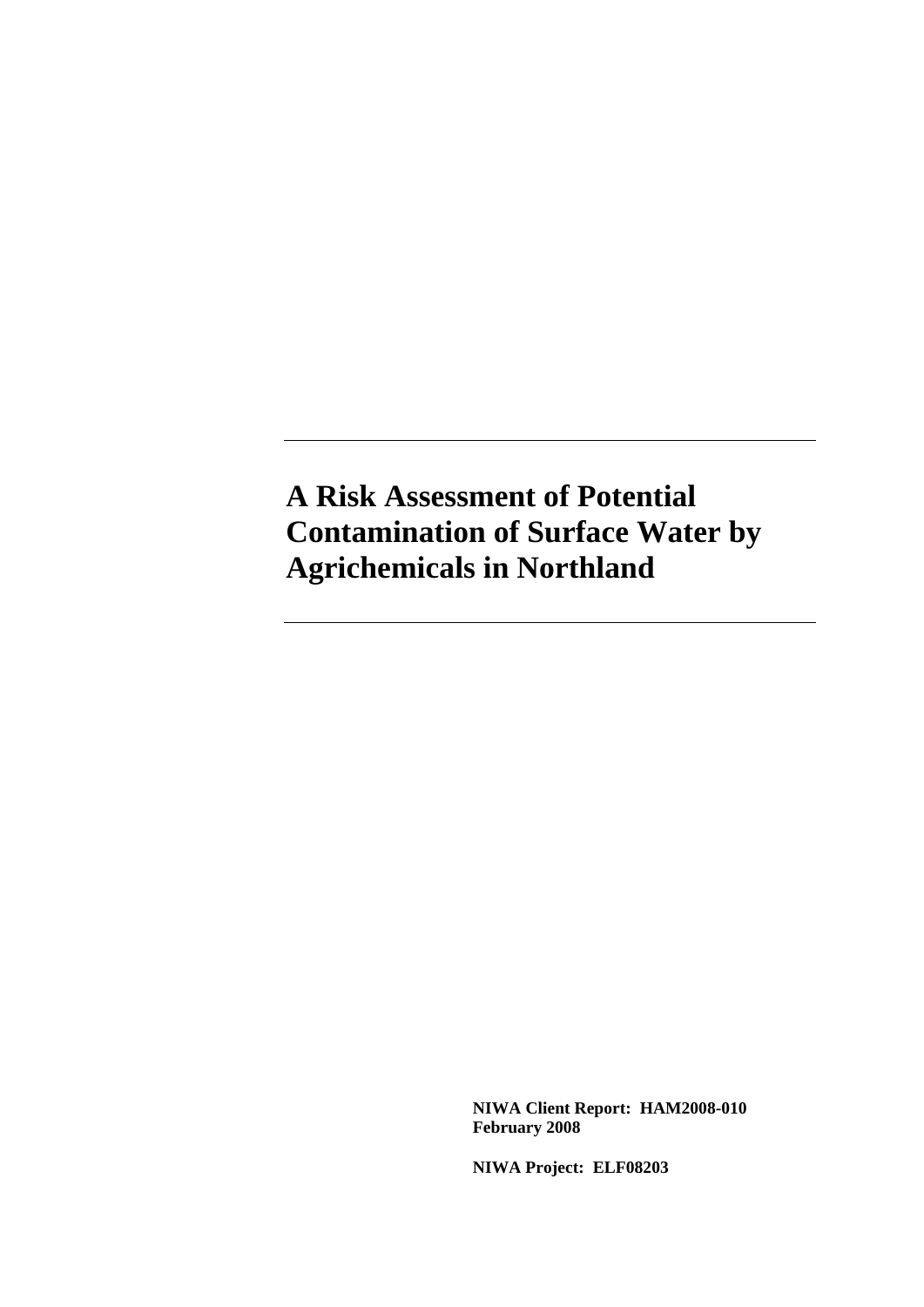## **A Risk Assessment of Potential Contamination of Surface Water by Agrichemicals in Northland**

## M. Stewart

*Prepared for* 

## Northland Regional Council

NIWA Client Report: HAM2008-010 February 2008

NIWA Project: ELF08203

National Institute of Water & Atmospheric Research Ltd Gate 10, Silverdale Road, Hamilton P O Box 11115, Hamilton, New Zealand Phone +64-7-856 7026, Fax +64-7-856 0151 www.niwa.co.nz

<sup>©</sup> All rights reserved. This publication may not be reproduced or copied in any form without the permission of the client. Such permission is to be given only in accordance with the terms of the client's contract with NIWA. This copyright extends to all forms of copying and any storage of material in any kind of information retrieval system.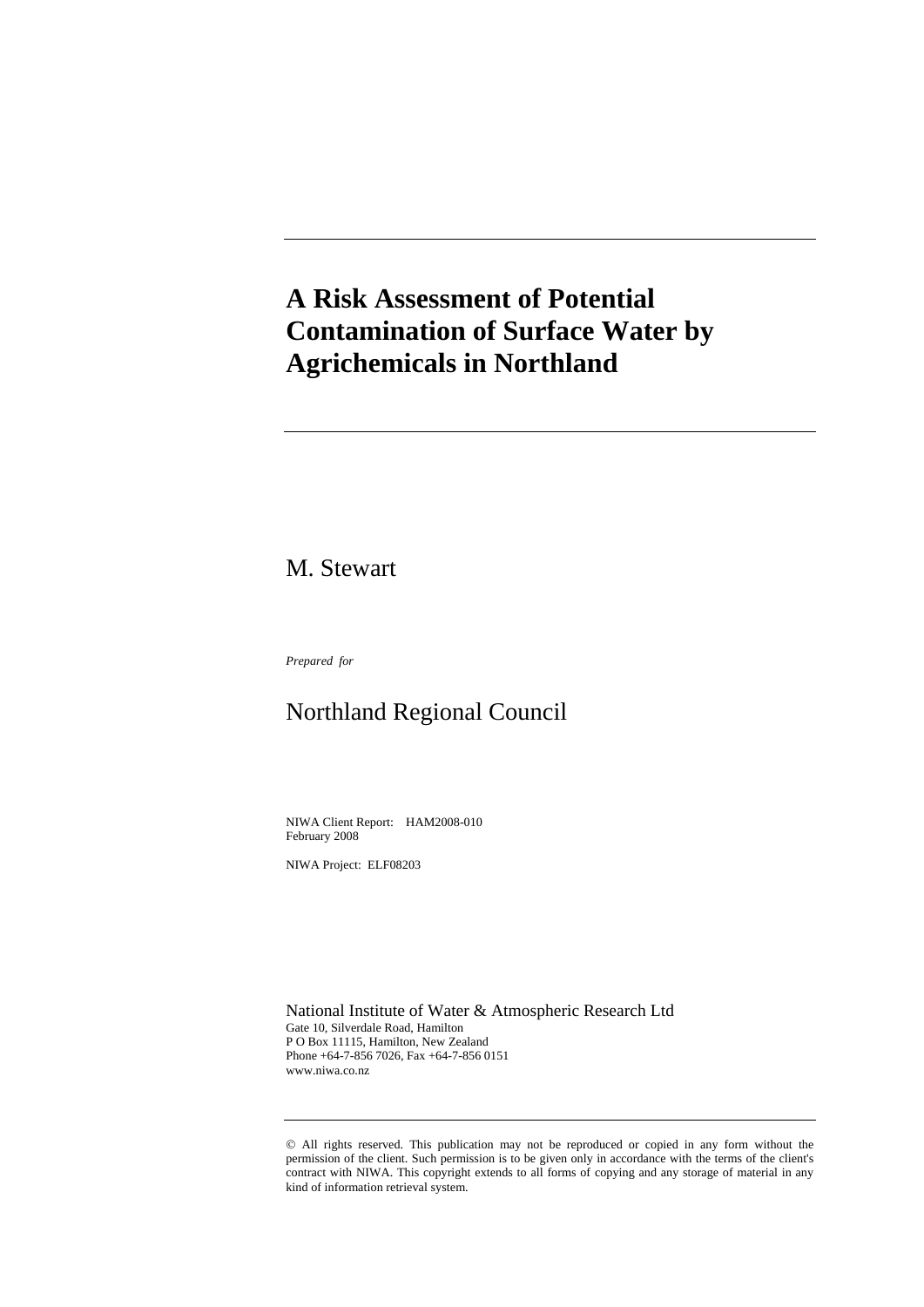# **Contents**

|    | <b>Executive Summary</b> |                                                               | iv |  |  |  |
|----|--------------------------|---------------------------------------------------------------|----|--|--|--|
| 1. | Introduction             |                                                               | 1  |  |  |  |
| 2. | Survey of Pesticide Use  |                                                               |    |  |  |  |
| 3. |                          | <b>Risk Assessment</b>                                        | 4  |  |  |  |
|    | 3.1                      | <b>Survey Collation</b>                                       | 4  |  |  |  |
|    | 3.2                      | <b>Ecological Relevance</b>                                   | 5  |  |  |  |
|    | 3.3                      | Interpretation of Data                                        | 5  |  |  |  |
| 4. |                          | Conclusions and Recommendations                               | 11 |  |  |  |
| 5. | <b>NIWA</b>              | Appendix 1: Survey Prepared for Northland Regional Council by | 13 |  |  |  |
| 6. |                          | Appendix 2: Data Used In This Risk Assessment                 | 22 |  |  |  |

*Reviewed by: M. Ahrens Approved for release by:* 

M. Ahrens R. Wilcock

*Formatting checked* 

A. Bartley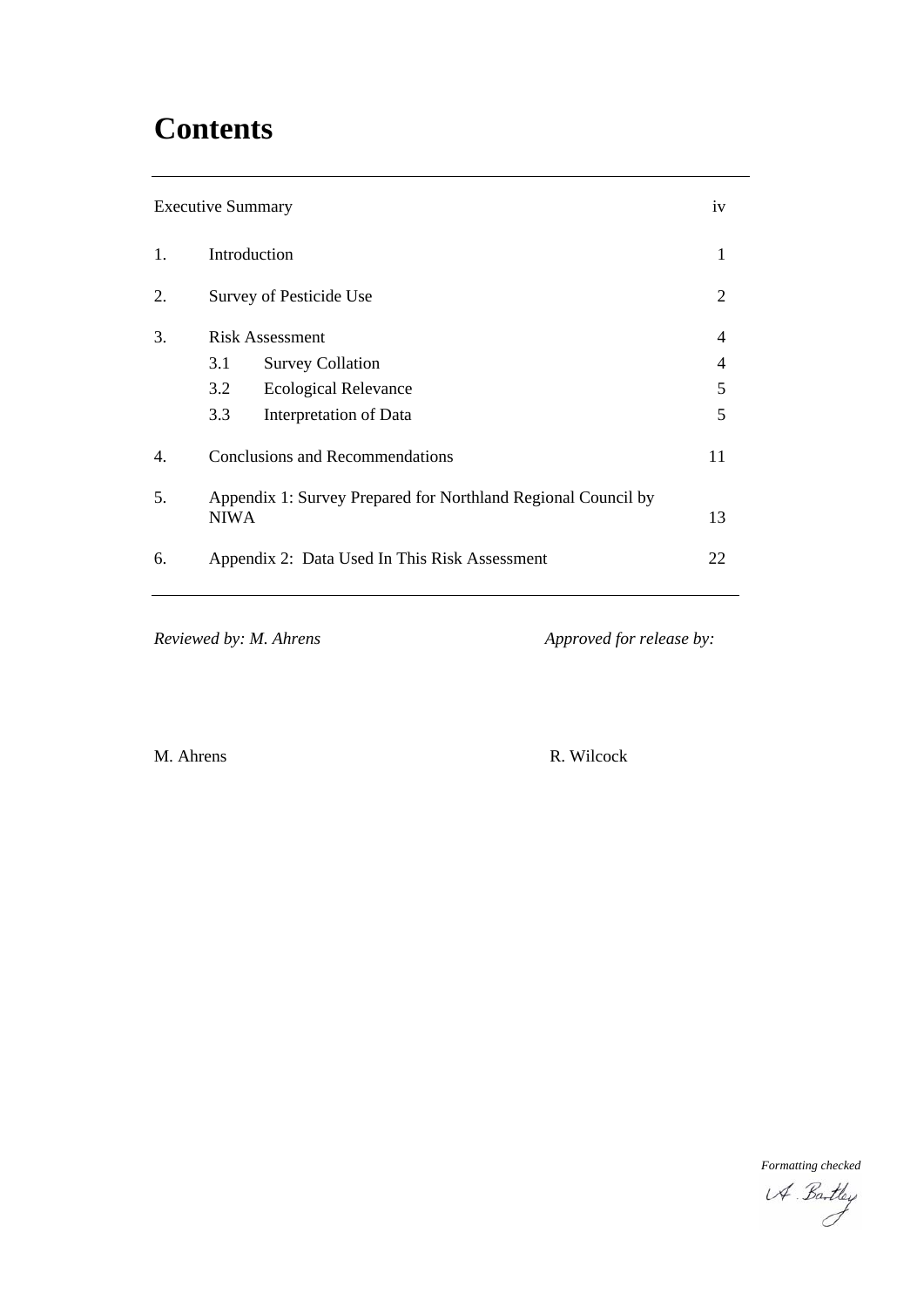# **Executive Summary**

Northland Regional Council (NRC) commissioned the National Institute of Water & Atmospheric Research (NIWA), under the EnviroLink programme, to carry out a two part study to answer whether there is a need to carry out environmental monitoring for pesticides in surface water in Northland. The first part was in the form of a questionnaire which was sent to 32 pesticide spray contractors in Northland (Appendix 1). The second part was a risk assessment of the data (Appendix 2), which comprises this report.

The following risk assessment was potentially compromised due to:

- A very low percentage of questionnaires returned (28%), with the associated danger that the data is not representative of Northland as a whole.
- Some who didn't return questionnaires may not be following guidelines for usage of agrichemicals.
- Of the questionnaires returned, most did not have full or appropriate data to accurately document.

Notwithstanding these concerns, the risk assessment was undertaken. The 9 surveys returned were reasonably varied and represented both aerial and ground spray contractors, controlling predominantly weeds, and much more localised greenhouse and orchard sprayers that primarily targeted insects and fungal pathogens.

The questionnaires revealed the usage of 46 different agrichemicals and these were documented, noting such information as active ingredient (a.i.) present in the formulation, chemical class and area sprayed. From a.i./hectare and total area sprayed, further data was calculated (where possible) for the total amount of a.i. used per application. To estimate loads to the aquatic receiving environment, conversion of a.i./hectare to concentration (ppb) of agrichemical in water was undertaken, using values for a "typical" stream and catchment.

An assessment of the ecological risk of these agrichemicals was undertaken by comparing with ANZECC "trigger" value guidelines. Of the 46 agrichemicals revealed from the surveys, only 11 had documented "trigger" values. Of the 11 agrichemicals that had trigger values to compare with, 4 have been flagged as being potentially present in the aquatic environment in ecologically harmful amounts.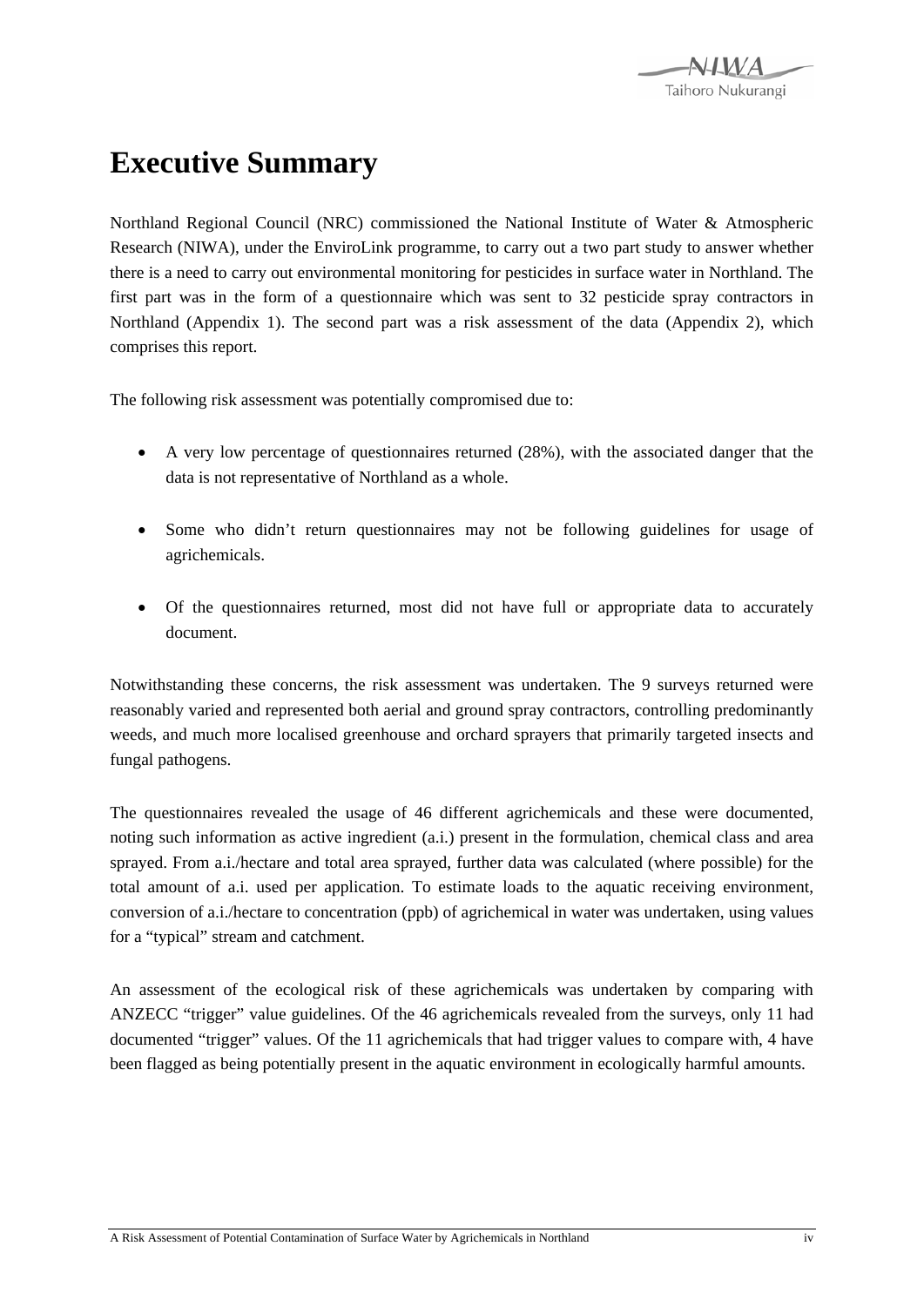

This two phase exercise has been useful in documenting information on some of the agrichemicals that are being used in Northland, even if the data is not necessarily representative of Northland or can be trusted to make any concrete conclusions.

The primary recommendation is that analytical measurements need to be obtained in areas of potentially high risk, especially where streams are nearby to large horticultural areas. This could be achieved by a series of focused monitoring programmes, which would provide reliable data that can be used as the basis for future monitoring decisions.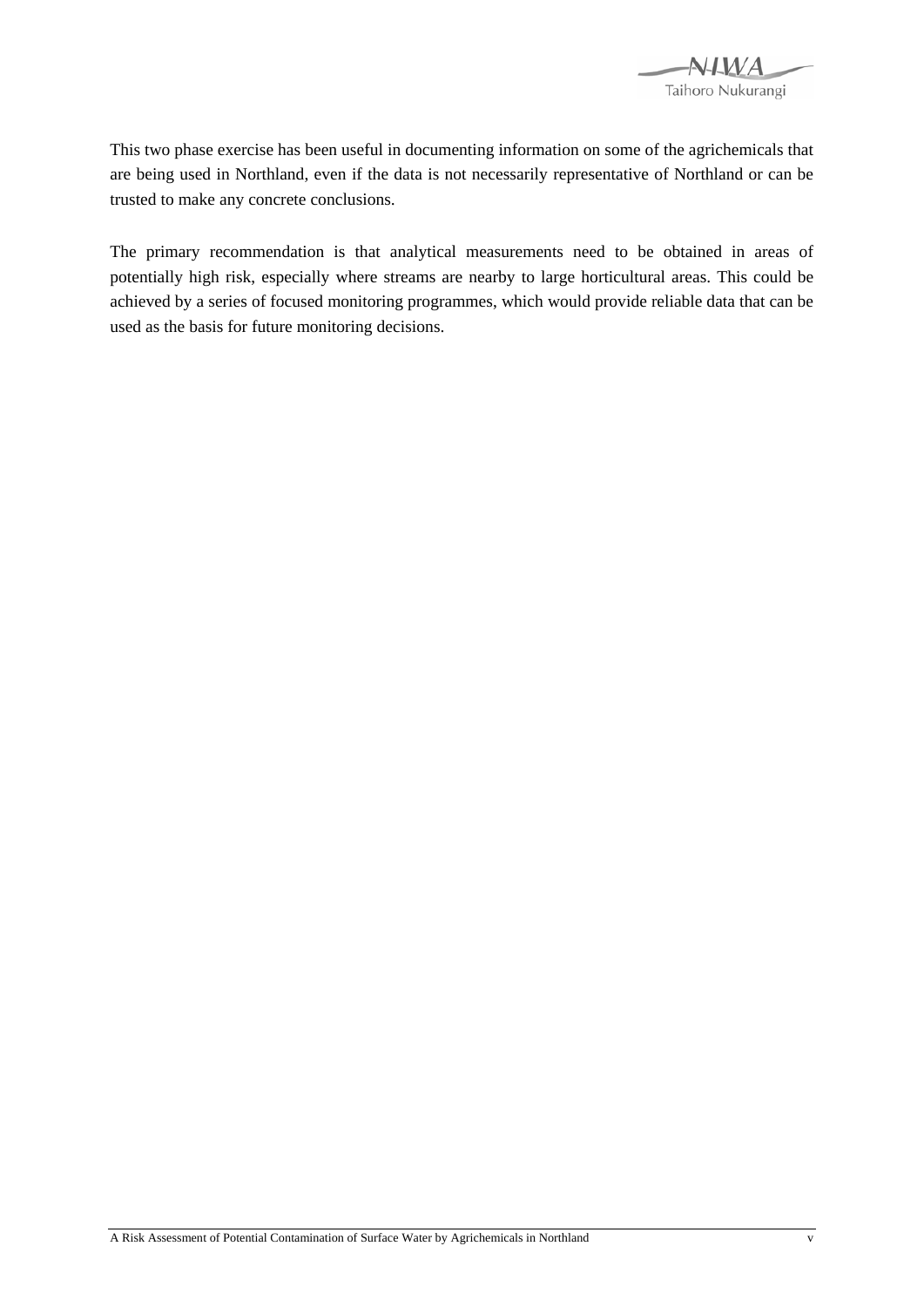

## <span id="page-5-1"></span><span id="page-5-0"></span>**1. Introduction**

NIWA has been asked by Northland Regional Council (NRC) to give advice on pesticide use in Northland and whether there is a need to carry out State of the Environment monitoring for pesticides in surface water.

This was addressed by way of two small EnviroLink projects; the first being the design of a pesticide user survey, which was carried out previously (ELF07201/NLRC41, see Appendix 1) and the second being a risk assessment on the available data, which is the purpose of this report.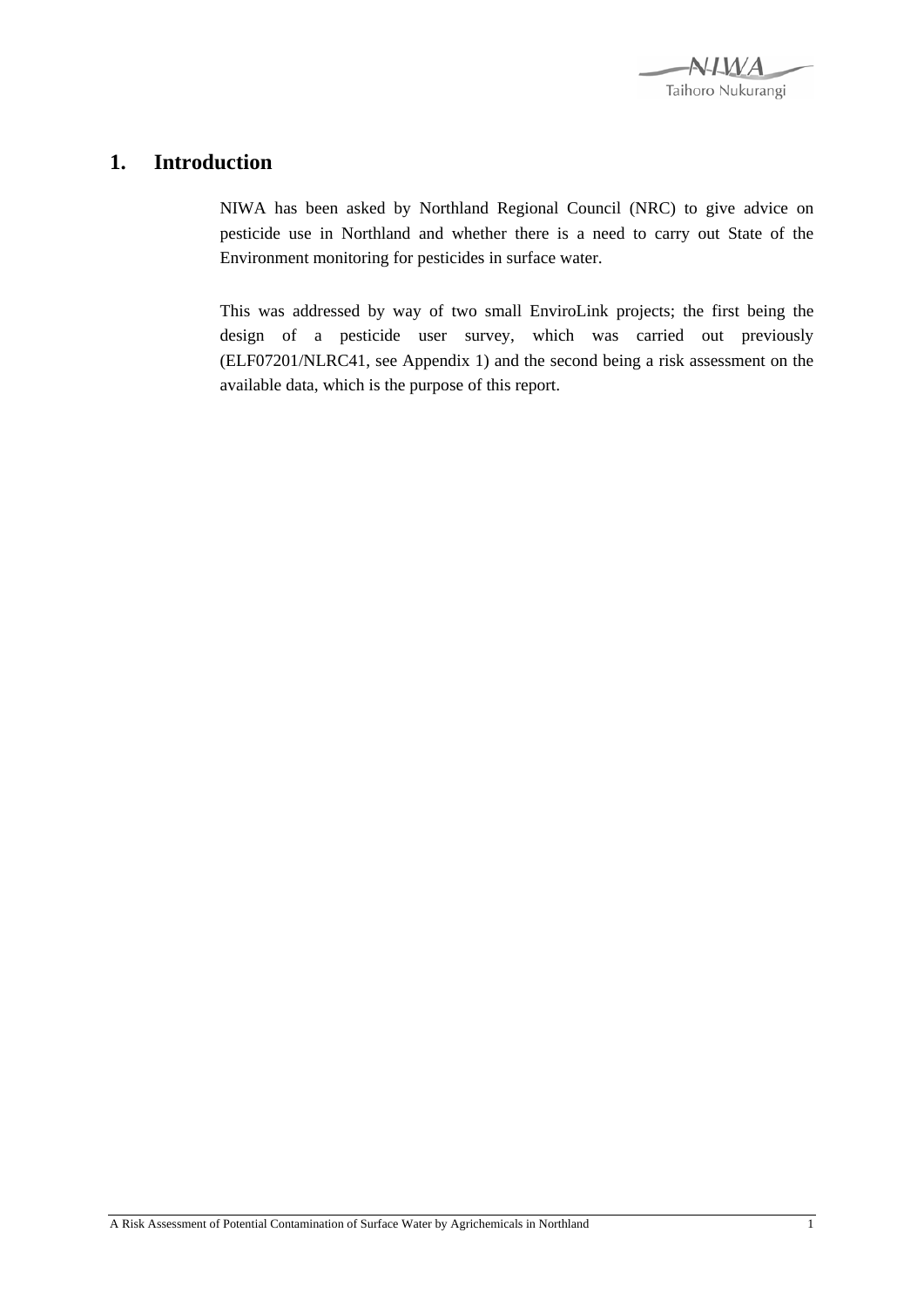

### <span id="page-6-1"></span><span id="page-6-0"></span>**2. Survey of Pesticide Use**

NRC sent out 32 questionnaires in an almost exact 1/3 split of aerial contractors, ground contractors and orchardists/market gardeners in an attempt to get a broad range of responses that would be indicative of what pesticides are being applied in Northland.

Due to the potentially high emotive response to this questionnaire, the option was given to remain anonymous. However, the response from the survey was low with only 9 (28%) returned. These are summarised in Table 1. Of those that didn't return surveys, 3 sent unofficial replies. To keep anonymity these will be called Contractor A, B and C. Their replies are as follows:

Contractor A answered with "I do not grow anything or use any sprays".

Contractor B expressed concerns about their ability to accurately fill in the survey as: (a) Their work is so varied with many contracts coming and going; (b) they do mainly road spraying for councils (not urban) so the measures are more in kilometres than hectares. Also they work over a large geographical area; (c) would take ages to look back over the past records to try and get some accurate data.

Contractor C uses the fungicide Botran 75 WP (containing 750 g/kg dicloran) to control Rhizopus. This operation does not add any agrichemical to the water table as it is filtered through a recycling facility. For this reason, it is not applicable to this survey.

The 9 formal and 3 informal responses still constitute a low response (<38%) and serious doubts must be raised as to whether the data that follows is sufficiently representative of a "Northland wide picture". As Table 1 shows, large aerial and ground spray contractors and smaller ground spray contractors, controlling predominantly weeds are represented, as is much more localised greenhouse and orchard sprayers that primarily target insects and fungal pathogens.

Apart from the low response to the survey, another consideration that should be taken into account is that NRC has at some stage taken legal action against many of the aerial spray contractors in Northland and if a contractor is not following spray guidelines for safe use of agrichemicals, they are unlikely to have contributed to this survey. This could quite possibly bias results.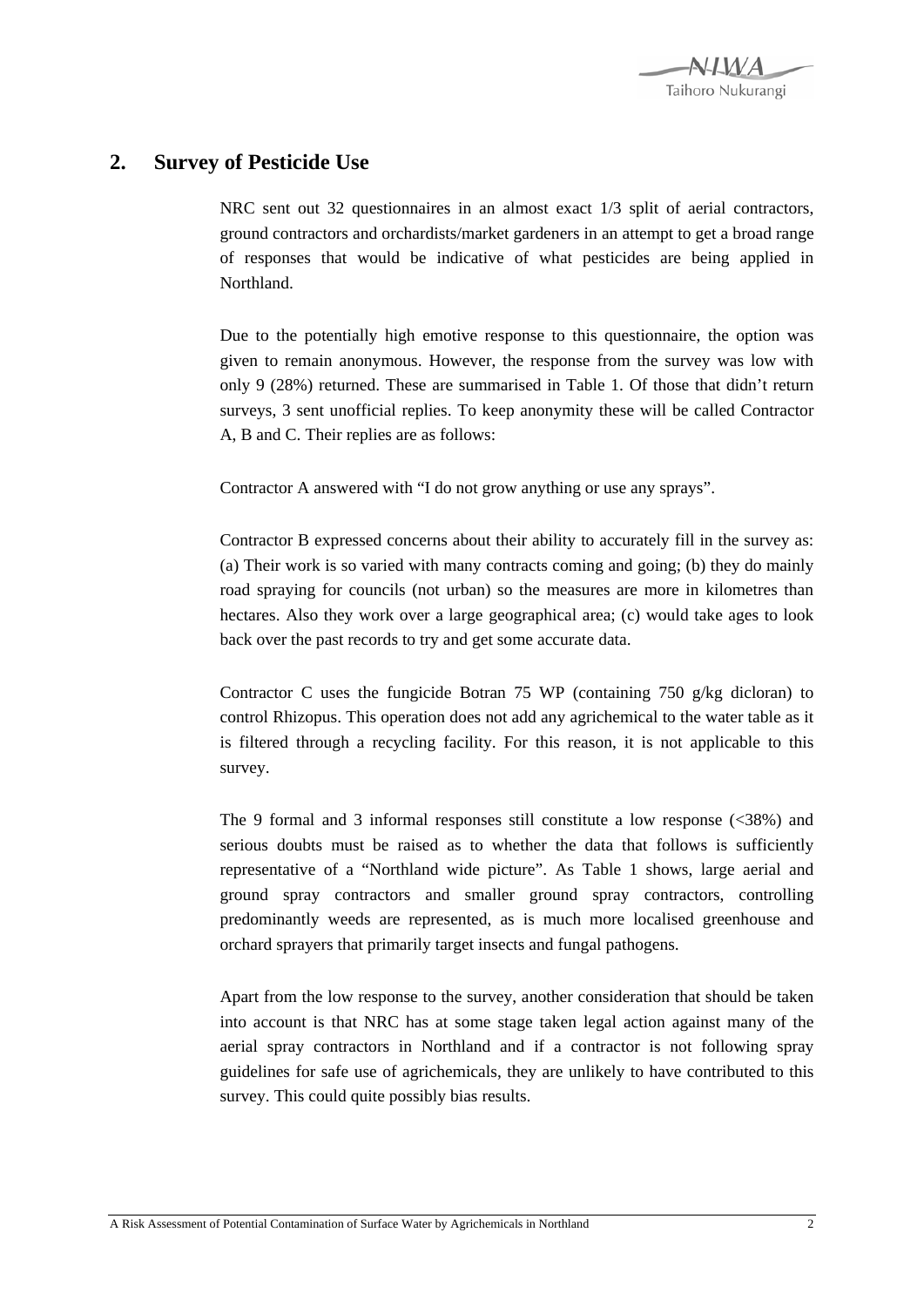

| Survey# | <b>Type</b>       | Area                                   | <b>Primary Function</b>     |
|---------|-------------------|----------------------------------------|-----------------------------|
|         | Aerial spraying   | Mainly Whangarei District but all over | Weed control                |
|         |                   | Northland                              | Insecticides                |
| 2       | Ground spraying   | Large area in central Northland        | Weed control                |
| 3       | Aerial and ground | Localised area in central Northland    | Weed control                |
|         |                   |                                        | Insecticides                |
| 4       | Not specified     | Large area around Whangarei            | Weed control                |
| 5       | Ground spraying   | 3 localised areas                      | Gorse control               |
| 6       | Ground spraying   | Large area around Whangarei            | Weed control                |
| 7       | Greenhouse        | Whangarei district                     | Insecticides and fungicides |
| 8       | Greenhouse        | Whangarei district                     | Insecticides and fungicides |
| 9       | Orchard           | Whangarei district                     | Insecticides and fungicides |

| Table 1: | Summary of Returned Surveys. |
|----------|------------------------------|
|----------|------------------------------|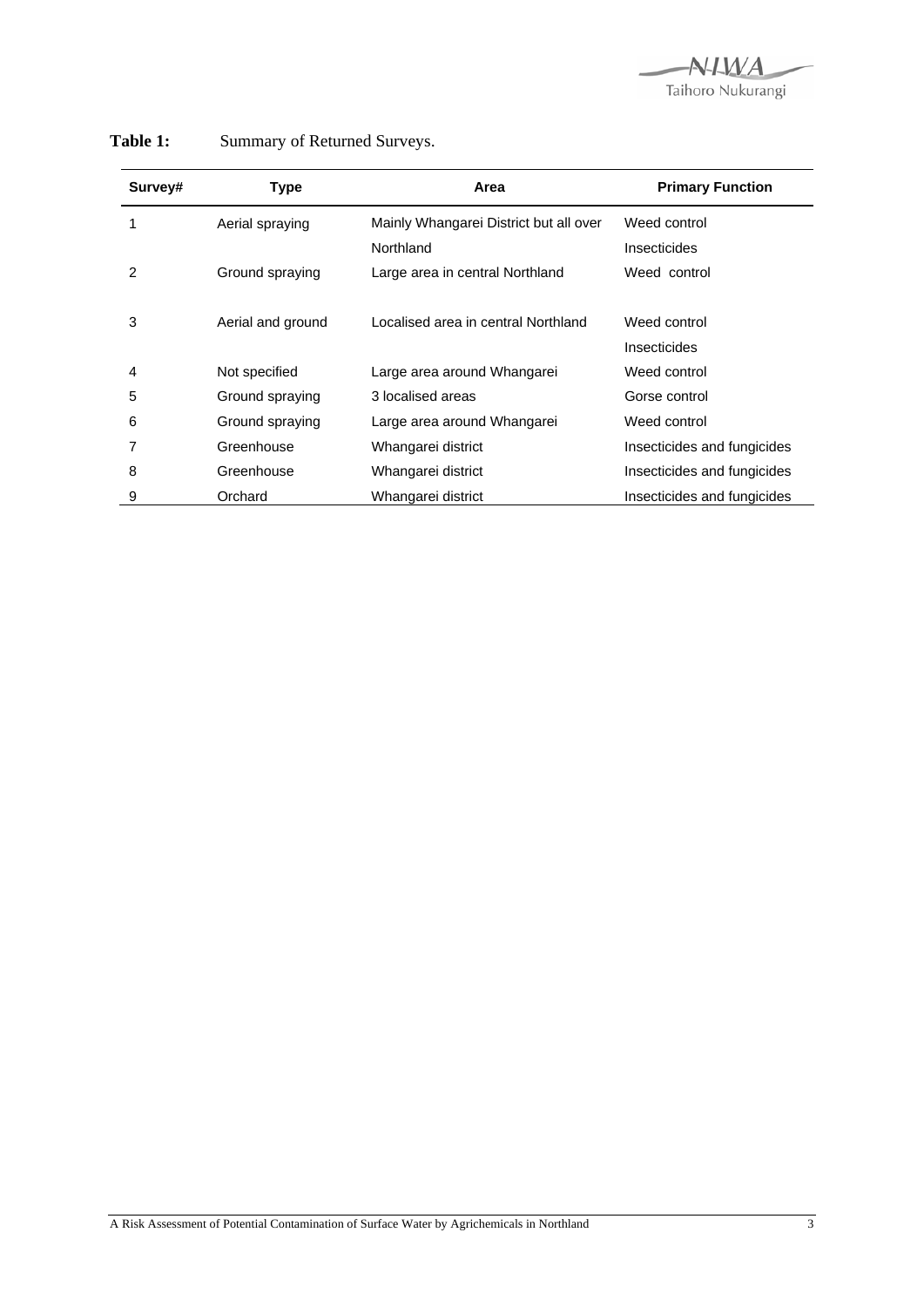

### <span id="page-8-2"></span><span id="page-8-1"></span><span id="page-8-0"></span>**3. Risk Assessment**

#### **3.1 Survey Collation**

The 9 surveys from which responses were obtained were collated into a table (Appendix 2) noting such information as spray month, target crop, target disease/pest and trade name. By consulting the Environmental Risk Management Authority of New Zealand (ERMANZ) website ([http://www.ermanz.govt.nz/hs/index.html\)](http://www.ermanz.govt.nz/hs/index.html) information on the active ingredient (a.i.) and a.i. amount (in formulation) was ascertained, if possible. Occasionally this was not possible due to insufficient information in the survey reply. Further chemical information was obtained from either Pesticide Action Network North North America (PAN) [\(http://www.pesticideinfo.org/List\\_ChemicalsAlpha.jsp](http://www.pesticideinfo.org/List_ChemicalsAlpha.jsp)) or Sigma-Aldrich [\(http://www2.sigmaaldrich.com/suite7/Area\\_of\\_Interest/Asia\\_\\_Pacific\\_Rim/New\\_Zea](http://www2.sigmaaldrich.com/suite7/Area_of_Interest/Asia__Pacific_Rim/New_Zealand.html) [land.html\)](http://www2.sigmaaldrich.com/suite7/Area_of_Interest/Asia__Pacific_Rim/New_Zealand.html), most commonly chemical class and CAS number, which is a unique identifier for each chemical.

From the data available on the amount of active ingredient, amount/hectare and total area sprayed, further data were calculated (where possible) for total amount of active ingredient used per application and amount a.i./hectare.

From the amount of active ingredient/hectare used, potential concentrations in streams were estimated as follows:

If we assume a single catchment with an application of, say 5 kg/ha onto land with a stream density of 20 m/ha and an average stream width of 5 m, then:-

(1) The stream channel area is:

$$
5 \times 20 = 100 \text{ m}^2/\text{ha}
$$

$$
= 10^2 \text{ ha/ha}
$$

(2) The mass of a.i. on stream channel is:

5 kg/ha x  $10^{-2}$  ha/ha = 0.05 kg a.i./ha  $= 50$  g a.i./ha on waterways

(3) Assume an average stream depth of 1m gives a total volume of  $1000m<sup>3</sup>$ 

(4) Average concentration is: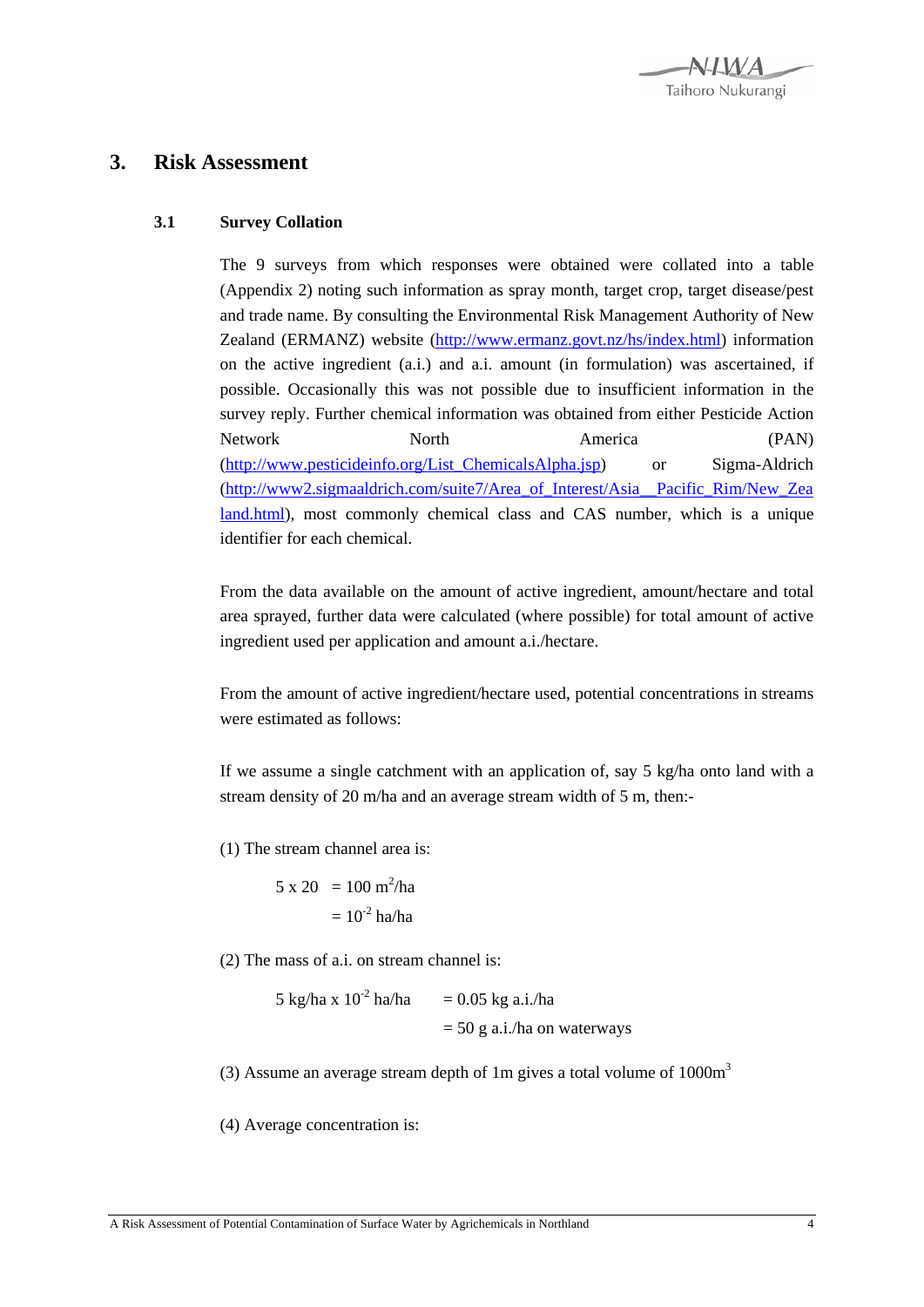NJ WA Taihoro Nukurangi

<span id="page-9-0"></span> $50g/1000m^3$  $= 50 \times 10^6 \mu g/10^6 L$  $= 50 \mu g/L$  $= 50$  ppb

If we change the amount of a.i. to a value (*x* kg/ha) but assume the other variables are the same, this gives an average stream concentration of  $10x$  ppb. This does assume rapid dispersion and dilution, and is not a typical situation for all streams or all catchments. It is also important to note that this is a very rough estimation of stream concentrations.

#### <span id="page-9-1"></span>**3.2 Ecological Relevance**

To assess which agrichemicals might be a possible environmental hazard in the stream water, the Australian and New Zealand Environment and Conservation Council (ANZECC) guidelines for fresh and marine water quality were consulted [\(http://www.mfe.govt.nz/publications/water/anzecc-water-quality-guide-](http://www.mfe.govt.nz/publications/water/anzecc-water-quality-guide-02/index.html)[02/index.html](http://www.mfe.govt.nz/publications/water/anzecc-water-quality-guide-02/index.html)).

The guidelines use "trigger" values to afford protection to a percentage of species and these were set at 99%, 95%, 90% and 80%, where the value represents the percentage expected to be protected [\(http://www.mfe.govt.nz/publications/water/trigger-values](http://www.mfe.govt.nz/publications/water/trigger-values-rivers-may00/index.html)[rivers-may00/index.html,](http://www.mfe.govt.nz/publications/water/trigger-values-rivers-may00/index.html) modified as Table 2). Generally a 95% protection level is set although a higher protection (99%) can be applied if the management goal is no change in biodiversity, and/or the ecosystem has high conservation value. The recommended "trigger" value for each chemical is shaded grey (Tables 2 and 3). It should be noted that "only high and moderate reliability "trigger" values are reported".

#### <span id="page-9-2"></span>**3.3 Interpretation of Data**

Of the 46 agrichemicals revealed in the surveys, only 11 have ANZECC "trigger" values, 4 were on the list but had insufficient data to assign "trigger" values and the remaining 31 were not on the list (Table 2).

Those with established "trigger" values were summarised separately (Table 3) using the available data to give the rate of application per hectare of each active ingredient, months of application and number of sites that have used this chemical (and hence indication of how widespread the use). Also, an estimated concentration of active ingredient in stream water was calculated using the assumptions and formula in section 3.1.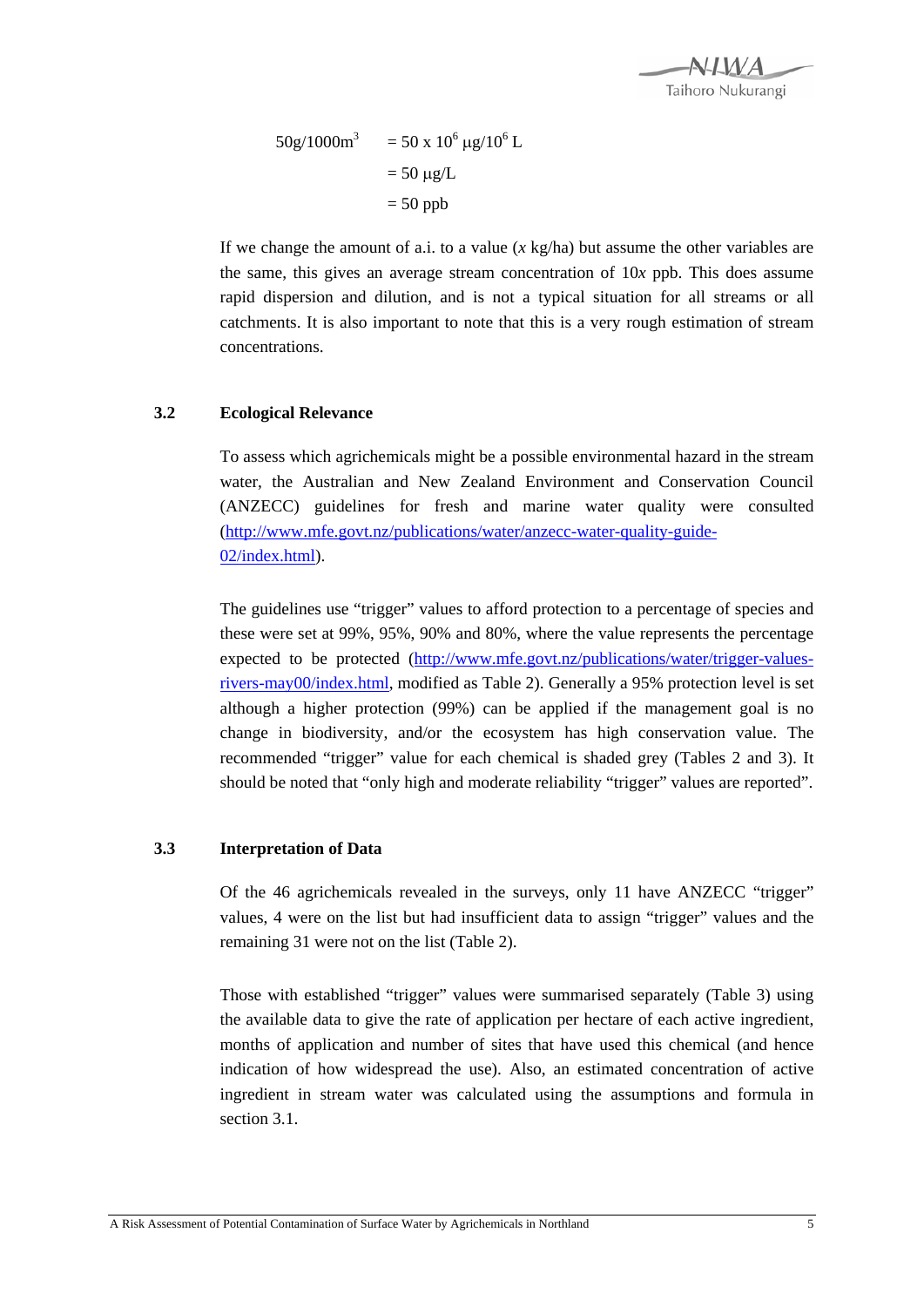The agrichemicals which have very low "trigger" values and are therefore of greatest ecological concern, are various classes of insecticide and fungicide (the top 6 in Table 3). However when the estimated water concentrations of each of the chemicals in Table 3 are compared with the ecological "trigger" values, there are 4 possible chemicals of concern, and these are summarised below.

Chlorpyrifos has an estimated water concentration of 3.8 ppb, which is 380 times higher than the 95% "trigger" value of 0.01 ppb. Chlorpyrifos was used at 3 sites, however only one site (survey 1) gave data for amount of a.i/ha, from which the above concentration was calculated. This is of possible concern as the application of chlorpyrifos was carried out by aerial spraying at this site. Another site (survey 3) carries out both aerial and ground spraying, but the a.i. amount was not given.

Malathion was applied over 2 months (May and June), with the application amount given as 0.25 kg/ha. The estimated concentration in stream water was 2.5 ppb, which is 50 times higher than the 95% "trigger" value of 0.05 ppb. This site was an orchard and so reasonably contained. The estimated concentration might not apply in this case, as the orchard may be some distance from any water way.

Endosulfan was applied over August only, at the same orchard as malathion, however on a different area of the orchard. The estimated concentration in stream water was 87.5 ppb, which is 3000 times higher than the 99% "trigger" value of 0.03 ppb. Again, the geographical location of this orchard is unknown, to decide whether this could be an issue.

Copper was used in 2 different formulations, copper hydroxide and copper:lime mix. The estimated concentration in stream water was 10.5 ppb and 160 ppb respectively, which is substantially above the 95% "trigger" value of 1.4 ppb. This was used at the same orchards as malathion and endosulfan.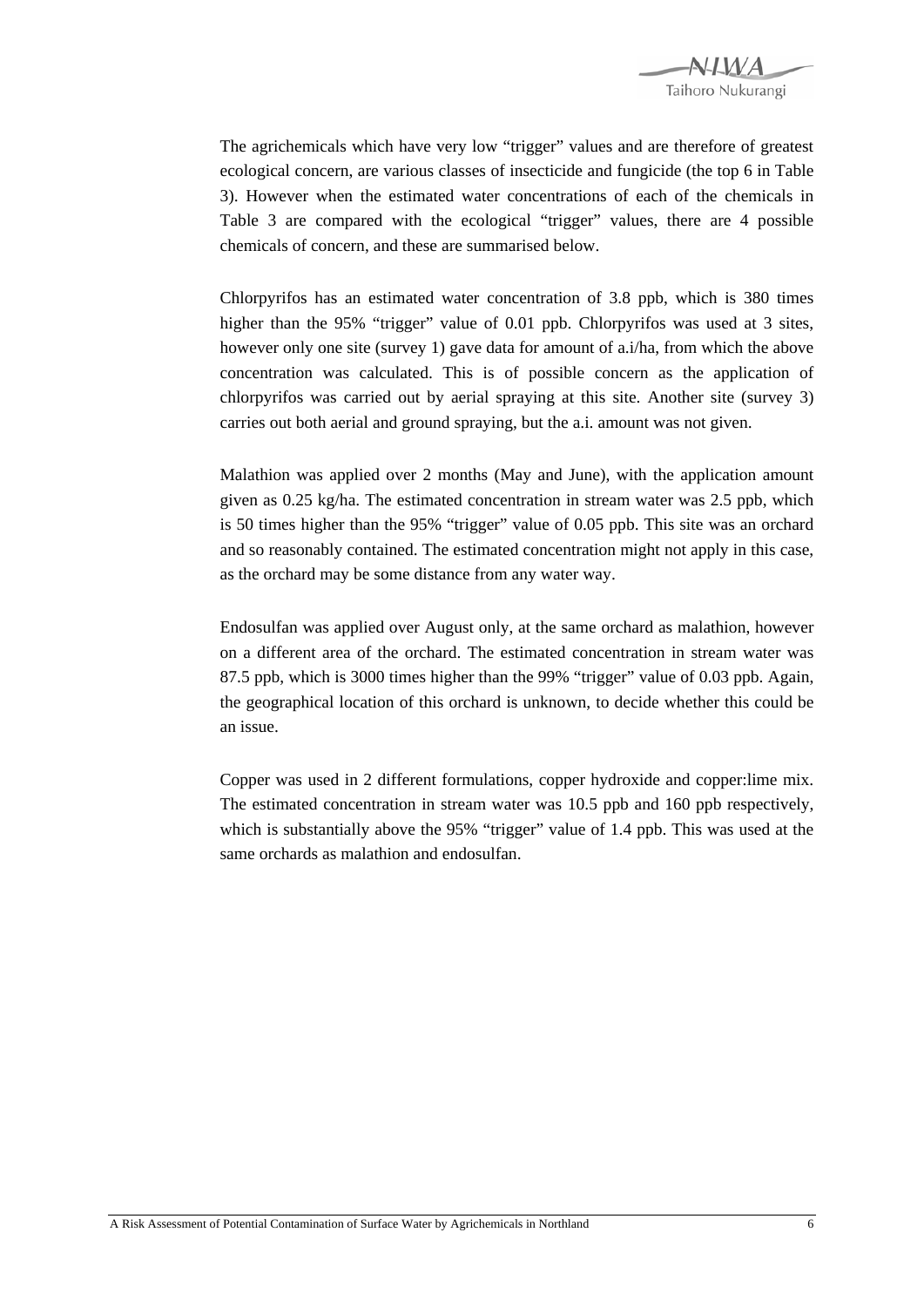Table 2: ANZECC Water Quality Guideline "Trigger" Values for New Zealand Rivers for 46 Agrichemicals Found From Survey (modified from ANZECC guidelines)<sup>1</sup>

|       | "Trigger" Values for Freshwater |
|-------|---------------------------------|
| (ppb) |                                 |

#### **Level of Protection (% species)**

| <b>Active</b><br>Ingredient (a.i.) | A.I. #         | <b>Compound Class</b>                | CAS#                     | 99%       | 95%       | 90%              | 80%               |
|------------------------------------|----------------|--------------------------------------|--------------------------|-----------|-----------|------------------|-------------------|
| diazinon                           | 46             | Organophosphate insecticide          | 333-41-5                 | 0.00003   | 0.01      | $0.2^{\text{A}}$ | $2^A$             |
| chlorpyrifos                       | 3              | Organophosphate insecticide          | 2921-88-2                | 0.00004   | 0.01      | $0.11^{A}$       | $1.2^A$           |
| malathion                          | 29             | Organophosphate insecticide          | 121-75-5                 | 0.002     | 0.05      | 0.2              | $1.1^A$           |
| thiram                             | 20             | Dithiocarbamate fungicide            | 137-26-8                 | 0.01      | 0.2       | $0.8^{\circ}$    | $3^A$             |
| endosulfan                         | 36             | Organochlorine fungicide             | 115-29-7                 | 0.03      | $0.2^A$   | 0.6 <sup>A</sup> | $1.8^{A}$         |
| methomyl                           | 19             | N-methyl-carbamate<br>insecticide    | 16752-77-5               | 0.5       | 3.5       | 9.5              | 23                |
| atrazine                           | 11             | Triazine herbicide                   | 1912-24-9                | 0.7       | 13        | $45^{\circ}$     | $150^{\circ}$     |
| copper                             | 27             | Inorganic copper fungicide           | 20427-59-2               | 1.0       | 1.4       | 1.8 <sup>C</sup> | $2.5^{\circ}$     |
| 2,4-D ester                        | $\overline{7}$ | Chlorophenoxy herbicide              | 94-75-7 (2,4-<br>D)      | 140       | 280       | 450              | 830               |
| 2,4-D amine                        | 9              | Chlorophenoxy herbicide              | 94-75-7 (2,4-<br>D)      | 140       | 280       | 450              | 830               |
| glyphosate                         | 13             | Phosphonoglycine herbicide           | 1071-83-6                | 370       | 1200      | 2000             | 3600 <sup>A</sup> |
| metsulfuron                        | 1              | Sulfonylurea herbicide               | 79510-48-8               | ID        | ID        | ID               | ID                |
| hexazinone                         | 6              | Triazinone herbicide                 | 51235-04-2               | ID        | ID        | ID               | ID                |
| <b>MCPA</b>                        | $\, 8$         | Chlorophenoxy herbicide              | 94-74-6                  | ID        | ID        | ID               | ID                |
| metsulfuron-<br>methyl             | 18             | Sulfonylurea herbicide               | 74223-64-<br>6/5585-64-8 | ID        | ID        | ID               | ID                |
| organosilicone                     | $\overline{2}$ | Adjuvant polymer                     | 67762-85-0               | <b>NT</b> | <b>NT</b> | <b>NT</b>        | <b>NT</b>         |
| picloram                           | 4              | Pyridinecarboxylic acid<br>pesticide | 1918-02-1                | ΝT        | <b>NT</b> | NT               | NT                |
| triclopyr                          | $\mathbf 5$    | Pyridinecarboxylic acid<br>pesticide | 55335-06-3               | <b>NT</b> | <b>NT</b> | <b>NT</b>        | <b>NT</b>         |
| terbuthylazine                     | 10             | Triazine herbicide                   | 5915-41-3                | <b>NT</b> | <b>NT</b> | <b>NT</b>        | <b>NT</b>         |
| tribenuron<br>methyl               | 12             | Sulfonylurea herbicide               | 101200-48-0              | <b>NT</b> | NT        | <b>NT</b>        | <b>NT</b>         |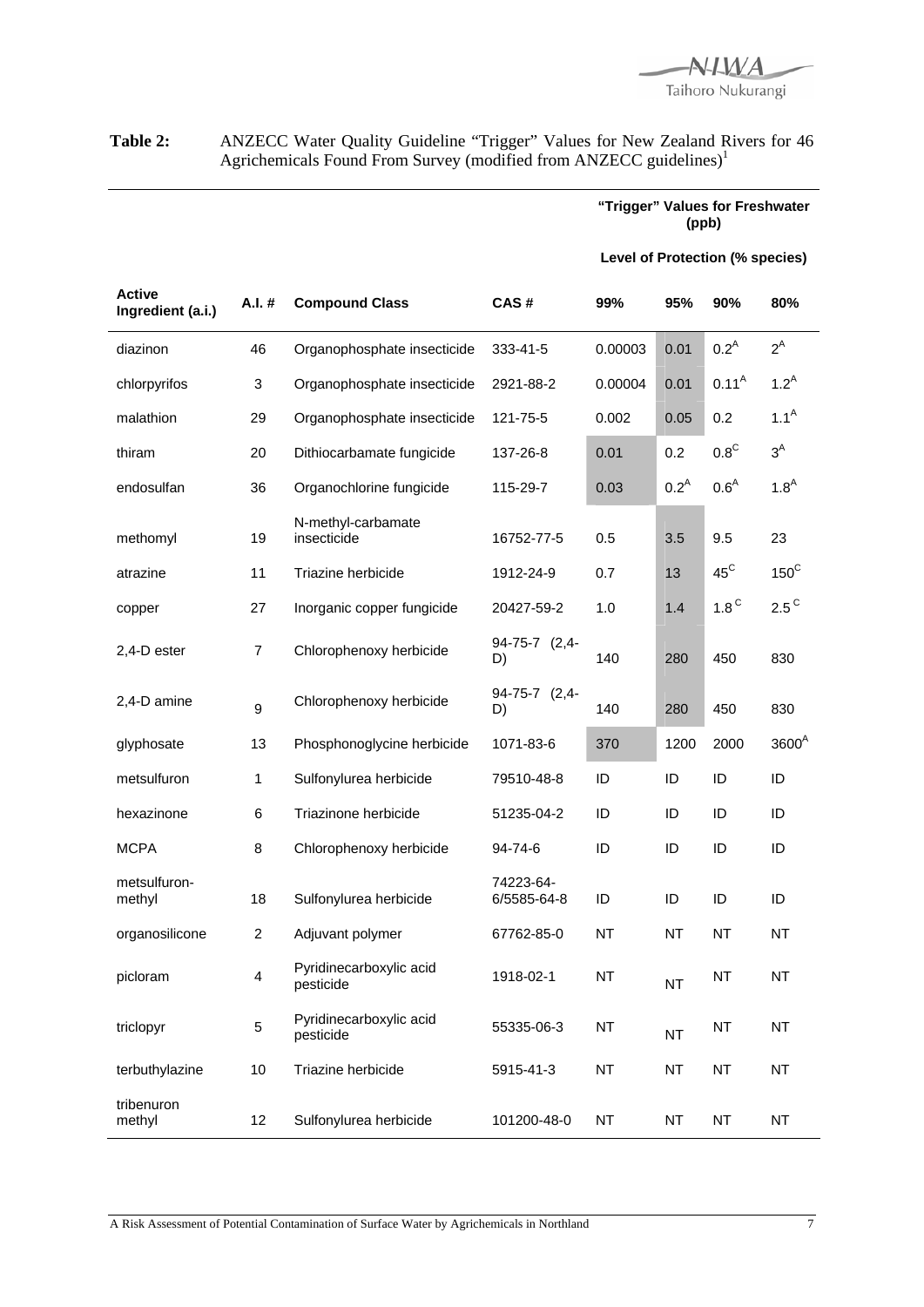

#### **"Trigger" Values for Freshwater (ppb)**

## **Level of Protection (% species)**

| <b>Active</b><br>Ingredient (a.i.) | A.I. # | <b>Compound Class</b>                | CAS#        | 99%       | 95%       | 90%       | 80%       |
|------------------------------------|--------|--------------------------------------|-------------|-----------|-----------|-----------|-----------|
| flumetsulam                        | 14     | Triazolopyrimidine herbicide         | 98967-40-9  | <b>NT</b> | NT        | <b>NT</b> | <b>NT</b> |
| clopyralid                         | 15     | Pyridinecarboxylic acid<br>pesticide | 1702-17-6   | <b>NT</b> | NT        | <b>NT</b> | <b>NT</b> |
| acetochlor                         | 16     | Chloroacetanilide herbicide          | 34256-82-1  | <b>NT</b> | <b>NT</b> | <b>NT</b> | <b>NT</b> |
| thifensulfuron-<br>methyl          | 17     | Sulfonylurea herbicide               | 79277-27-3  | <b>NT</b> | NT        | <b>NT</b> | <b>NT</b> |
| chlorothalonil                     | 21     | substituted benzene<br>fungicide     | 1897-45-6   | <b>NT</b> | <b>NT</b> | <b>NT</b> | <b>NT</b> |
| phosphorous<br>acid                | 22     | Inorganic fungicide                  | 13598-36-2  | <b>NT</b> | NT        | <b>NT</b> | <b>NT</b> |
| azocyclotin                        | 23     | Organotin insecticide                | 41083-11-8  | <b>NT</b> | NT        | <b>NT</b> | <b>NT</b> |
| clofentezine                       | 24     | Tetrazine insecticide                | 74115-24-5  | <b>NT</b> | NT        | <b>NT</b> | <b>NT</b> |
| tau-fluvalinate                    | 25     | Pyrethroid insecticide               | 102851-06-9 | <b>NT</b> | NT        | <b>NT</b> | <b>NT</b> |
| carbendazim                        | 26     | Benzimidazole fungicide              | 10605-21-7  | <b>NT</b> | NT        | <b>NT</b> | <b>NT</b> |
| mancozeb                           | 28     | Dithiocarbamate fungicide            | 8018-01-7   | <b>NT</b> | <b>NT</b> | <b>NT</b> | <b>NT</b> |
| iprodine                           | 30     | Dicarboximide fungicide              | 36734-19-7  | <b>NT</b> | <b>NT</b> | <b>NT</b> | <b>NT</b> |
| dodine                             | 31     | Guanidine fungicide                  | 2439-10-3   | <b>NT</b> | <b>NT</b> | <b>NT</b> | <b>NT</b> |
| captan                             | 32     | Thiophthalimide fungicide            | 133-06-2    | <b>NT</b> | <b>NT</b> | <b>NT</b> | <b>NT</b> |
| tebufenozide                       | 33     | Diacylhydrazine insecticide          | 112410-23-8 | <b>NT</b> | NT        | <b>NT</b> | <b>NT</b> |
| triforine                          | 34     | fungicide/insecticide                | 26644-46-2  | <b>NT</b> | <b>NT</b> | <b>NT</b> | <b>NT</b> |
| tolyfluanid                        | 35     | fungicide/insecticide                | 731-27-1    | <b>NT</b> | <b>NT</b> | <b>NT</b> | <b>NT</b> |
| tebuconazole                       | 37     | Azole fungicide                      | 107534-96-3 | <b>NT</b> | <b>NT</b> | NT        | <b>NT</b> |
| metiram                            | 38     | Dithiocarbamate fungicide            | 9006-42-2   | <b>NT</b> | <b>NT</b> | <b>NT</b> | <b>NT</b> |
| myclobutanil                       | 39     | Dithiocarbamate fungicide            | 88671-89-0  | <b>NT</b> | <b>NT</b> | <b>NT</b> | <b>NT</b> |
| thiacloprid                        | 40     | Chloro-nicotinyl insecticide         | 111988-49-9 | <b>NT</b> | <b>NT</b> | <b>NT</b> | <b>NT</b> |
| carbaryl                           | 41     | N-methyl-carbamate<br>insecticide    | 63-25-2     | <b>NT</b> | <b>NT</b> | <b>NT</b> | <b>NT</b> |
| carbendazim                        | 42     | Benzimidazole fungicide              | 10605-21-7  | NT        | <b>NT</b> | <b>NT</b> | <b>NT</b> |

A Risk Assessment of Potential Contamination of Surface Water by Agrichemicals in Northland 8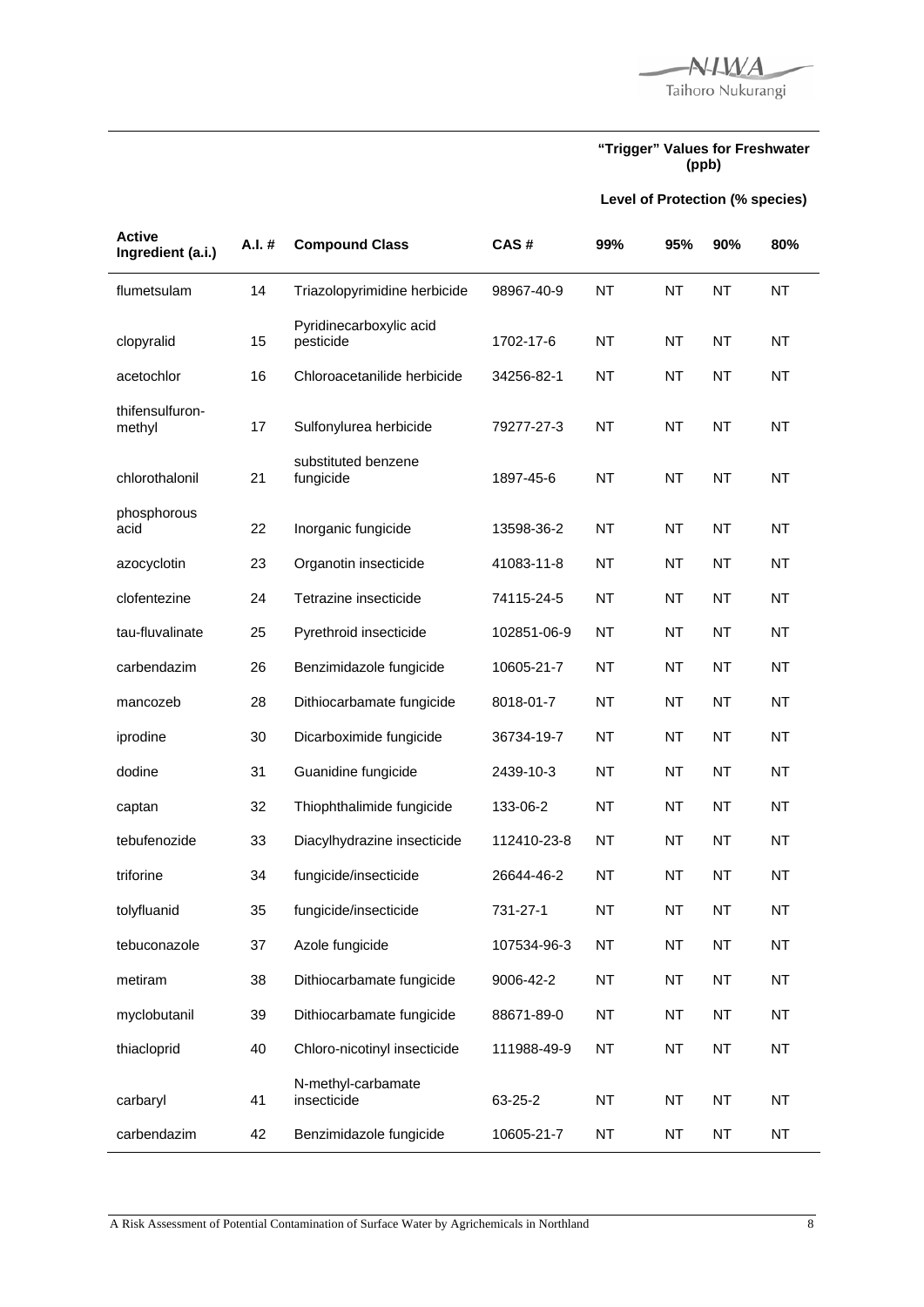

#### **"Trigger" Values for Freshwater (ppb)**

#### **Level of Protection (% species)**

| <b>Active</b><br>Ingredient (a.i.) | A.I. # | <b>Compound Class</b>       | CAS#        | 99% | 95% | 90% | 80% |
|------------------------------------|--------|-----------------------------|-------------|-----|-----|-----|-----|
| hydrogen<br>cyanamide              | 43     | Inorganic herbicide         | 420-04-2    | NT  | NT  | NT  | NT  |
| <b>bifenthrin</b>                  | 44     | Pyrethroid insecticide      | 82657-04-3  | NT  | NΤ  | NT  | NT  |
| methoxyfenozide                    | 45     | Diacylhydrazine insecticide | 161050-58-4 | ΝT  | NT  | NT  | NT  |

<sup>1</sup><http://www.mfe.govt.nz/publications/water/anzecc-water-quality-guide-02/index.html><br><sup>A</sup> Concentration may not protect key test species from acute toxicity (and chronic). 'A' indicates that trigger value  $>$  acute toxicity figure; note that trigger value should be  $\lt 1/3$  of acute figure.<br>B Chamicals for which possible biogrammetries and secondary poisoning offects should be

 $\rm^B$  Chemicals for which possible bioaccumulation and secondary poisoning effects should be considered. C Figure may not protect key test species from chronic toxicity (this refers to experimental chronic figures

or geometric mean for species).

 $ID$  Insufficient data to derive a reliable trigger value.

 $N<sup>T</sup>$  Agrichemical not in the original table.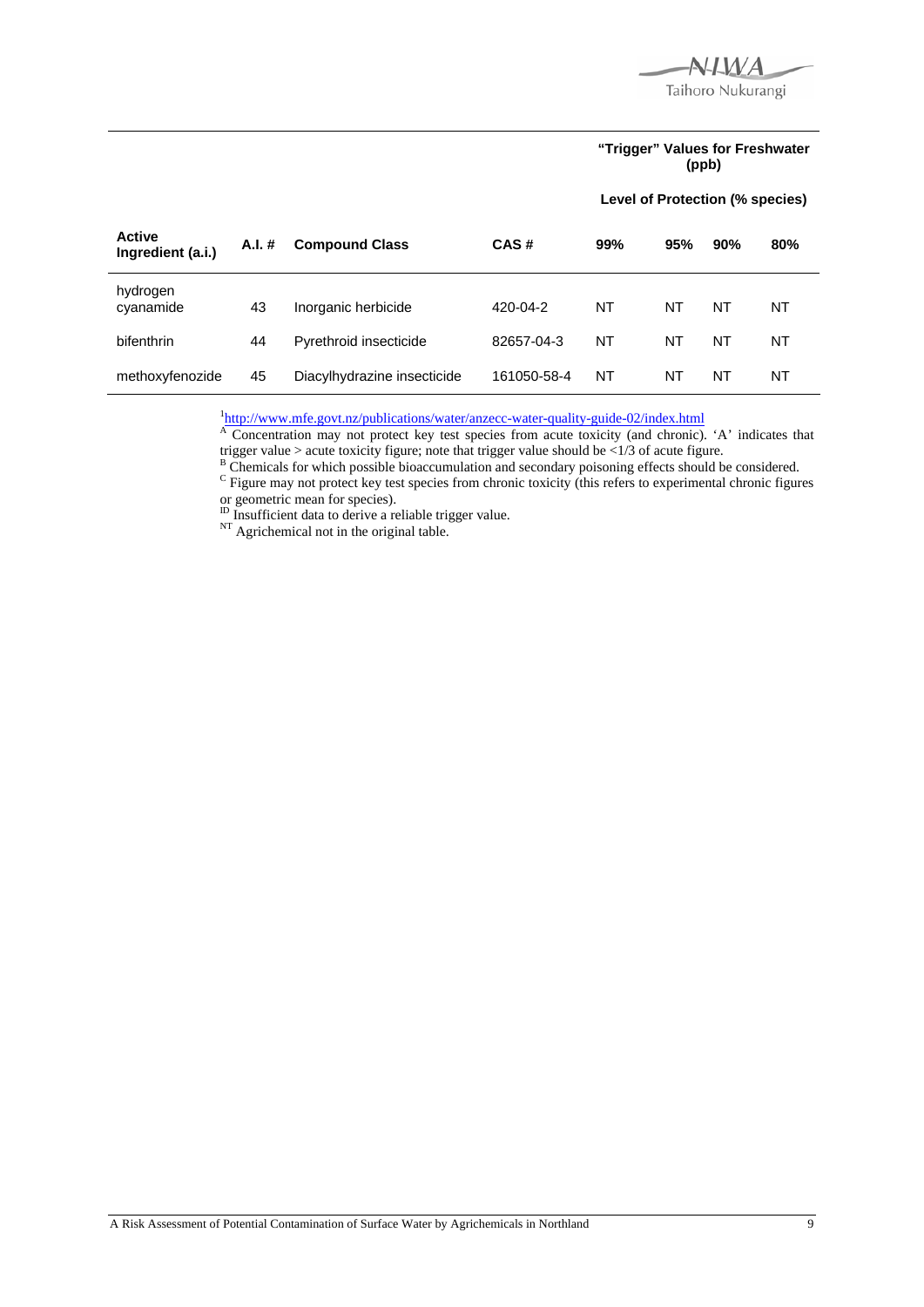

#### Table 3: Summary of Agrichemical Usage for Those with "Trigger" Values.

**"Trigger" Values for Freshwater (ppb)** 

#### **Level of Protection (% species)**

| <b>Active Ingredient</b><br>(a.i.) | A.I. #           | Compound<br><b>Class</b>              | 99%     | 95%     | <b>Summary</b>                        | <b>Calculated</b><br>average conc. of<br>a.i. $(ppb)^{8}$ | <b>Survey</b><br><b>Site</b> |
|------------------------------------|------------------|---------------------------------------|---------|---------|---------------------------------------|-----------------------------------------------------------|------------------------------|
| Diazinon                           | 46               | Organophosphate<br>insecticide        | 0.00003 | 0.01    | 0.0003kg/ha<br>Dec-Jan-Feb            | 0.003                                                     | 9c                           |
| Chlorpyrifos                       | 3                | Organophosphate<br>insecticide        | 0.00004 | 0.01    | $0.38$ kg/ha<br>Jan-Feb-Oct           | 3.8                                                       | 1, 3, 9c                     |
| Malathion                          | 29               | Organophosphate<br>insecticide        | 0.002   | 0.05    | $0.25$ kg/ha<br>May-Jun               | 2.5                                                       | 9a                           |
| Thiram                             | 20               | Dithiocarbamate<br>fungicide          | 0.01    | 0.2     | no data<br>greenhouse<br>all year     |                                                           | $\overline{7}$               |
| Endosulfan                         | 36               | Organochlorine<br>fungicide           | 0.03    | $0.2^A$ | 8.75kg/ha<br>August                   | 87.5                                                      | 9b                           |
| Methomyl                           | 19               | N-methyl-<br>carbamate<br>insecticide | 0.5     | 3.5     | no data<br>greenhouse<br>all year     | ÷,                                                        | $\overline{7}$               |
| Atrazine                           | 11               | Triazine herbicide                    | 0.7     | 13      | 1L/ha<br>December                     | ٠                                                         | $\mathbf{1}$                 |
| Copper                             | 27               | Inorganic copper                      | 1.0     | 1.4     | $1.05$ kg/ha                          | 10.5                                                      | 9a                           |
|                                    |                  | fungicide                             |         |         | Feb to Aug<br>16 kg/ha<br>May-Jun-Aug | 160                                                       | 9b                           |
| 2,4-D Ester                        | $\overline{7}$   | Chlorophenoxy<br>herbicide            | 140     | 280     | 1kg/ha<br>winter months               | 10                                                        | 1,2,4                        |
| 2,4-D Amine                        | $\boldsymbol{9}$ | Chlorophenoxy<br>herbicide            | 140     | 280     | $1.2$ kg/ha<br>all year               | 12                                                        | 1,2,4,6,9a                   |
| Glyphosate                         | 13               | Phosphonoglycine<br>herbicide         | 370     | 1200    | 1.8kg/ha<br>all year                  | 18                                                        | 2,3,4,8,9c                   |

<sup>A</sup> Figure may not protect key test species from acute toxicity (and chronic). 'A' indicates that trigger value  $>$  acute toxicity figure; note that trigger value should be <1/3 of acute figure.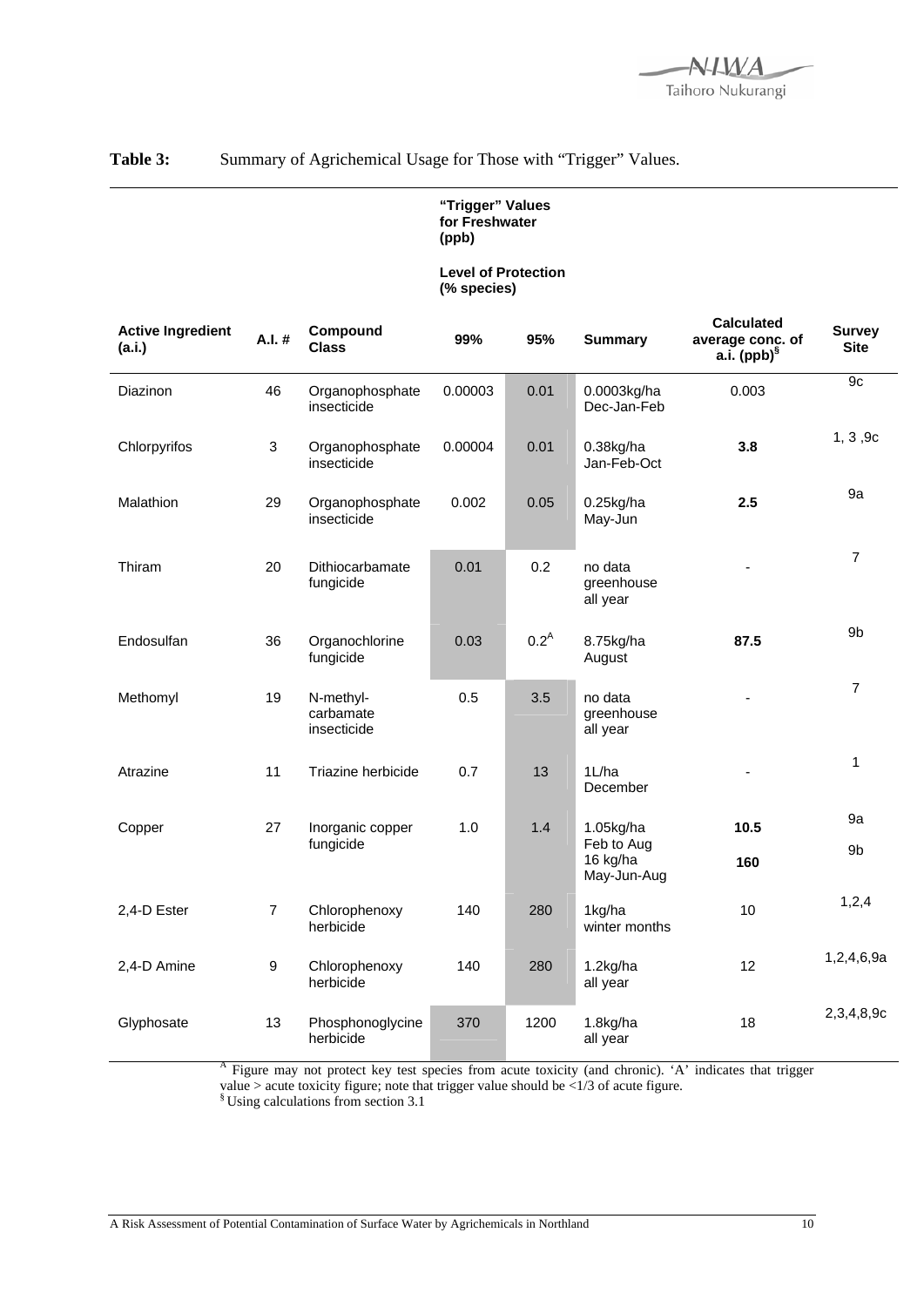

### <span id="page-15-1"></span><span id="page-15-0"></span>**4. Conclusions and Recommendations**

The risk assessment carried out, using data from previous questionnaires, has identified the *possibility* that certain agrichemicals are being applied in Northland at levels that may lead to stream water concentrations that exceed the ANZECC water quality guidelines. Those that were flagged by this risk assessment were chlorpyrifos, malathion, endosulfan and copper.

Malathion, endosulfan and copper were used at one orchard and so further investigations could be made in the form of a localised monitoring programme, especially if there are catchments and streams nearby.

A greater concern might be with chlorpyrifos which was used at 3 separate sites, however only 1 site gave sufficient information to estimate the potential environmental levels.

Both these examples highlight the concern that many more agrichemicals are being used at potentially damaging amounts, and were not identified by this risk assessment due to the incomplete data that was obtained. This is supported by the result that of the 11 agrichemicals with established trigger values (Table 3), there was insufficient data to calculate the average concentration of active ingredient for three of these (thiram, methomyl and atrazine).

Whether these estimated stream level values are accurate enough to make any conclusions is open to debate. They obviously cannot be representative of every scenario and might be out by orders of magnitude in some cases.

What is very clear from the risk assessment is the need for real analytical data. With the obvious resistance of many pesticide contractors to fill out voluntary questionnaires and the limited value that these data contain, there appears to be a need to carry out some pesticide monitoring, even if only in areas of potentially high risk, i.e., streams near large horticultural areas. In the first instance, this could comprise of a few analyses, at high risk sites, carried out by sampling stream water following an application of an agrichemical.

The added bonus to acquiring analytical data is that many agrichemicals can be detected in a few analyses as commercial analytical laboratories will give data for a whole suite of metabolites. For example, a typical analysis for organonitro  $\&$ phosphorous pesticides at RJ Hill Laboratories, in Hamilton will give water concentrations for 90 pesticides. This list includes diazinon, chlorpyrifos, malathion and atrazine (from Table 3), with detection limits well below the ANZECC water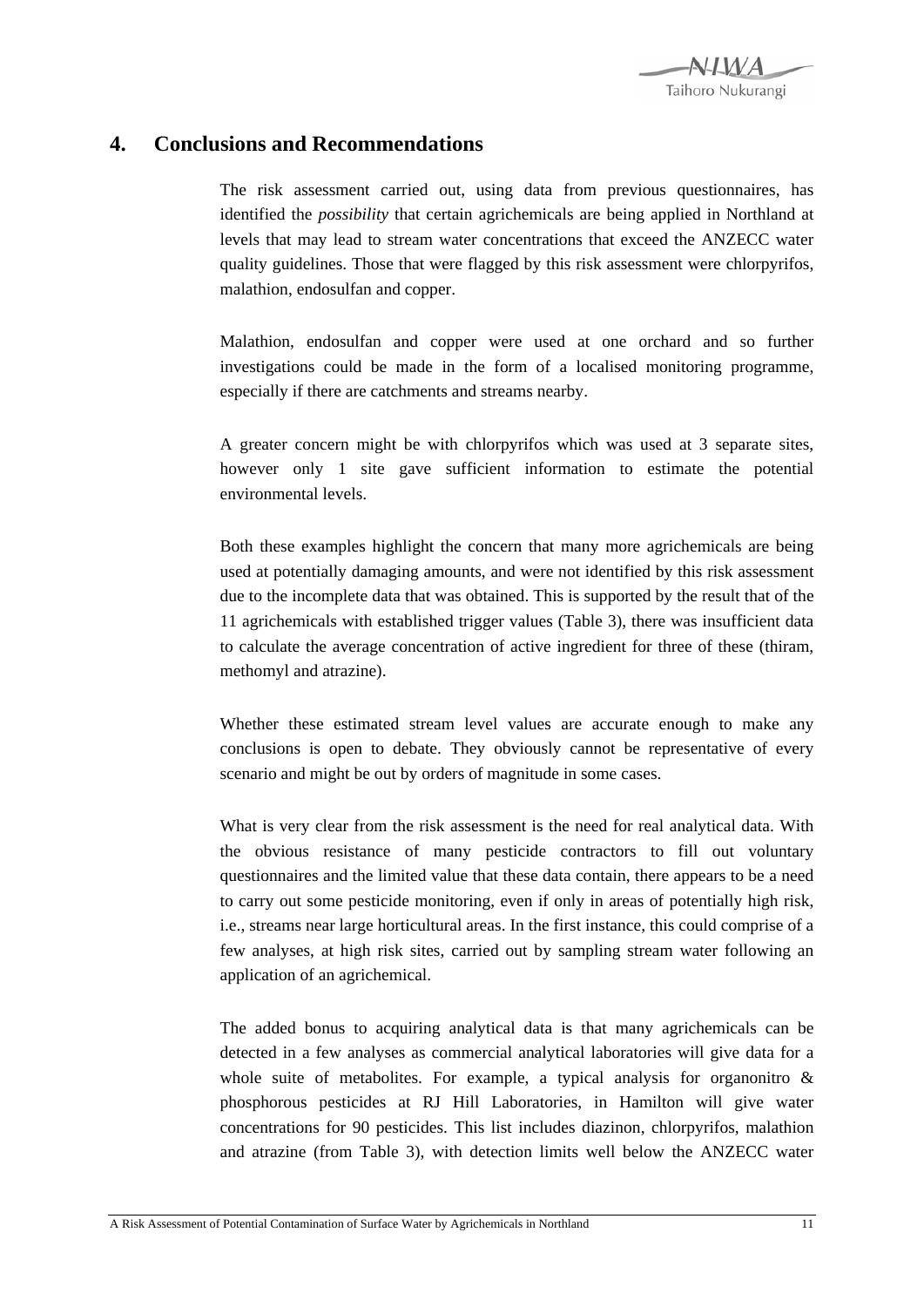

quality guidelines. It would also allow detection of many other potentially harmful pesticides, not flagged by this risk assessment, but with water levels higher than the ANZECC water quality guidelines.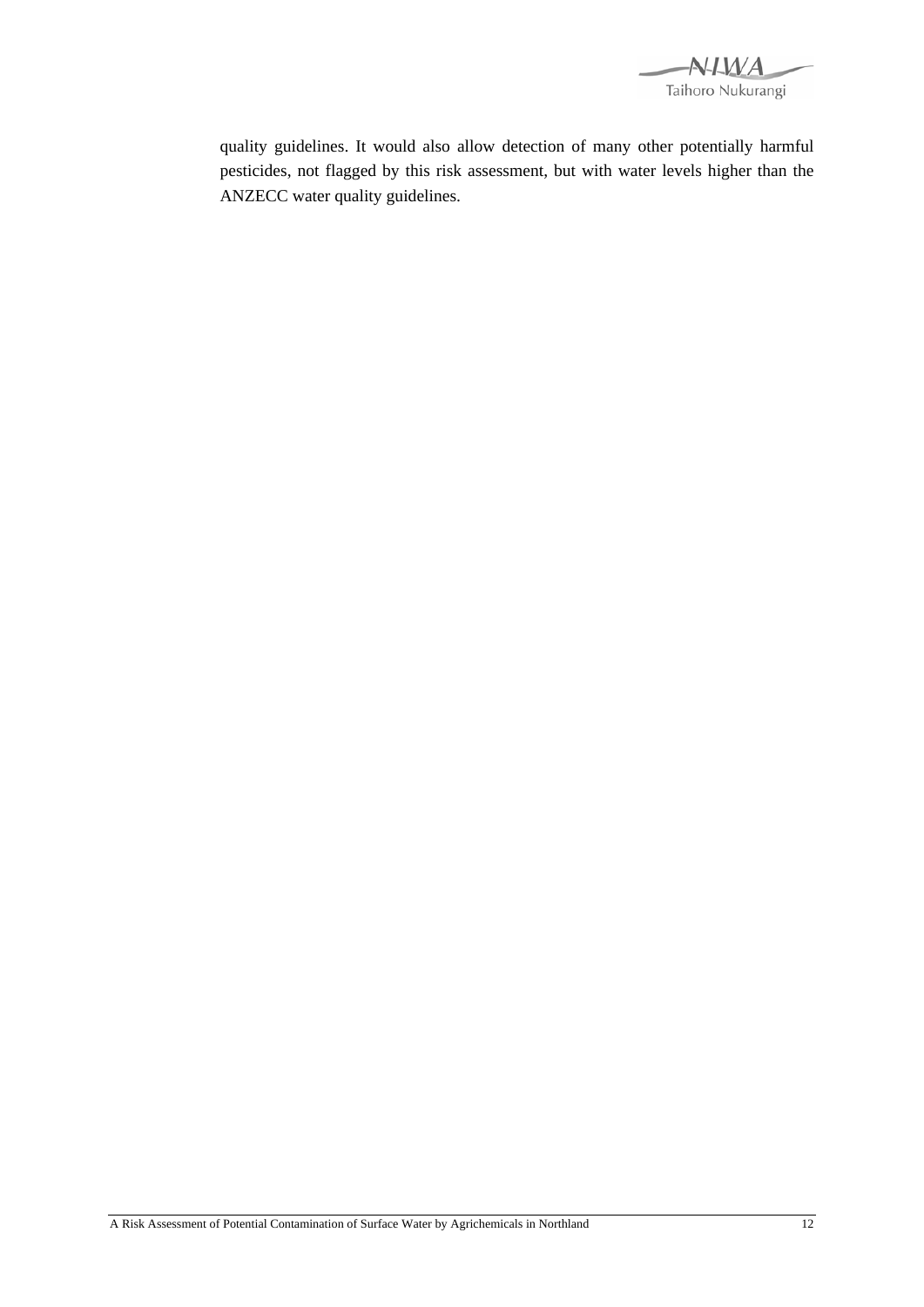## <span id="page-17-1"></span><span id="page-17-0"></span>**5. Appendix 1: Survey Prepared for Northland Regional Council by NIWA**

## **A Questionnaire of Agrichemical Spray Contractors to Gain Knowledge of the Usage of Agrichemicals in the Northland Region**

**Prepared by** 

**Mike Stewart** 

**NIWA, Hamilton** 

**Tel: 07 859 1830** 

**Email: m.stewart@niwa.co.nz**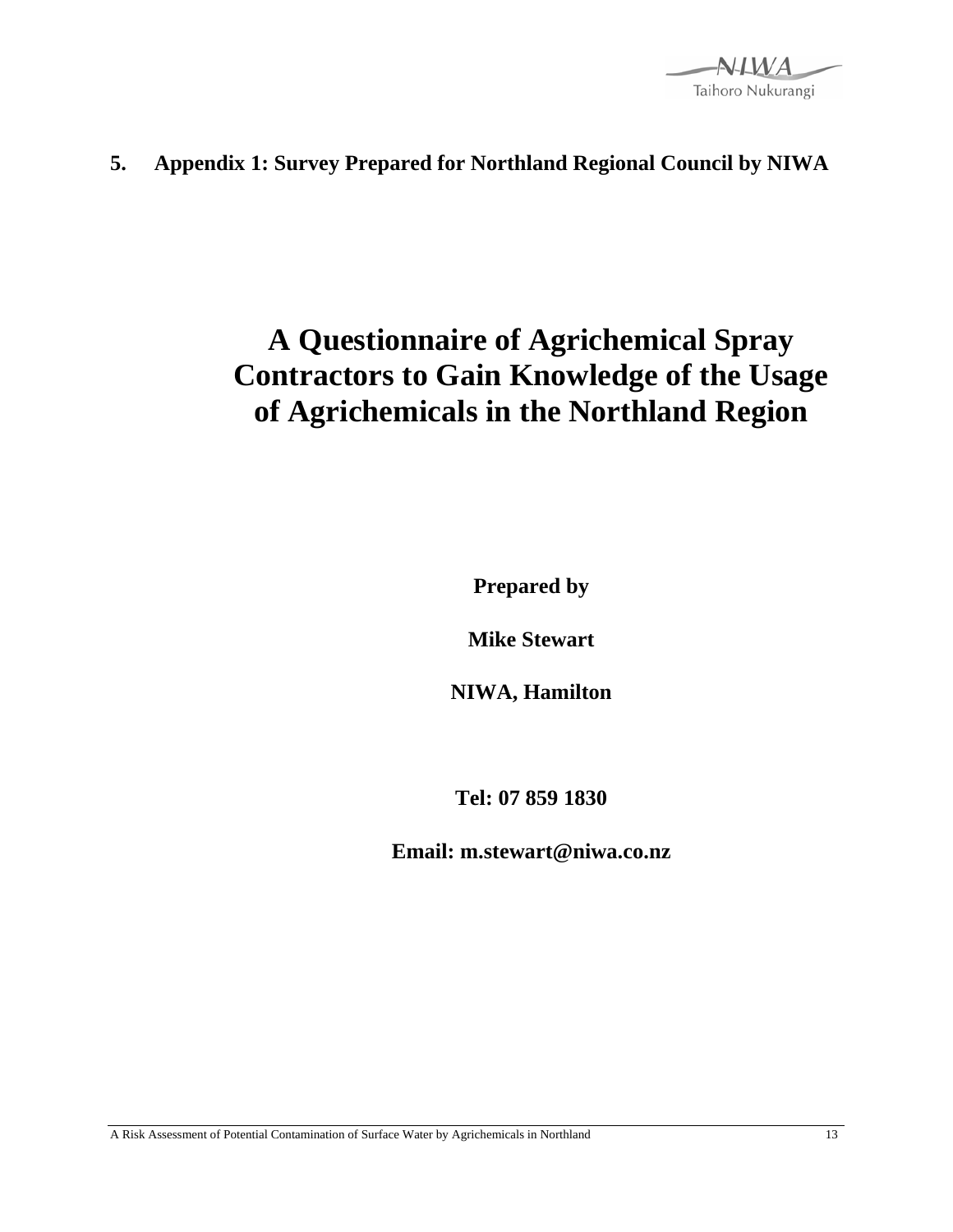### **1. Introduction**

This is a *voluntary* survey of local agrichemical (pesticide and herbicide) spray contractors about their uses of agrichemicals. The aim of this survey is to build up a Northland-wide picture of agrichemical usage, taking into account:

- (a) what chemicals/formulations are used (Trade names, active ingredients, if known?)
- (b) how much of each is used (i.e., Total amount/hectare)?
- (c) what time(s) of the year these chemicals are sprayed (broken down into months or seasons)?
- (d) which areas are sprayed (see map)?

The information obtained from this survey will be used to give us a better understanding of whether there is a potential issue of agrichemical use in Northland. This survey has a State of the Environment focus and does not have anything to do with compliance. The data will help us decide, if necessary, whether a monitoring programme is needed to check the extent of this issue.

This survey will be carried out in the strictest confidence, Northland Regional Council stress that this is an information gathering exercise only and that none of the information supplied will be used against that person. If desirable, the survey can be run anonymously.

#### **1.1 A general overview**

What method of spray do you use? i.e., aerial, ground?

What area (district) do you predominantly spray in?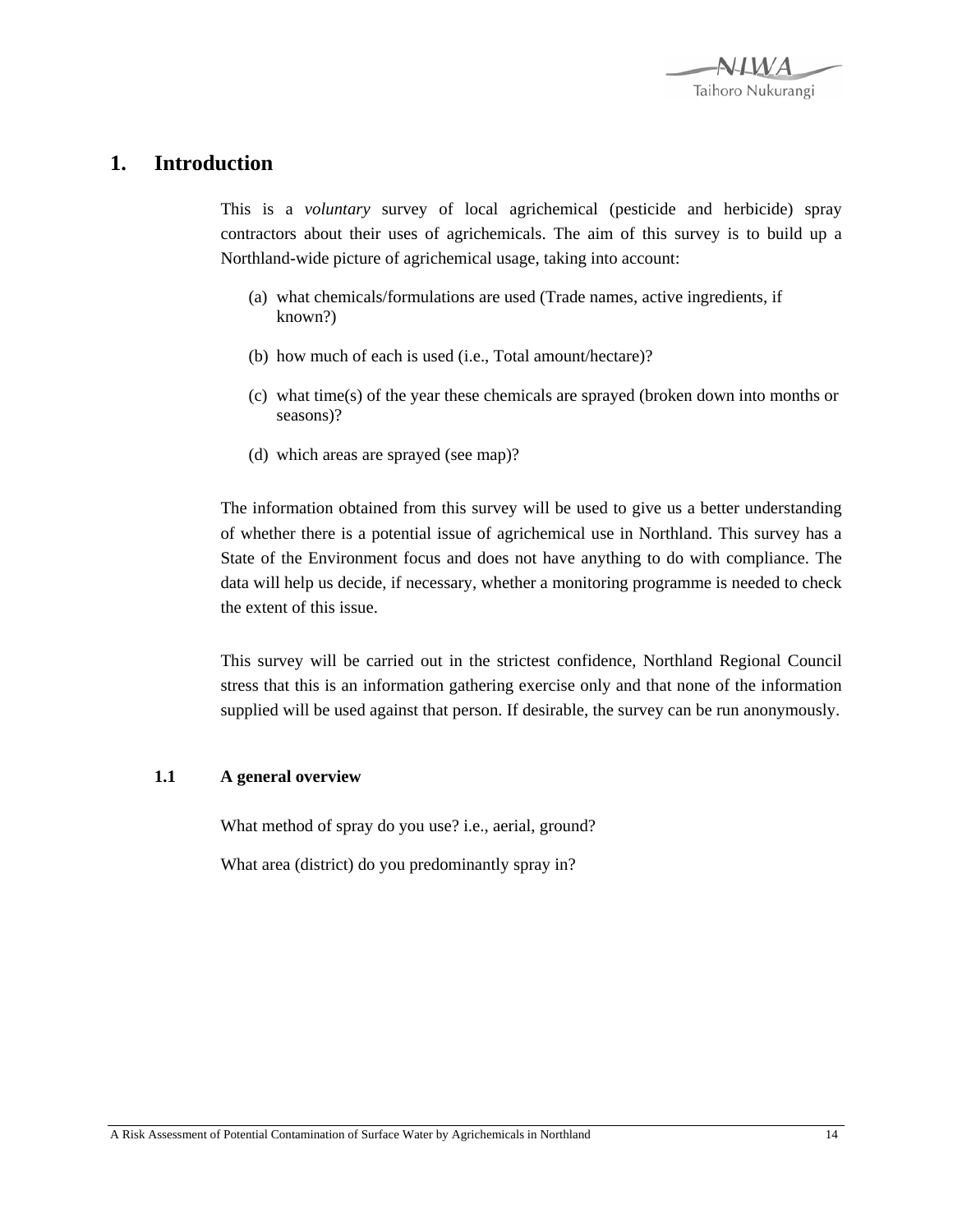

| Summer | $\begin{array}{c} {\rm{Autumn}} \end{array}$ |
|--------|----------------------------------------------|
|        |                                              |
|        |                                              |
|        |                                              |
|        |                                              |
|        |                                              |
|        |                                              |
|        |                                              |
|        |                                              |
|        |                                              |
|        |                                              |
|        |                                              |
|        |                                              |
|        |                                              |
|        |                                              |
|        |                                              |
|        |                                              |
|        |                                              |
|        |                                              |
|        |                                              |
|        |                                              |
|        |                                              |
|        |                                              |
|        |                                              |
|        |                                              |
| Spring | Winter                                       |
|        |                                              |
|        |                                              |
|        |                                              |
|        |                                              |
|        |                                              |
|        |                                              |
|        |                                              |
|        |                                              |
|        |                                              |
|        |                                              |
|        |                                              |
|        |                                              |
|        |                                              |
|        |                                              |
|        |                                              |
|        |                                              |
|        |                                              |
|        |                                              |
|        |                                              |
|        |                                              |
|        |                                              |

Below are four boxes divided into seasons. Please give a general overview of what spraying you do in each season.

#### **1.2 More detail**

The following table has been divided into months of the year. Please add whatever information you have for each month with regards to:

- (a) What spraying is carried out (if any).
- (b) What is the target crop (if applicable).
- (c) What are the target pests or diseases.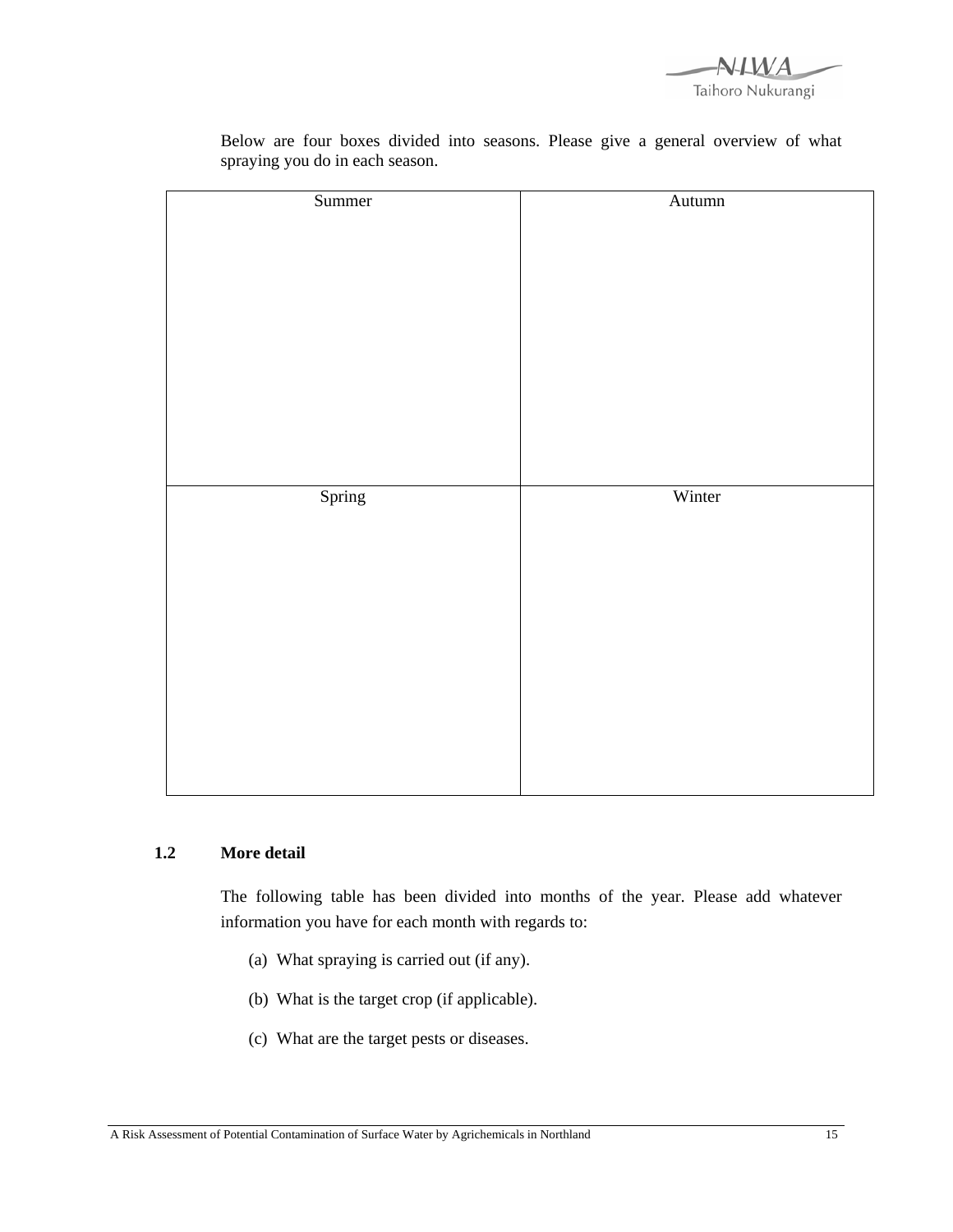- (d) What product is used, with amount of active ingredient (if known).
- (e) Amount sprayed/hectare (*volume* or *known amount* of active ingredient).
- (f) Area of land sprayed (hectares).
- (g) Location (see map). This can be done either by:

-placing a symbol (e.g., "X" or "June") on the map and corresponding symbol in the table

#### **OR**

-a place name, landmark or nearest town where the spraying was carried out.

At the end of the table are 3 examples of how to fill in the table and map.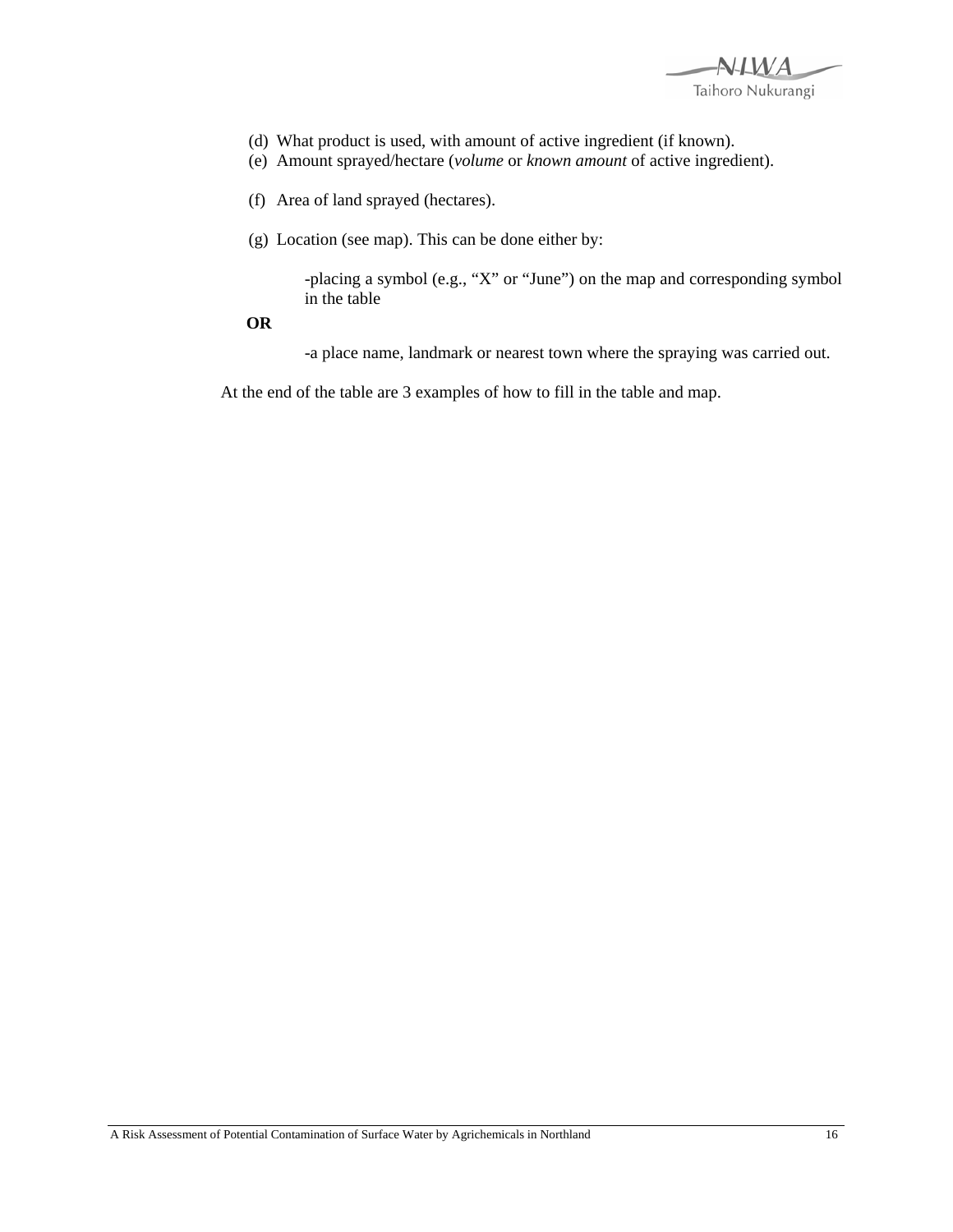

| <b>Month</b> | <b>Target</b><br>Crop | Disease/<br>Pest | <b>Product (active ingredient</b><br>amount, if known?) | Amount/<br>ha | <b>Total ha</b><br>sprayed | Location<br>(see map) |
|--------------|-----------------------|------------------|---------------------------------------------------------|---------------|----------------------------|-----------------------|
| January      |                       |                  |                                                         |               |                            |                       |
| February     |                       |                  |                                                         |               |                            |                       |
| March        |                       |                  |                                                         |               |                            |                       |
| April        |                       |                  |                                                         |               |                            |                       |
| May          |                       |                  |                                                         |               |                            |                       |
| June         |                       |                  |                                                         |               |                            |                       |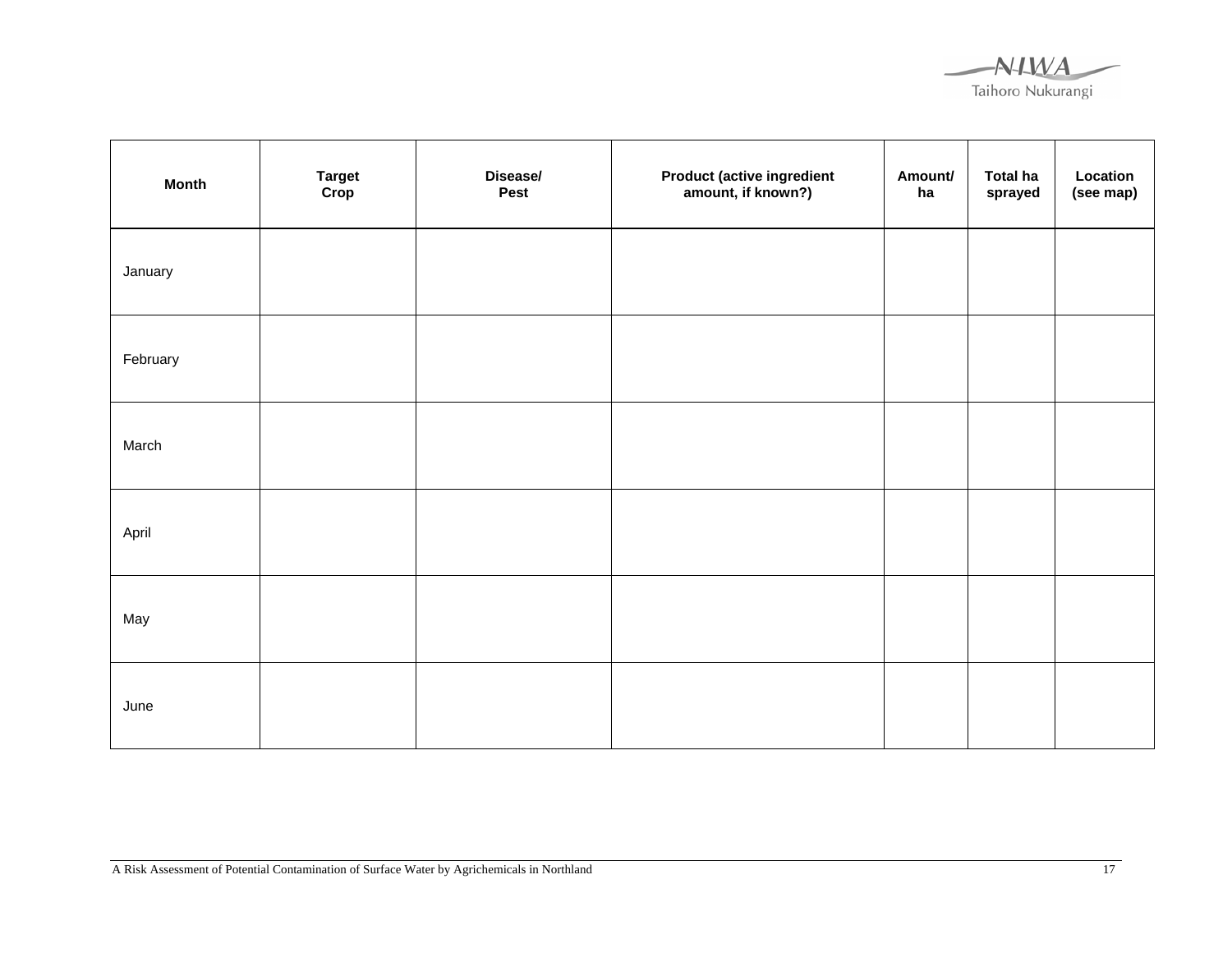

| <b>Month</b> | Target<br>Crop | Disease/<br>Pest | Product (active ingredient<br>amount, if known?) | Amount/<br>ha | <b>Total ha</b><br>sprayed | Location<br>(see map) |
|--------------|----------------|------------------|--------------------------------------------------|---------------|----------------------------|-----------------------|
| July         |                |                  |                                                  |               |                            |                       |
| August       |                |                  |                                                  |               |                            |                       |
| September    |                |                  |                                                  |               |                            |                       |
| October      |                |                  |                                                  |               |                            |                       |
| November     |                |                  |                                                  |               |                            |                       |
| December     |                |                  |                                                  |               |                            |                       |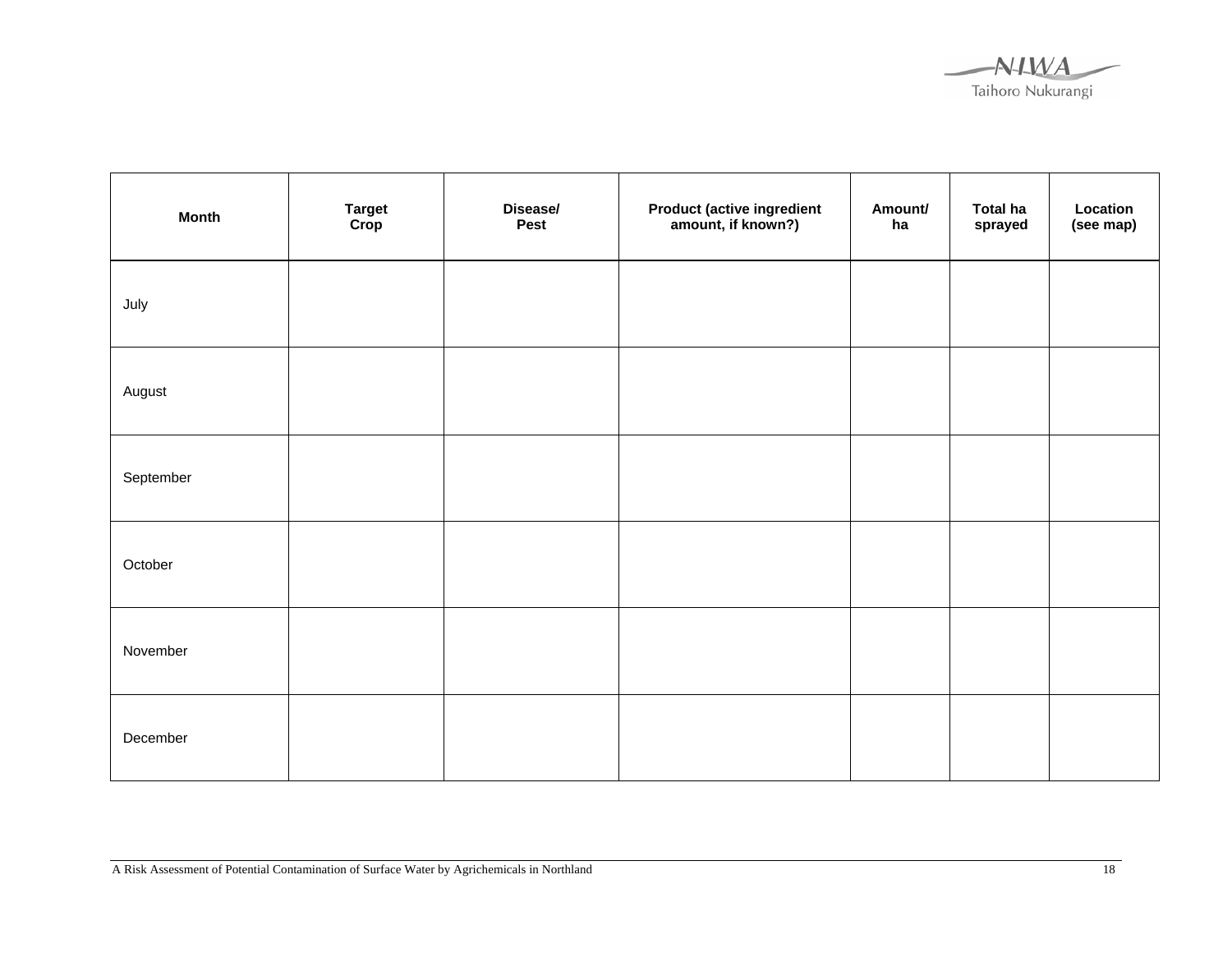

| <b>Examples</b>                         |                       |                    |                                                         |               |                     |                       |
|-----------------------------------------|-----------------------|--------------------|---------------------------------------------------------|---------------|---------------------|-----------------------|
| Month                                   | <b>Target</b><br>Crop | Disease/<br>Pest   | <b>Product (active ingredient</b><br>amount, if known?) | Amount/<br>ha | Total ha<br>sprayed | Location<br>(see map) |
| January                                 | Total vegetation      | Total vegetation   | Glyphosate360 (1% solution)                             | 5L            | 20                  | See X                 |
| <b>Before planting</b>                  | Kumara                | Root knot nematode | Nemacur (400g/L)                                        | 20L           | 10                  | Ruawai                |
| Monthly from flowering<br>until harvest | Avocado               | Anthracnose        | Cuprofix (200g/kg)                                      | 8kg           | 10                  | Tara                  |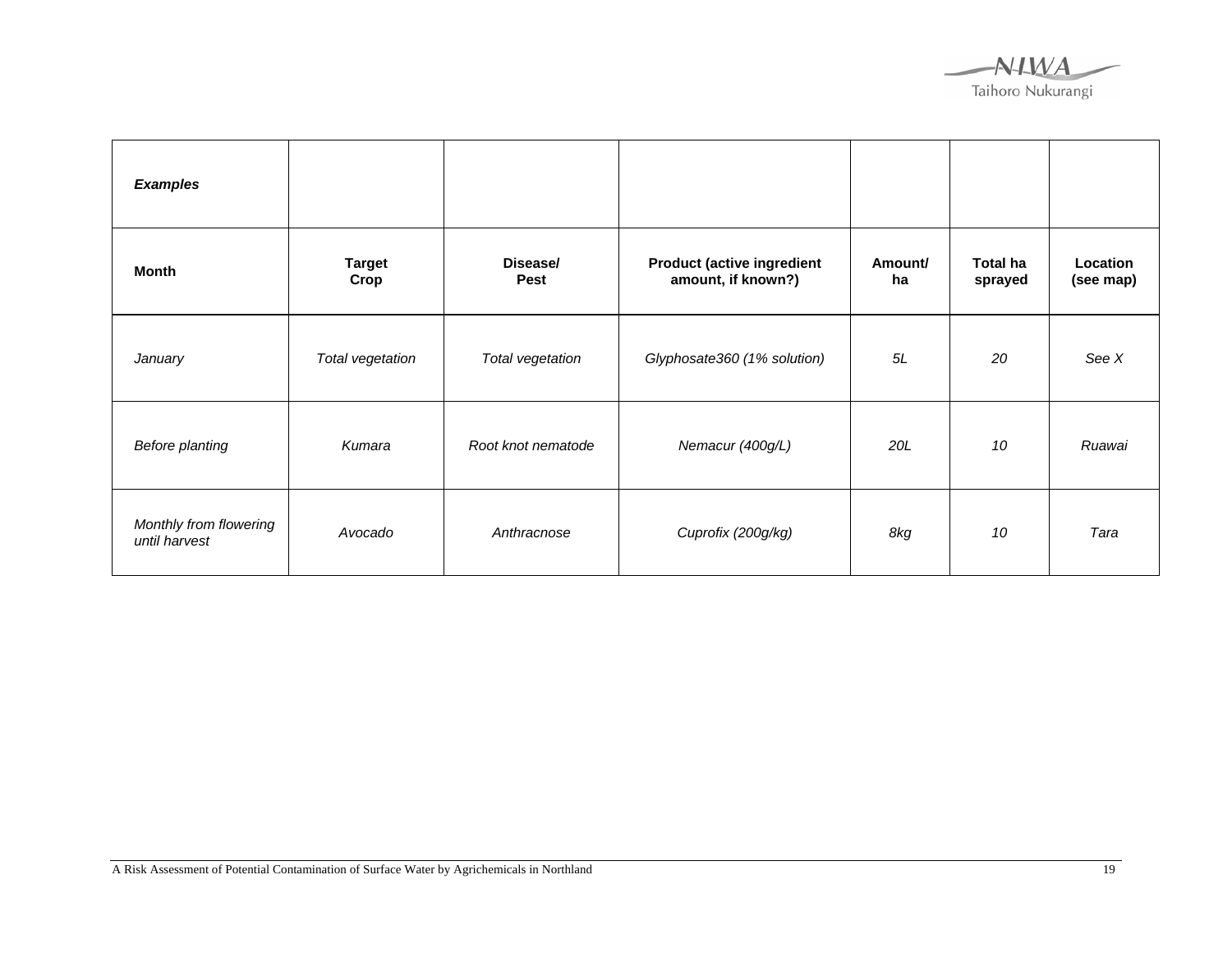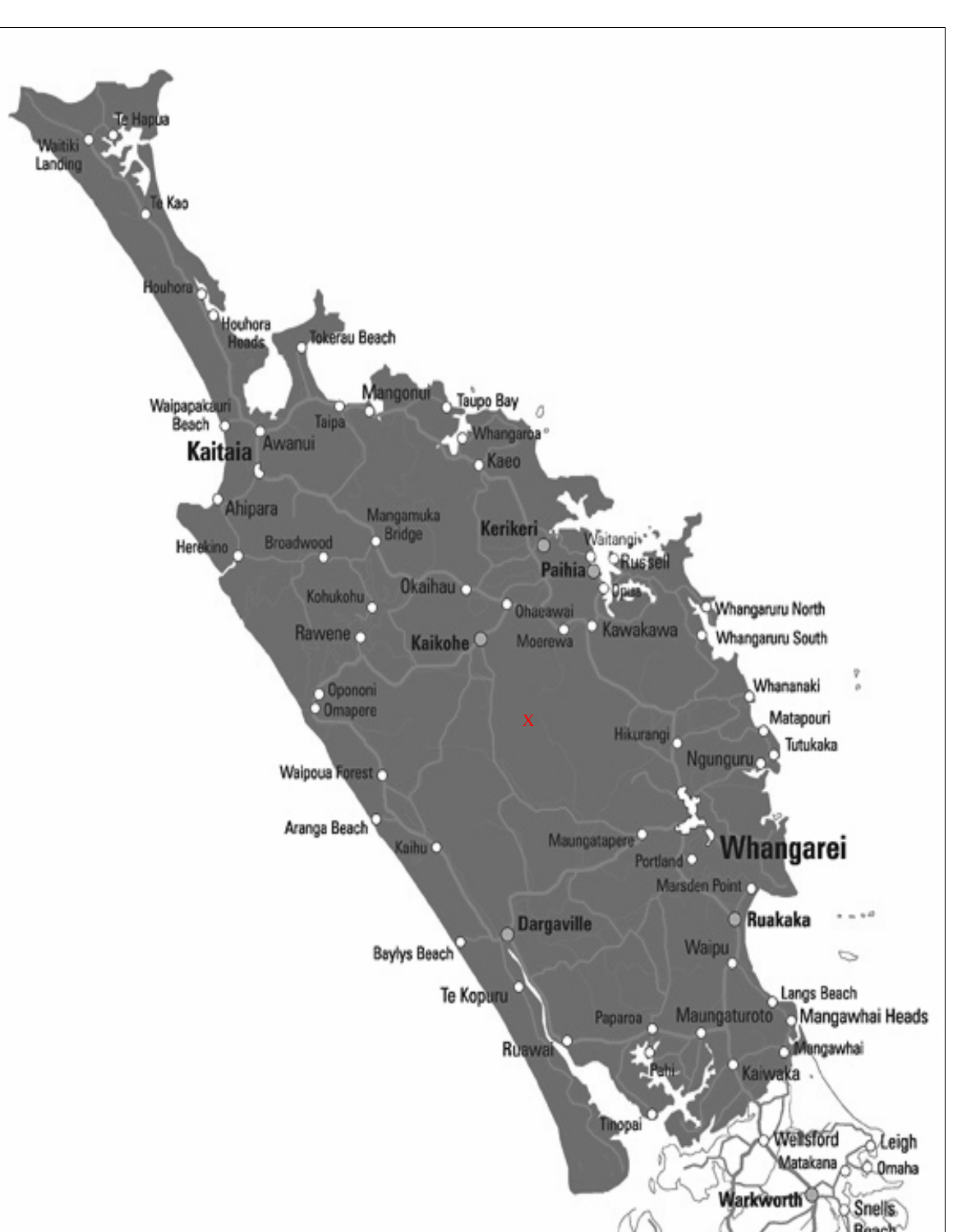

#### **1.3 Any further comments?**

## *Your Contact details (optional)*

This is optional, you can remain anonymous if you would prefer. Your contact details will be used to determine what industries we have received feedback, to ensure we have good coverage of the different agrichemical users. It will also be used if we need to contact you to clarify any of the information or comments you have provided.

Company name:

Contact person:

Phone number: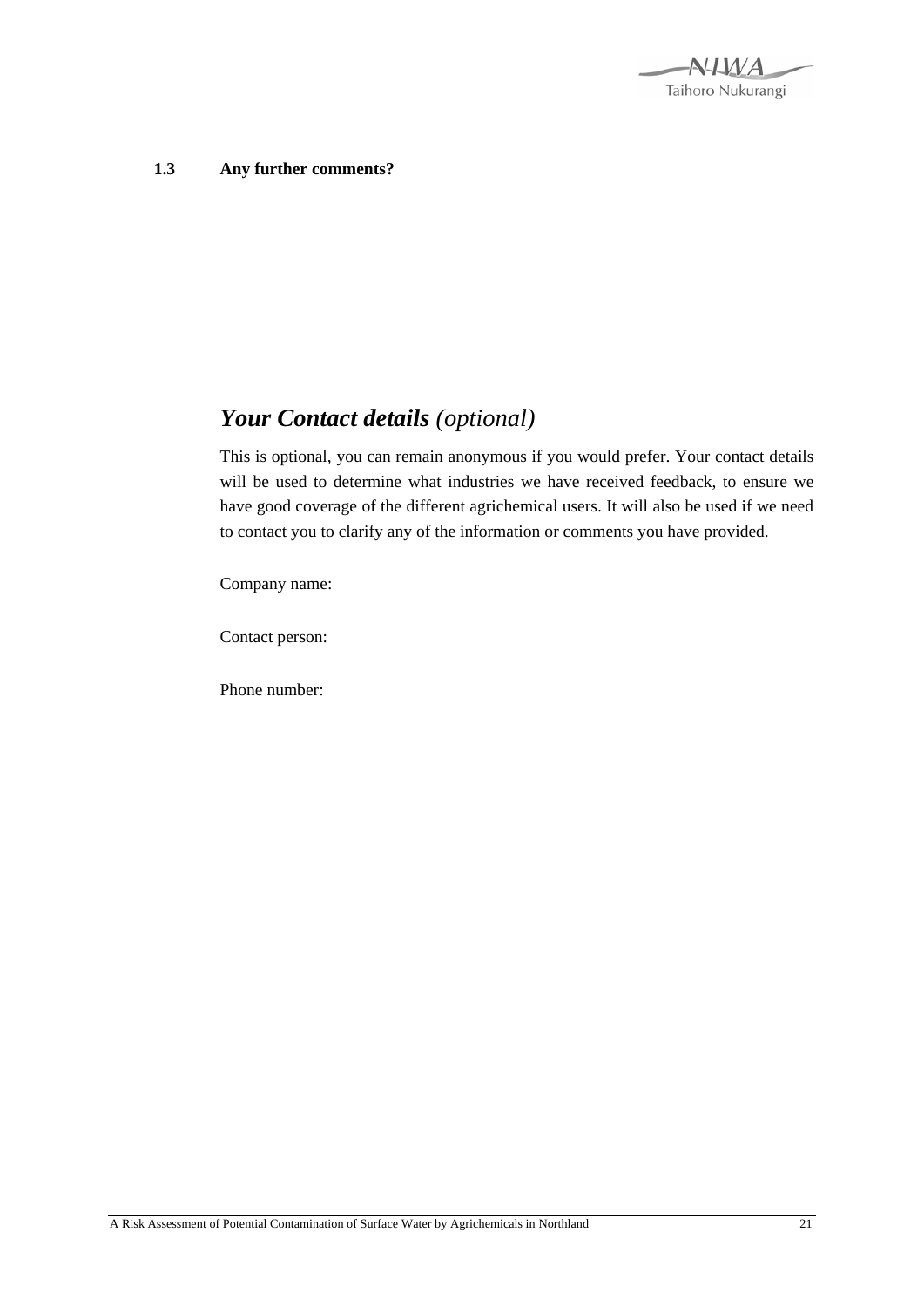$-N$ *LWA* Taihoro Nukurangi

<span id="page-26-1"></span><span id="page-26-0"></span>**6. Appendix 2: Data Used In This Risk Assessment**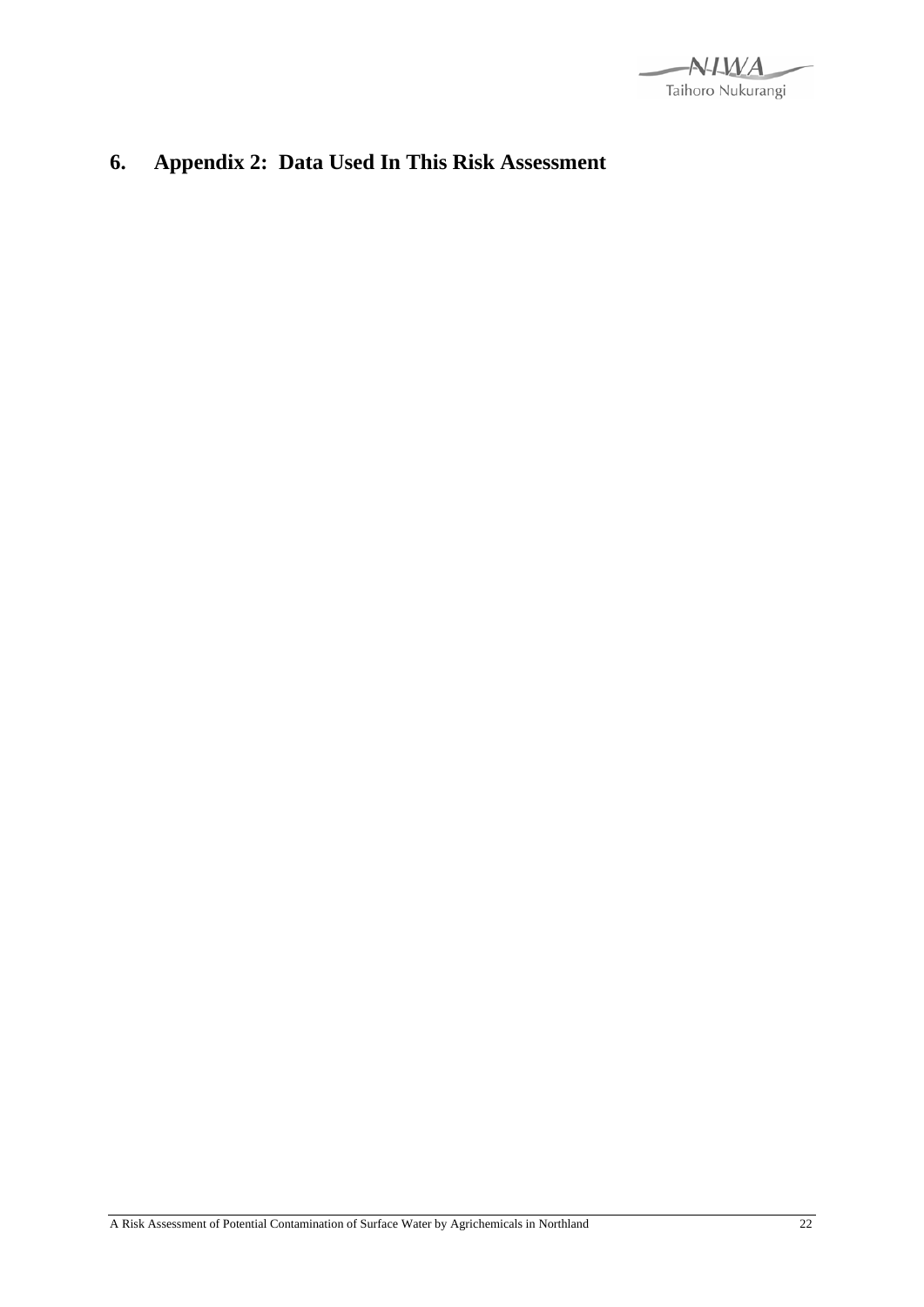| <b>Month</b> | <b>Target</b><br>Crop     | Disease/<br>Pest     | <b>Trade</b><br><b>Name</b> | <b>Active</b><br>Ingredient<br>(a.i.) | a.i<br>amount | A.I.<br>#    | CAS#<br>(if known) | Amount/<br>ha    | <b>Total ha</b><br>sprayed | <b>Total</b><br>amount<br>a.i. (kg<br>or $L$ ) | Amoun<br>t a.i./ha<br>(kg/ha)<br>or<br>(L/ha) | <b>Survey</b><br># | <b>Site</b>    | <b>Comments</b> |
|--------------|---------------------------|----------------------|-----------------------------|---------------------------------------|---------------|--------------|--------------------|------------------|----------------------------|------------------------------------------------|-----------------------------------------------|--------------------|----------------|-----------------|
| Jan          | Pasture/Scrub<br>land     | Gorse                | Meturon                     | metsulfuron                           | 600g/kg       | $\mathbf{1}$ | 79510-48-8         | 500g             | 67.7                       | 20.31                                          | 0.30                                          | $\mathbf{1}$       | 1              |                 |
| Feb          | Pasture/Scrub<br>land     | Gorse                | Meturon                     | metsulfuron                           | 600g/kg       | $\mathbf{1}$ | 79510-48-8         | 500g             | 264.8                      | 79.44                                          | 0.30                                          | $\mathbf{1}$       | $\overline{c}$ |                 |
| Mar          | Pasture/Scrub<br>land     | Gorse                | Meturon                     | metsulfuron                           | 600g/kg       | $\mathbf{1}$ | 79510-48-8         | 500g             | 63                         | 18.90                                          | 0.30                                          | $\overline{1}$     | 3              |                 |
| May          | Forestry                  | pre-plant<br>(pines) |                             | metsulfuron                           | 600g/kg       | $\mathbf{1}$ | 79510-48-8         | 500g             | 600                        | 180.00                                         | 0.30                                          | $\mathbf{1}$       | $\mathsf P$    |                 |
| Jul          | Pasture                   | Ragwort              | Meturon                     | metsulfuron                           | 600g/kg       | $\mathbf{1}$ | 79510-48-8         | 5g               | 266                        | 7.98                                           | 0.03                                          | 1                  | $\overline{7}$ |                 |
| Nov          | Pasture                   | Gorse                | Meturon                     | metsulfuron                           | 600g/kg       | $\mathbf{1}$ | 79510-48-8         | 500g             | 19                         | 5.70                                           | 0.30                                          | $\mathbf{1}$       | 5              |                 |
| Dec          | Pasture/Scrub<br>land     | Gorse                | Meturon                     | metsulfuron                           | 600g/kg       | $\mathbf{1}$ | 79510-48-8         | 500g             | 127.5                      | 38.25                                          | 0.30                                          | $\mathbf{1}$       | 4              |                 |
| Jan          | Pasture/bush/<br>roadside | <b>Brushweeds</b>    | $\tilde{?}$                 | metsulfuron                           | 200g/kg       | $\mathbf{1}$ | 79510-48-8         | 225g             | 27                         | 1.22                                           | 0.05                                          | $\overline{c}$     |                |                 |
| Jan          | Total<br>vegetation       |                      | Meturon?                    | metsulfuron                           | 600g/kg       | $\mathbf{1}$ | 79510-48-8         | 10               | 33                         | 0.33                                           | 0.01                                          | $\overline{2}$     |                |                 |
| Feb          | Pasture/bush/<br>roadside | <b>Brushweeds</b>    | $\overline{\mathcal{C}}$    | metsulfuron                           | 200g/kg       | $\mathbf{1}$ | 79510-48-8         | 225g             | 21                         | 0.95                                           | 0.05                                          | $\overline{c}$     |                |                 |
| Feb          | Total<br>vegetation       |                      | $\ddot{?}$                  | metsulfuron                           | 200g/kg       | $\mathbf{1}$ | 79510-48-8         | 30               | 240                        | 1.44                                           | 0.01                                          | $\overline{2}$     |                |                 |
| Mar          | Pasture/bush/<br>roadside | <b>Brushweeds</b>    | $\ddot{?}$                  | metsulfuron                           | 200g/kg       | $\mathbf{1}$ | 79510-48-8         | 225g             | 23                         | 1.04                                           | 0.05                                          | $\overline{2}$     |                |                 |
| Mar          | Total<br>vegetation       |                      | $\overline{?}$              | metsulfuron                           | 200g/kg       | $\mathbf{1}$ | 79510-48-8         | 30               | 222                        | 1.33                                           | 0.01                                          | $\overline{c}$     |                |                 |
| Apr          | Pasture/bush/<br>roadside | <b>Brushweeds</b>    | $\ddot{\phantom{0}}$        | metsulfuron                           | 200g/kg       | $\mathbf{1}$ | 79510-48-8         | 225g             | 19                         | 0.86                                           | 0.05                                          | $\overline{a}$     |                |                 |
| Apr          | Pasture/bush/<br>roadside | <b>Brushweeds</b>    | $\ddot{\phantom{0}}$        | metsulfuron                           | 600g/kg       | $\mathbf{1}$ | 79510-48-8         | 100 <sub>g</sub> | $\overline{2}$             | 0.14                                           | 0.07                                          | $\overline{c}$     |                |                 |
| Apr          | Total<br>vegetation       |                      | $\ddot{?}$                  | metsulfuron                           | 600g/kg       | $\mathbf{1}$ | 79510-48-8         | 10               | 124                        | 0.74                                           | 0.01                                          | $\overline{c}$     |                |                 |
| May          | Pasture/bush/<br>roadside | <b>Brushweeds</b>    | $\tilde{?}$                 | metsulfuron                           | 200g/kg       | $\mathbf{1}$ | 79510-48-8         | 225g             | 14                         | 0.63                                           | 0.05                                          | $\overline{2}$     |                |                 |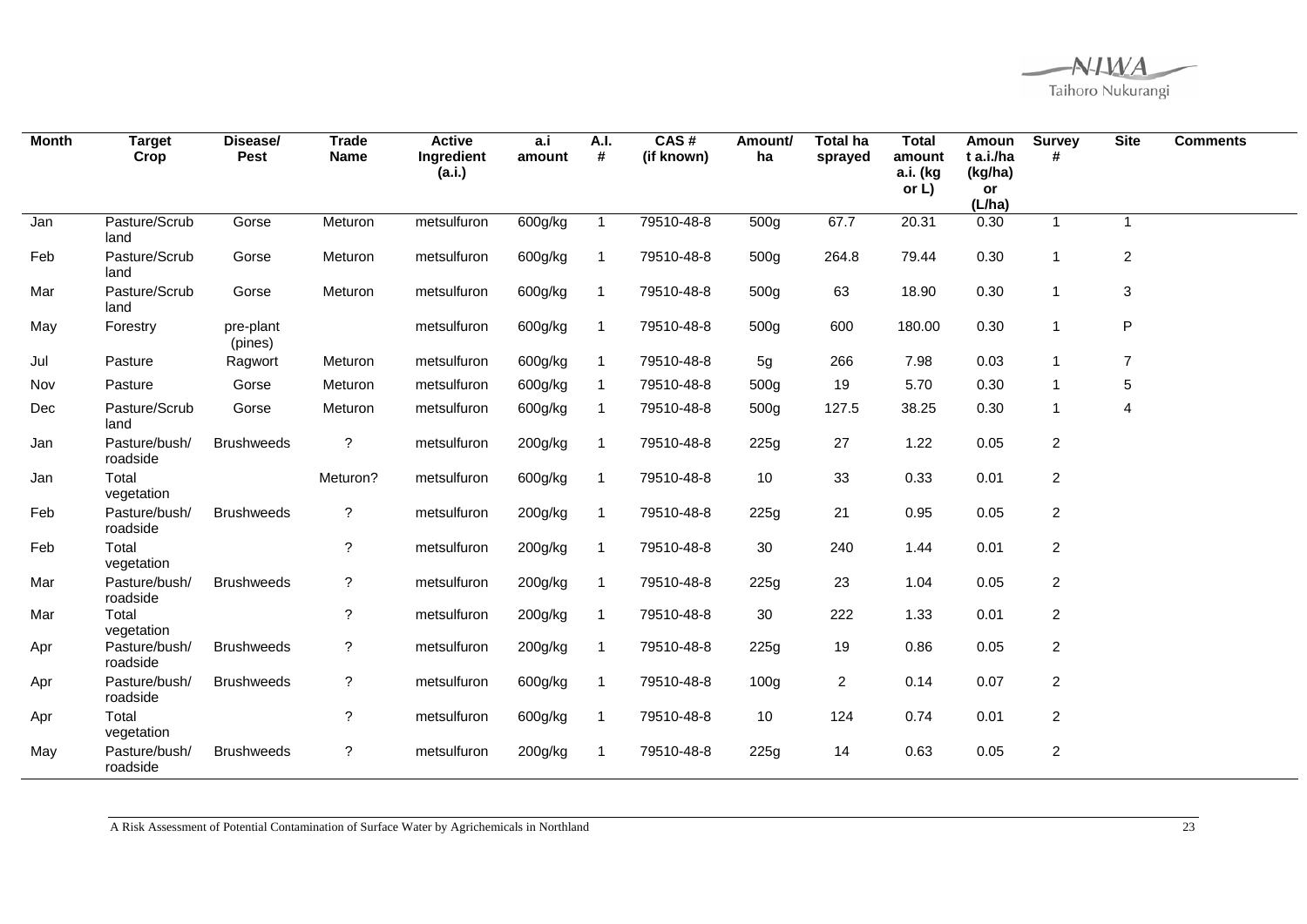| <b>Month</b> | <b>Target</b><br>Crop     | Disease/<br>Pest  | <b>Trade</b><br><b>Name</b> | <b>Active</b><br>Ingredient<br>(a.i.) | a.i<br>amount | A.I.<br>#      | CAS#<br>(if known) | Amount/<br>ha    | <b>Total ha</b><br>sprayed | <b>Total</b><br>amount<br>a.i. (kg<br>or $L$ ) | Amoun<br>t a.i./ha<br>(kg/ha)<br>or<br>(L/ha) | <b>Survey</b><br># | <b>Site</b>    | <b>Comments</b> |
|--------------|---------------------------|-------------------|-----------------------------|---------------------------------------|---------------|----------------|--------------------|------------------|----------------------------|------------------------------------------------|-----------------------------------------------|--------------------|----------------|-----------------|
| May          | Pasture/bush/<br>roadside | <b>Brushweeds</b> | $\overline{?}$              | metsulfuron                           | 600g/kg       | $\mathbf{1}$   | 79510-48-8         | 100 <sub>g</sub> | $\overline{2}$             | 0.21                                           | 0.10                                          | $\overline{2}$     |                |                 |
| May          | Total<br>vegetation       |                   | $\tilde{?}$                 | metsulfuron                           | 600g/kg       | $\mathbf{1}$   | 79510-48-8         | $10$             | 36                         | 0.36                                           | 0.01                                          | $\boldsymbol{2}$   |                |                 |
| Jun          | Pasture/bush/<br>roadside | <b>Brushweeds</b> | $\ddot{?}$                  | metsulfuron                           | 200g/kg       | $\mathbf{1}$   | 79510-48-8         | 225g             | $\mathbf{1}$               | 0.05                                           | 0.05                                          | $\overline{c}$     |                |                 |
| Jul          | Pasture/bush/<br>roadside | <b>Brushweeds</b> | $\overline{?}$              | metsulfuron                           | 200g/kg       | $\mathbf{1}$   | 79510-48-8         | 225g             | 39                         | 1.76                                           | 0.05                                          | $\overline{2}$     |                |                 |
| Aug          | Pasture/bush/<br>roadside | <b>Brushweeds</b> | $\overline{?}$              | metsulfuron                           | 200g/kg       | $\mathbf{1}$   | 79510-48-8         | 225g             | 6                          | 0.27                                           | 0.05                                          | $\overline{2}$     |                |                 |
| Sep          | Pasture/bush/<br>roadside | <b>Brushweeds</b> | $\overline{?}$              | metsulfuron                           | 200g/kg       | $\mathbf{1}$   | 79510-48-8         | 225g             | $\boldsymbol{9}$           | 0.41                                           | 0.05                                          | $\overline{2}$     |                |                 |
| Oct          | Pasture/bush/<br>roadside | <b>Brushweeds</b> | $\overline{?}$              | metsulfuron                           | 200g/kg       | $\mathbf{1}$   | 79510-48-8         | 225g             | 27                         | 1.22                                           | 0.05                                          | $\overline{2}$     |                |                 |
| Nov          | Pasture/bush/<br>roadside | <b>Brushweeds</b> | $\overline{?}$              | metsulfuron                           | 200g/kg       | $\mathbf{1}$   | 79510-48-8         | 225g             | 46                         | 2.07                                           | 0.05                                          | $\overline{c}$     |                |                 |
| Nov          | Total<br>vegetation       |                   | $\tilde{?}$                 | metsulfuron                           | 600g/kg       | $\mathbf{1}$   | 79510-48-8         | 10               | 102                        | 0.61                                           | 0.01                                          | $\overline{c}$     |                |                 |
| Dec          | Pasture/bush/<br>roadside | <b>Brushweeds</b> | $\tilde{?}$                 | metsulfuron                           | 200g/kg       | $\mathbf{1}$   | 79510-48-8         | 225g             | 49                         | 2.21                                           | 0.05                                          | $\overline{c}$     |                |                 |
| Dec          | Total<br>vegetation       |                   | $\overline{?}$              | metsulfuron                           | 600g/kg       | $\mathbf{1}$   | 79510-48-8         | 10               | 80                         | 0.48                                           | 0.01                                          | $\overline{c}$     |                |                 |
| Jan-Jun      | Total<br>vegetation       |                   | $\ddot{?}$                  | metsulfuron<br>urea                   |               | $\overline{1}$ |                    | $\tilde{?}$      | $\overline{\mathcal{E}}$   | 14                                             | $\tilde{?}$                                   | $\overline{4}$     |                | Over 6 months   |
| Nov-Dec      | Total<br>vegetation       |                   |                             | metsulfuron<br>urea                   |               | $\overline{1}$ |                    | $\tilde{?}$      | $\overline{\phantom{a}}$   | $\overline{4}$                                 | $\overline{\mathcal{C}}$                      | 4                  |                | Over 2 months   |
| Jan          | Pasture/Scrub<br>land     | Gorse             |                             | organosilicone                        |               | $\overline{2}$ | 67762-85-0         | 2L               | 67.7                       | 135.40                                         | 2.00                                          | $\mathbf{1}$       | $\mathbf{1}$   |                 |
| Feb          | Pasture/Scrub<br>land     | Gorse             |                             | organosilicone                        |               | $\overline{2}$ | 67762-85-0         | 2L               | 264.8                      | 529.60                                         | 2.00                                          | $\mathbf{1}$       | $\overline{2}$ |                 |
| Mar          | Pasture/Scrub<br>land     | Gorse             |                             | organosilicone                        |               | $\overline{2}$ | 67762-85-0         | 2L               | 63                         | 126.00                                         | 2.00                                          | $\mathbf{1}$       | 3              |                 |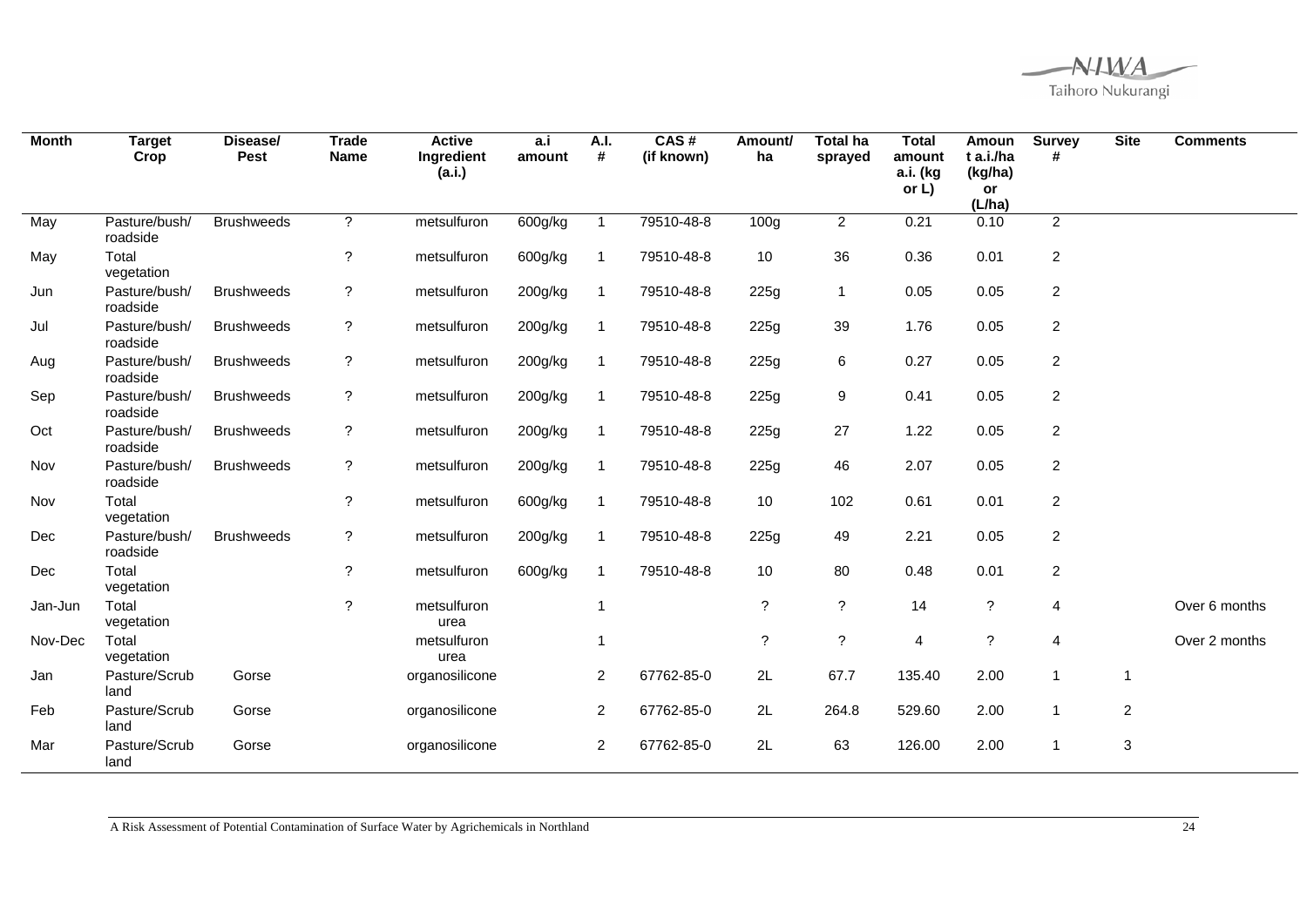| <b>Month</b> | <b>Target</b><br>Crop     | Disease/<br>Pest               | <b>Trade</b><br>Name        | <b>Active</b><br>Ingredient<br>(a.i.) | a.i<br>amount | A.I.<br>#      | CAS#<br>(if known) | Amount/<br>ha      | <b>Total ha</b><br>sprayed | <b>Total</b><br>amount<br>a.i. (kg<br>or $L$ ) | Amoun<br>t a.i./ha<br>(kg/ha)<br>or<br>(L/ha) | <b>Survey</b><br>#      | <b>Site</b>    | <b>Comments</b>            |
|--------------|---------------------------|--------------------------------|-----------------------------|---------------------------------------|---------------|----------------|--------------------|--------------------|----------------------------|------------------------------------------------|-----------------------------------------------|-------------------------|----------------|----------------------------|
| Jan-Jun      | Total<br>vegetation       |                                | $\overline{\phantom{a}}$    | organosilicone                        |               | $\overline{2}$ | 67762-85-0         | $\overline{\cdot}$ | $\overline{?}$             | 140                                            | $\gamma$                                      | $\overline{4}$          |                | Over 6 months              |
| Nov-Dec      | Total<br>vegetation       |                                |                             | organosilicone                        |               | $\overline{2}$ | 67762-85-0         | $\overline{?}$     | $\tilde{?}$                | 50                                             | $\overline{\cdot}$                            | $\overline{4}$          |                | Over 2 months              |
| Jan          | Maize                     | army worm,<br>corn ear<br>worm | Lorsban750                  | chlorpyrifos                          | 750g/L        | 3              | 2921-88-2          | 500mL              | 8                          | 3.00                                           | 0.38                                          | $\overline{\mathbf{1}}$ | $\overline{1}$ | Organophosphate            |
| Feb          | Maize                     | army worm,<br>corn ear<br>worm | Lorsban750                  | chlorpyrifos                          | 750g/L        | 3              | 2921-88-2          | 500mL              | 58                         | 21.75                                          | 0.38                                          | $\overline{\mathbf{1}}$ | $\overline{2}$ | Organophosphate            |
| Jan          | Maize                     | army worm,<br>corn ear<br>worm | Lorsban750                  | chlorpyrifos                          | 750g/L        | 3              | 2921-88-2          | $\gamma$           | 30                         | $\overline{?}$                                 | $\overline{?}$                                | 3                       | $\mathsf{A}$   | Organophosphate            |
| Oct          | Kiwifruit                 | scale leaf<br>roller           | Lorsban<br>50 <sub>EC</sub> | chlorpyrifos                          | 500g/L        | 3              | 2921-88-2          |                    | $10.5*$                    | 0.001                                          |                                               | 9c                      |                | Organophosphate            |
| Mar          | Pasture/Scrub<br>land     | Blackberry,<br>Tobacco<br>weed | Picker                      | picloram                              | 100g/L        | $\overline{4}$ | 1918-02-1          | 8L                 | 63                         | 50.40                                          | 0.80                                          | $\overline{1}$          | 3              | pyridinecarboxylic<br>acid |
| May          | Forestry                  | pre-plant<br>(pines)           | Picker                      | picloram                              | 100g/L        | $\overline{4}$ | 1918-02-1          | 8L                 | 600                        | 480.00                                         | 0.80                                          | -1                      | $\mathsf P$    | pyridinecarboxylic<br>acid |
| Dec          | Pasture/Scrub<br>land     | Tabacco<br>weed                | Picker                      | picloram                              | 100g/L        | $\overline{4}$ | 1918-02-1          | 8L                 | 127.5                      | 102.00                                         | 0.80                                          | $\overline{1}$          | 4              | pyridinecarboxylic<br>acid |
| Dec          | Forestry                  | Gorse (pine<br>tree release)   | Picker                      | picloram                              | 100g/L        | $\overline{4}$ | 1918-02-1          | 1L                 | 30                         | 3.00                                           | 0.10                                          | -1                      | $\mathsf{R}$   | pyridinecarboxylic<br>acid |
| Jan          | Pasture/bush/<br>roadside | <b>Brushweeds</b>              | TordonBK                    | picloram                              | 100g/L        | 4              | 1918-02-1          | 2.5L               | 4                          | 1.00                                           | 0.25                                          | $\overline{\mathbf{c}}$ |                | pyridinecarboxylic<br>acid |
| Feb          | Pasture/bush/<br>roadside | <b>Brushweeds</b>              | TordonBK                    | picloram                              | 100g/L        | $\overline{4}$ | 1918-02-1          | 2.5L               | 15                         | 3.75                                           | 0.25                                          | $\overline{\mathbf{c}}$ |                | pyridinecarboxylic<br>acid |
| Mar          | Pasture/bush/<br>roadside | <b>Brushweeds</b>              | TordonBK                    | picloram                              | 100g/L        | 4              | 1918-02-1          | 2.5L               | 10                         | 2.50                                           | 0.25                                          | $\overline{\mathbf{c}}$ |                | pyridinecarboxylic<br>acid |
| Apr          | Pasture/bush/<br>roadside | <b>Brushweeds</b>              | TordonBK                    | picloram                              | 100g/L        | 4              | 1918-02-1          | 2.5L               | 36                         | 9.00                                           | 0.25                                          | $\overline{c}$          |                | pyridinecarboxylic<br>acid |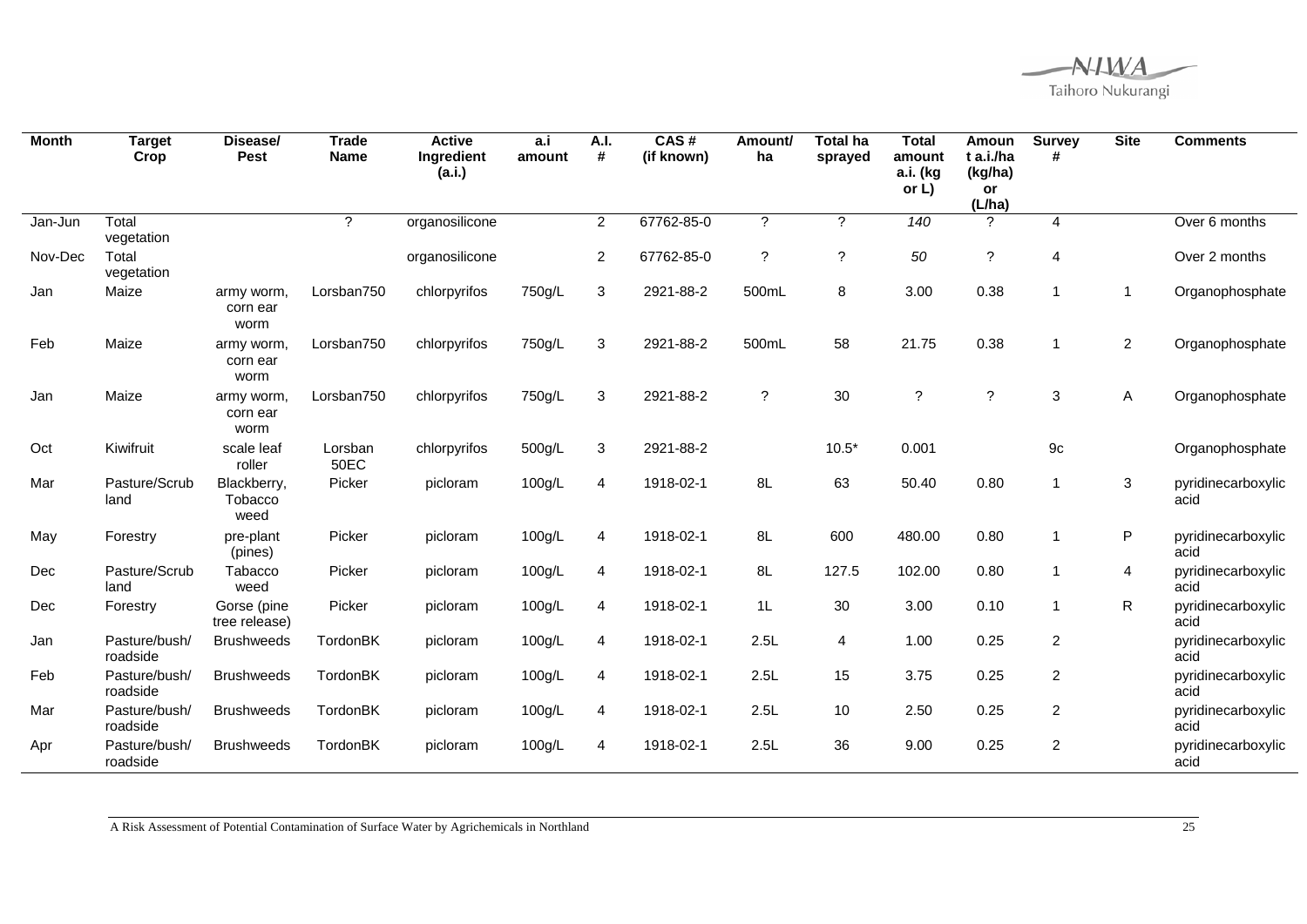| <b>Month</b> | <b>Target</b><br>Crop     | Disease/<br><b>Pest</b>        | <b>Trade</b><br><b>Name</b> | <b>Active</b><br>Ingredient<br>(a.i.) | a.i<br>amount | A.I.<br>$\pmb{\#}$ | CAS#<br>(if known) | Amount/<br>ha | <b>Total ha</b><br>sprayed | <b>Total</b><br>amount<br>a.i. (kg<br>or $L$ ) | Amoun<br>t a.i./ha<br>(kg/ha)<br>or<br>(L/ha) | <b>Survey</b><br>#      | <b>Site</b>    | <b>Comments</b>            |
|--------------|---------------------------|--------------------------------|-----------------------------|---------------------------------------|---------------|--------------------|--------------------|---------------|----------------------------|------------------------------------------------|-----------------------------------------------|-------------------------|----------------|----------------------------|
| May          | Pasture/bush/<br>roadside | <b>Brushweeds</b>              | <b>TordonBK</b>             | picloram                              | 100g/L        | $\overline{4}$     | 1918-02-1          | 2.5L          | 36                         | 9.00                                           | 0.25                                          | 2                       |                | pyridinecarboxylic<br>acid |
| Jun          | Pasture/bush/<br>roadside | <b>Brushweeds</b>              | <b>TordonBK</b>             | picloram                              | 100g/L        | 4                  | 1918-02-1          | 2.5L          | 51                         | 12.75                                          | 0.25                                          | $\overline{c}$          |                | pyridinecarboxylic<br>acid |
| Jul          | Pasture/bush/<br>roadside | <b>Brushweeds</b>              | TordonBK                    | picloram                              | 100g/L        | $\overline{4}$     | 1918-02-1          | 2.5L          | 42                         | 10.50                                          | 0.25                                          | $\overline{c}$          |                | pyridinecarboxylic<br>acid |
| Aug          | Pasture/bush/<br>roadside | <b>Brushweeds</b>              | <b>TordonBK</b>             | picloram                              | 100g/L        | 4                  | 1918-02-1          | 2.5L          | 35                         | 8.75                                           | 0.25                                          | $\overline{c}$          |                | pyridinecarboxylic<br>acid |
| Sep          | Pasture/bush/<br>roadside | <b>Brushweeds</b>              | TordonBK                    | picloram                              | 100g/L        | 4                  | 1918-02-1          | 2.5L          | 33                         | 8.25                                           | 0.25                                          | $\overline{\mathbf{c}}$ |                | pyridinecarboxylic<br>acid |
| Oct          | Pasture/bush/<br>roadside | <b>Brushweeds</b>              | TordonBK                    | picloram                              | 100g/L        | 4                  | 1918-02-1          | 2.5L          | 38                         | 9.50                                           | 0.25                                          | $\overline{c}$          |                | pyridinecarboxylic<br>acid |
| Nov          | Pasture/bush/<br>roadside | <b>Brushweeds</b>              | TordonBK                    | picloram                              | 100g/L        | 4                  | 1918-02-1          | 2.5L          | 63                         | 15.75                                          | 0.25                                          | $\boldsymbol{2}$        |                | pyridinecarboxylic<br>acid |
| Dec          | Pasture/bush/<br>roadside | <b>Brushweeds</b>              | <b>TordonBK</b>             | picloram                              | 100g/L        | 4                  | 1918-02-1          | 2.5L          | 31                         | 7.75                                           | 0.25                                          | $\overline{c}$          |                | pyridinecarboxylic<br>acid |
| Mar          | Pasture/Scrub<br>land     | Blackberry,<br>Tobacco<br>weed | Picker                      | triclopyr                             | 300g/L        | 5                  | 55335-06-3         | 8L            | 63                         | 151.20                                         | 2.40                                          | -1                      | $\mathbf{3}$   | pyridinecarboxylic<br>acid |
| May          | Forestry                  | pre-plant<br>(pines)           | Picker                      | triclopyr                             | 300g/L        | 5                  | 55335-06-3         | 8L            | 600                        | 1440.00                                        | 2.40                                          | -1                      | P              | pyridinecarboxylic<br>acid |
| Dec          | Pasture/Scrub<br>land     | Tabacco<br>weed                | Picker                      | triclopyr                             | 300g/L        | 5                  | 55335-06-3         | 8L            | 127.5                      | 306.00                                         | 2.40                                          | $\overline{1}$          | $\overline{4}$ | pyridinecarboxylic<br>acid |
| Dec          | Forestry                  | Gorse (pine<br>tree release)   | Picker                      | triclopyr                             | 300g/L        | 5                  | 55335-06-3         | 1L            | 30                         | 9.00                                           | 0.30                                          | $\overline{1}$          | R              | pyridinecarboxylic<br>acid |
| Jan          | Pasture/bush/<br>roadside | <b>Brushweeds</b>              | Grazon                      | triclopyr                             | 600g/L        | 5                  | 55335-06-3         | 2.5L          | $\overline{2}$             | 3.00                                           | 1.50                                          | $\overline{c}$          |                |                            |
| Jan          | Pasture/bush/<br>roadside | <b>Brushweeds</b>              | TordonBK                    | triclopyr                             | 300g/L        | 5                  | 55335-06-3         | 2.5L          | 4                          | 3.00                                           | 0.75                                          | $\boldsymbol{2}$        |                |                            |
| Feb          | Pasture/bush/<br>roadside | <b>Brushweeds</b>              | Grazon                      | triclopyr                             | 600g/L        | 5                  | 55335-06-3         | 2.5L          | 1                          | 1.50                                           | 1.50                                          | $\overline{c}$          |                |                            |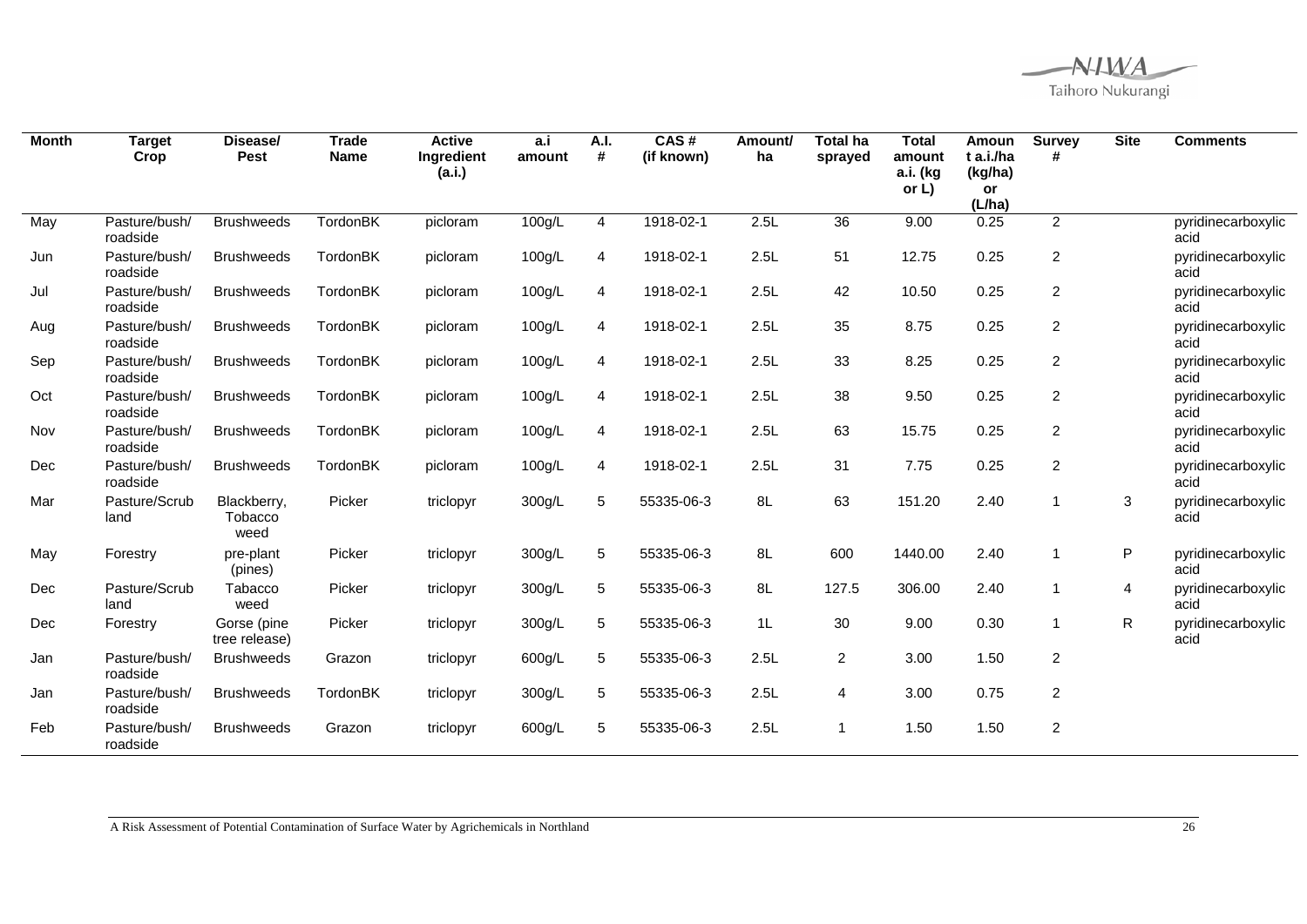| <b>Month</b> | <b>Target</b><br>Crop     | Disease/<br>Pest             | <b>Trade</b><br><b>Name</b> | <b>Active</b><br>Ingredient<br>(a.i.) | a.i<br>amount | A.I.<br>#       | CAS#<br>(if known) | Amount/<br>ha | <b>Total ha</b><br>sprayed | <b>Total</b><br>amount<br>a.i. (kg<br>or $L$ ) | Amoun<br>t a.i./ha<br>(kg/ha)<br>or<br>(L/ha) | <b>Survey</b><br># | <b>Site</b> | <b>Comments</b> |
|--------------|---------------------------|------------------------------|-----------------------------|---------------------------------------|---------------|-----------------|--------------------|---------------|----------------------------|------------------------------------------------|-----------------------------------------------|--------------------|-------------|-----------------|
| Feb          | Pasture/bush/<br>roadside | <b>Brushweeds</b>            | <b>TordonBK</b>             | triclopyr                             | 300g/L        | $5\phantom{.0}$ | 55335-06-3         | 2.5L          | $\overline{15}$            | 11.25                                          | 0.75                                          | 2                  |             |                 |
| Mar          | Pasture/bush/<br>roadside | <b>Brushweeds</b>            | Grazon                      | triclopyr                             | 600g/L        | 5               | 55335-06-3         | 2.5L          | 1                          | 1.50                                           | 1.50                                          | $\overline{2}$     |             |                 |
| Mar          | Pasture/bush/<br>roadside | <b>Brushweeds</b>            | TordonBK                    | triclopyr                             | 300g/L        | 5               | 55335-06-3         | 2.5L          | 10                         | 7.50                                           | 0.75                                          | $\overline{2}$     |             |                 |
| Apr          | Pasture/bush/<br>roadside | <b>Brushweeds</b>            | TordonBK                    | triclopyr                             | 300g/L        | 5               | 55335-06-3         | 2.5L          | 36                         | 27.00                                          | 0.75                                          | $\overline{2}$     |             |                 |
| May          | Pasture/bush/<br>roadside | <b>Brushweeds</b>            | TordonBK                    | triclopyr                             | 300g/L        | 5               | 55335-06-3         | 2.5L          | 36                         | 27.00                                          | 0.75                                          | 2                  |             |                 |
| Jun          | Pasture/bush/<br>roadside | <b>Brushweeds</b>            | TordonBK                    | triclopyr                             | 300g/L        | 5               | 55335-06-3         | 2.5L          | 51                         | 38.25                                          | 0.75                                          | $\overline{2}$     |             |                 |
| Jul          | Pasture/bush/<br>roadside | <b>Brushweeds</b>            | TordonBK                    | triclopyr                             | 300g/L        | 5               | 55335-06-3         | 2.5L          | 42                         | 31.50                                          | 0.75                                          | 2                  |             |                 |
| Aug          | Pasture/bush/<br>roadside | <b>Brushweeds</b>            | TordonBK                    | triclopyr                             | 300g/L        | 5               | 55335-06-3         | 2.5L          | 35                         | 26.25                                          | 0.75                                          | $\overline{2}$     |             |                 |
| Sep          | Pasture/bush/<br>roadside | <b>Brushweeds</b>            | TordonBK                    | triclopyr                             | 300g/L        | 5               | 55335-06-3         | 2.5L          | 33                         | 24.75                                          | 0.75                                          | 2                  |             |                 |
| Oct          | Pasture/bush/<br>roadside | <b>Brushweeds</b>            | TordonBK                    | triclopyr                             | 300g/L        | 5               | 55335-06-3         | 2.5L          | 38                         | 28.50                                          | 0.75                                          | $\overline{2}$     |             |                 |
| Nov          | Pasture/bush/<br>roadside | <b>Brushweeds</b>            | TordonBK                    | triclopyr                             | 300g/L        | 5               | 55335-06-3         | 2.5L          | 63                         | 47.25                                          | 0.75                                          | $\overline{2}$     |             |                 |
| Nov          | Pasture/bush/<br>roadside | <b>Brushweeds</b>            | Grazon                      | triclopyr                             | 600g/L        | 5               | 55335-06-3         | 2.5L          | $\overline{2}$             | 3.00                                           | 1.50                                          | $\overline{2}$     |             |                 |
| Dec          | Pasture/bush/<br>roadside | <b>Brushweeds</b>            | TordonBK                    | triclopyr                             | 300g/L        | 5               | 55335-06-3         | 2.5L          | 31                         | 23.25                                          | 0.75                                          | $\overline{2}$     |             |                 |
| May          | Forestry                  | pre-plant<br>(pines)         | Hexagran                    | hexazinone                            | 750g/kg       | 6               | 51235-04-2         | 3kg           | 600                        | 1350.00                                        | 2.25                                          | $\overline{1}$     | P           | triazinone      |
| Dec          | Forestry                  | Gorse (pine<br>tree release) | Hexagran                    | hexazinone                            | 750g/kg       | 6               | 51235-04-2         | 3kg           | 30                         | 67.50                                          | 2.25                                          | $\overline{1}$     | P           | triazinone      |
| Jun          | Pasture                   | <b>Broadleaf</b><br>weeds    | Thistle<br>Killem           | 2,4-D ester                           | 520g/L        | $\overline{7}$  |                    | 2L            | 4000                       | 4160.00                                        | 1.04                                          | $\overline{1}$     | 6           |                 |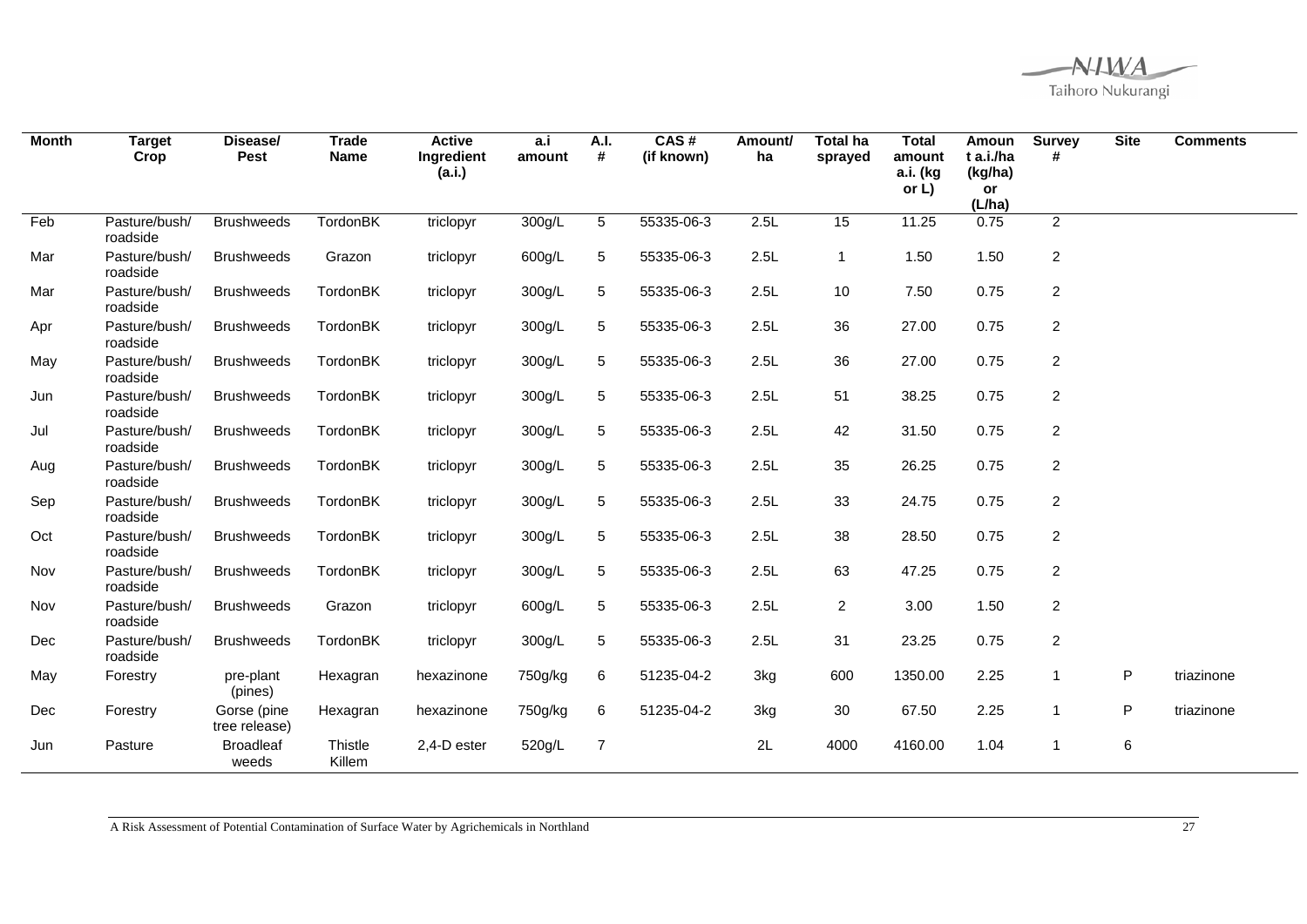| <b>Month</b> | <b>Target</b><br>Crop | Disease/<br>Pest          | <b>Trade</b><br><b>Name</b> | <b>Active</b><br>Ingredient<br>(a.i.) | a.i<br>amount | A.I.<br>$\#$     | CAS#<br>(if known) | Amount/<br>ha | <b>Total ha</b><br>sprayed | <b>Total</b><br>amount<br>a.i. (kg<br>or $L$ ) | Amoun<br>t a.i./ha<br>(kg/ha)<br>or<br>(L/ha) | <b>Survey</b><br># | <b>Site</b>    | <b>Comments</b>               |
|--------------|-----------------------|---------------------------|-----------------------------|---------------------------------------|---------------|------------------|--------------------|---------------|----------------------------|------------------------------------------------|-----------------------------------------------|--------------------|----------------|-------------------------------|
| Jul          | Pasture               | <b>Broadleaf</b><br>weeds | Thistle<br>Killem           | 2,4-D ester                           | 520g/L        | $\overline{7}$   |                    | $1-2L$        | 2717                       | 2825.68                                        | 1.04                                          | $\overline{1}$     | $\overline{7}$ | Using 2L/ha in<br>calculation |
| Aug          | Pasture               | <b>Broadleaf</b><br>weeds | Thistle<br>Killem           | 2,4-D ester                           | 520g/L        | $\overline{7}$   |                    | $2-3L$        | 1625                       | 2535.00                                        | 1.56                                          | $\overline{1}$     | 8              | Using 3L/ha in<br>calculation |
| May          | Pasture               | Broadleaf/Th<br>istle     | $\tilde{?}$                 | 2,4-D ester                           | 680g/L        | $\overline{7}$   |                    | 1.5L          | 28                         | 28.56                                          | 1.02                                          | 2                  |                |                               |
| Jun          | Pasture               | Broadleaf/Th<br>istle     | $\ddot{?}$                  | 2,4-D ester                           | 680g/L        | $\overline{7}$   |                    | 1.5L          | 112                        | 114.24                                         | 1.02                                          | $\overline{2}$     |                |                               |
| Jul          | Pasture               | Broadleaf/Th<br>istle     | $\ddot{?}$                  | 2,4-D ester                           | 680g/L        | $\overline{7}$   |                    | 1.5L          | 80                         | 81.60                                          | 1.02                                          | $\overline{2}$     |                |                               |
| Aug          | Pasture               | Broadleaf/Th<br>istle     | $\ddot{\phantom{0}}$        | 2,4-D ester                           | 680g/L        | $\overline{7}$   |                    | 1.5L          | 46                         | 46.92                                          | 1.02                                          | $\overline{2}$     |                |                               |
| Jul-Oct      |                       | <b>Broadleaf</b>          | Pasture<br>Kleen Extra      | 2,4-D ester                           | 520g/L        | $\overline{7}$   |                    | $\ddot{?}$    | $\tilde{?}$                | 40                                             | $\overline{?}$                                | $\overline{4}$     |                | Over 3 months                 |
| Jun          | Pasture               | <b>Broadleaf</b><br>weeds | Clean<br>Sweep              | <b>MCPA</b>                           | 375g/L        | 8                | 94-74-6            | 4L            | 4000                       | 6000.00                                        | 1.50                                          | $\overline{1}$     | 6              | Chlorophenoxy<br>compound     |
| Jul          | Pasture               | <b>Broadleaf</b><br>weeds | Agritone720                 | <b>MCPA</b>                           | 720g/L        | 8                | 94-74-6            | 2L            | 192                        | 276.48                                         | 1.44                                          | $\overline{1}$     | $\overline{7}$ | Chlorophenoxy<br>compound     |
| Jun          | Pasture               | <b>Broadleaf</b><br>weeds | Baton                       | 2,4-D amine                           | 800g/kg       | $\boldsymbol{9}$ |                    | 1.5kg         | 4000                       | 4800.00                                        | 1.20                                          | $\overline{1}$     | 6              |                               |
| Aug          | Pasture               | <b>Broadleaf</b><br>weeds | Baton                       | 2,4-D amine                           | 800g/kg       | $\boldsymbol{9}$ |                    | 2kg           | 1625                       | 2600.00                                        | 1.60                                          | $\overline{1}$     | 8              |                               |
| Oct          | Pasture               | <b>Broadleaf</b><br>weeds | <b>Baton</b>                | 2,4-D amine                           | 800g/kg       | 9                |                    | 2kg           | 250                        | 400.00                                         | 1.60                                          | $\overline{1}$     | 8              |                               |
| Nov          | Pasture               | <b>Broadleaf</b><br>weeds | Baton                       | 2,4-D amine                           | 800g/kg       | $\boldsymbol{9}$ |                    | 2kg           | 65                         | 104.00                                         | 1.60                                          | $\mathbf{1}$       | 11             |                               |
| Jan          | Pasture               | <b>Broadleaf</b>          | Baton                       | 2,4-D amine                           | 800g/kg       | $\boldsymbol{9}$ |                    | 1.5kg         | $\overline{\mathbf{4}}$    | 4.80                                           | 1.20                                          | $\overline{2}$     |                |                               |
| Feb          | Pasture               | <b>Broadleaf</b>          | Baton                       | 2,4-D amine                           | 800g/kg       | $\boldsymbol{9}$ |                    | 1.5kg         | 5                          | 6.00                                           | 1.20                                          | $\overline{2}$     |                |                               |
| Mar          | Pasture               | <b>Broadleaf</b>          | Baton                       | 2,4-D amine                           | 800g/kg       | 9                |                    | 1.5kg         | 5                          | 6.00                                           | 1.20                                          | $\overline{2}$     |                |                               |
| Apr          | Pasture               | <b>Broadleaf</b>          | <b>Baton</b>                | 2,4-D amine                           | 800g/kg       | 9                |                    | 1.5kg         | 4                          | 4.80                                           | 1.20                                          | $\overline{2}$     |                |                               |
| May          | Pasture               | <b>Broadleaf</b>          | Baton                       | 2,4-D amine                           | 800g/kg       | 9                |                    | 1.5kg         | $\overline{7}$             | 8.40                                           | 1.20                                          | $\overline{2}$     |                |                               |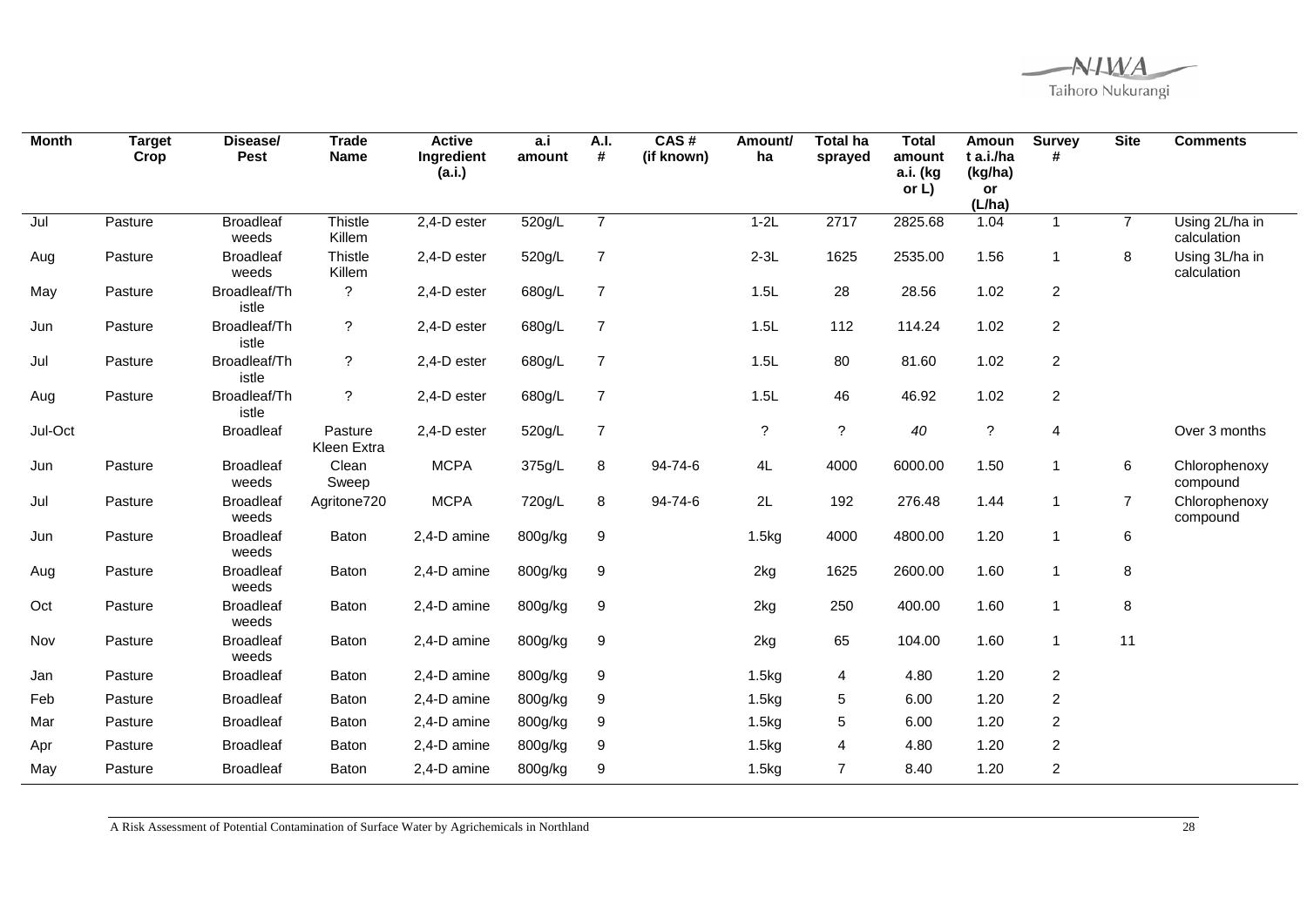

| <b>Month</b> | <b>Target</b><br>Crop | Disease/<br>Pest               | <b>Trade</b><br><b>Name</b>     | <b>Active</b><br>Ingredient<br>(a.i.) | a.i<br>amount            | A.I.<br>#        | CAS#<br>(if known) | Amount/<br>ha | <b>Total ha</b><br>sprayed | <b>Total</b><br>amount<br>a.i. (kg<br>or $L$ ) | Amoun<br>t a.i./ha<br>(kg/ha)<br>or<br>(L/ha) | <b>Survey</b><br>#      | <b>Site</b>               | <b>Comments</b>      |
|--------------|-----------------------|--------------------------------|---------------------------------|---------------------------------------|--------------------------|------------------|--------------------|---------------|----------------------------|------------------------------------------------|-----------------------------------------------|-------------------------|---------------------------|----------------------|
| Jun          | Pasture               | <b>Broadleaf</b>               | Baton                           | 2,4-D amine                           | 800g/kg                  | 9                |                    | 1.5kg         | 6                          | 7.20                                           | 1.20                                          | $\overline{2}$          |                           |                      |
| Jul          | Pasture               | <b>Broadleaf</b>               | Baton                           | 2,4-D amine                           | 800g/kg                  | $\boldsymbol{9}$ |                    | 1.5kg         | $\overline{a}$             | 2.40                                           | 1.20                                          | $\boldsymbol{2}$        |                           |                      |
| Aug          | Pasture               | <b>Broadleaf</b>               | Baton                           | 2,4-D amine                           | 800g/kg                  | 9                |                    | 1.5kg         | 30                         | 36.00                                          | 1.20                                          | $\overline{\mathbf{c}}$ |                           |                      |
| Sep          | Pasture               | <b>Broadleaf</b>               | Baton                           | 2,4-D amine                           | 800g/kg                  | 9                |                    | 1.5kg         | 137                        | 164.40                                         | 1.20                                          | $\overline{\mathbf{c}}$ |                           |                      |
| Oct          | Pasture               | <b>Broadleaf</b>               | Baton                           | 2,4-D amine                           | 800g/kg                  | $\boldsymbol{9}$ |                    | 1.5kg         | 115                        | 138.00                                         | 1.20                                          | $\overline{\mathbf{c}}$ |                           |                      |
| Nov          | Pasture               | <b>Broadleaf</b>               | Baton                           | 2,4-D amine                           | 800g/kg                  | 9                |                    | 1.5kg         | 16                         | 19.20                                          | 1.20                                          | $\overline{\mathbf{c}}$ |                           |                      |
| Jul-Oct      |                       | <b>Broadleaf</b>               |                                 | 2,4-D amine                           |                          | $\boldsymbol{9}$ |                    | ?             | $\tilde{?}$                | 360                                            | $\overline{?}$                                | 4                       |                           | Over 3 months        |
| May          | Pasture               | Weeds,<br>thistles,<br>ragwort | Baton                           | 2,4-D amine                           | 800g/kg                  | $\boldsymbol{9}$ |                    | 1.5kg         | 25                         | 30.00                                          | 1.20                                          | $\,6\,$                 | $\boldsymbol{\mathsf{X}}$ |                      |
| Aug          | Pasture               | Weeds,<br>thistles,<br>ragwort | Baton                           | 2,4-D amine                           | 800g/kg                  | 9                |                    | 1.5kg         | 20                         | 24.00                                          | 1.20                                          | 6                       | X                         |                      |
| Sep          | Pasture               | Weeds,<br>thistles,<br>ragwort | Baton                           | 2,4-D amine                           | 800g/kg                  | $\boldsymbol{9}$ |                    | 1.5kg         | 30                         | 36.00                                          | 1.20                                          | $\,6\,$                 | $\boldsymbol{\mathsf{X}}$ |                      |
| Jan          | Citrus                | Stop Drop                      | Stop Drop                       | 2,4-D amine                           |                          | 9                |                    | $800 \mu g$   | 4.6                        | 0.00368                                        | $800\mug$                                     | 9a                      |                           |                      |
| Dec          | Crop                  | Weeds, post<br>emergance       | Terbuthylazi<br>ne              | Terbuthylazine                        | $\overline{\mathcal{E}}$ | 10               | 5915-41-3          | 3L            | $10$                       | 30.00                                          | 3.00                                          | $\mathbf{1}$            | $\mathbf C$               |                      |
| Dec          | Maize                 |                                | <b>Atranex WG</b><br>Herbicide? | atrazine                              | $\tilde{?}$              | 11               | 1912-24-9          | 1L            | $10$                       | 10.00                                          | 1.00                                          | $\mathbf{1}$            | $\mathsf{C}$              | Triazine<br>compound |
| Jan          | Total<br>vegetation   |                                | Granstar                        | Tribenuron<br>methyl                  | 750g/kg                  | 12               | 101200-48-0        |               | 8                          | 0.08                                           | 0.01                                          | $\boldsymbol{2}$        |                           | sulfonylurea         |
| Mar          | Total<br>vegetation   |                                | Granstar                        | Tribenuron<br>methyl                  | 750g/kg                  | 12               | 101200-48-0        |               | 66                         | 0.50                                           | 0.01                                          | $\overline{\mathbf{c}}$ |                           | sulfonylurea         |
| May          | Total<br>vegetation   |                                | Granstar                        | Tribenuron<br>methyl                  | 750g/kg                  | 12               | 101200-48-0        |               | 3                          | 0.16                                           | 0.05                                          | $\overline{\mathbf{c}}$ |                           | sulfonylurea         |
| Jan          | Total<br>vegetation   |                                | $\tilde{?}$                     | Glyphosate                            | 450g/L                   | 13               | 1071-83-6          |               | 76                         | 34.20                                          | 0.45                                          | $\overline{c}$          |                           | Is this diluted??    |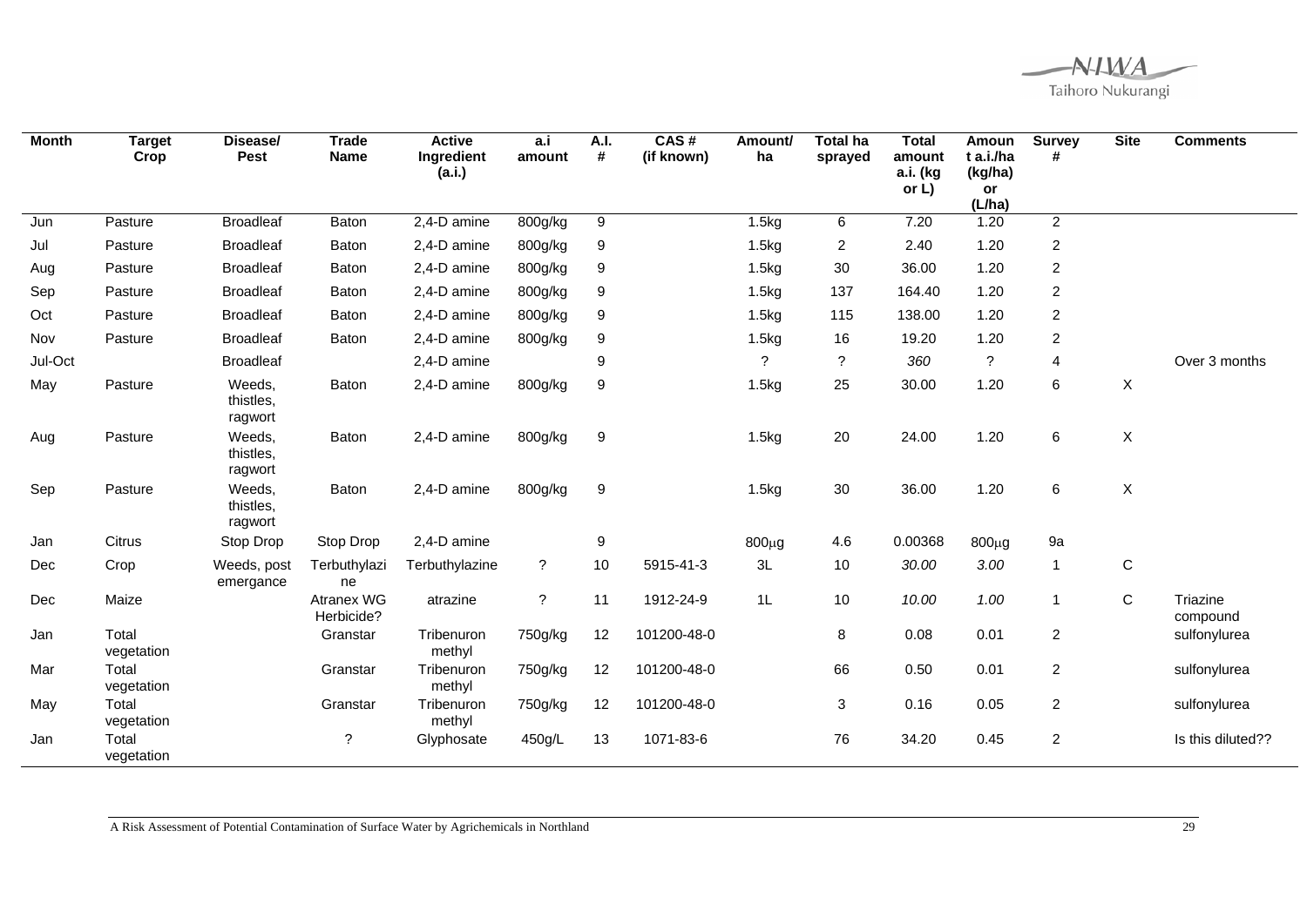| <b>Month</b> | <b>Target</b><br>Crop | Disease/<br>Pest | <b>Trade</b><br><b>Name</b> | <b>Active</b><br>Ingredient<br>(a.i.) | a.i<br>amount | A.I.<br>$\#$ | CAS#<br>(if known) | Amount/<br>ha | <b>Total ha</b><br>sprayed | <b>Total</b><br>amount<br>a.i. (kg<br>or $L$ ) | Amoun<br>t a.i./ha<br>(kg/ha)<br>or<br>(L/ha) | <b>Survey</b><br># | <b>Site</b> | <b>Comments</b>         |
|--------------|-----------------------|------------------|-----------------------------|---------------------------------------|---------------|--------------|--------------------|---------------|----------------------------|------------------------------------------------|-----------------------------------------------|--------------------|-------------|-------------------------|
| Feb          | Total<br>vegetation   |                  | $\overline{?}$              | Glyphosate                            | 450g/L        | 13           | 1071-83-6          |               | 240                        | 431.64                                         | 1.80                                          | $\overline{2}$     |             | Is this diluted??       |
| Mar          | Total<br>vegetation   |                  | $\ddot{?}$                  | Glyphosate                            | 450g/L        | 13           | 1071-83-6          |               | 288                        | 518.85                                         | 1.80                                          | $\overline{2}$     |             | Is this diluted??       |
| Apr          | Total<br>vegetation   |                  | ?                           | Glyphosate                            | 450g/L        | 13           | 1071-83-6          |               | 124                        | 223.88                                         | 1.81                                          | $\overline{2}$     |             | Is this diluted??       |
| May          | Total<br>vegetation   |                  | $\ddot{?}$                  | Glyphosate                            | 450g/L        | 13           | 1071-83-6          |               | 39                         | 70.65                                          | 1.81                                          | $\overline{2}$     |             | Is this diluted??       |
| Jun          | Total<br>vegetation   |                  | $\ddot{?}$                  | Glyphosate                            | 450g/L        | 13           | 1071-83-6          |               | 23                         | 40.95                                          | 1.78                                          | $\overline{2}$     |             | Is this diluted??       |
| Jul          | Total<br>vegetation   |                  | $\ddot{?}$                  | Glyphosate                            | 450g/L        | 13           | 1071-83-6          |               | 23                         | 41.18                                          | 1.79                                          | $\overline{2}$     |             | Is this diluted??       |
| Aug          | Total<br>vegetation   |                  | $\overline{?}$              | Glyphosate                            | 450g/L        | 13           | 1071-83-6          |               | 13                         | 23.40                                          | 1.80                                          | 2                  |             | Is this diluted??       |
| Sep          | Total<br>vegetation   |                  | $\overline{\cdot}$          | Glyphosate                            | 450g/L        | 13           | 1071-83-6          |               | 40                         | 72.00                                          | 1.80                                          | $\boldsymbol{2}$   |             | Is this diluted??       |
| Oct          | Total<br>vegetation   |                  | $\overline{\cdot}$          | Glyphosate                            | 450g/L        | 13           | 1071-83-6          |               | 272                        | 489.38                                         | 1.80                                          | $\overline{2}$     |             | Is this diluted??       |
| Nov          | Total<br>vegetation   |                  | ?                           | Glyphosate                            | 450g/L        | 13           | 1071-83-6          |               | 227                        | 409.28                                         | 1.80                                          | $\overline{2}$     |             | Is this diluted??       |
| Dec          | Total<br>vegetation   |                  | $\overline{\cdot}$          | Glyphosate                            | 450g/L        | 13           | 1071-83-6          |               | 119                        | 213.30                                         | 1.79                                          | $\overline{2}$     |             | Is this diluted??       |
| May          | Weeds                 |                  | G360                        | Glyphosate                            | $\tilde{?}$   | 13           | 1071-83-6          | 3             | 90                         | $\overline{\mathcal{E}}$                       | $\overline{?}$                                | $\mathbf{3}$       | A           | Is this diluted??       |
| Oct          | Grass                 |                  | G360                        | Glyphosate                            | $\gamma$      | 13           | 1071-83-6          | 6             | 90                         | $\overline{?}$                                 | $\gamma$                                      | $\mathbf{3}$       | A           | Is this diluted??       |
| Jan-Jun      | Total<br>vegetation   |                  | $\overline{\cdot}$          | Glyphosate                            | 510g/L        | 13           | 1071-83-6          | $\ddot{?}$    | $\tilde{?}$                | 408                                            | $\overline{\phantom{a}}$                      | 4                  |             | Over 6 months           |
| Nov-Dec      | Total<br>vegetation   |                  |                             | Glyphosate                            | 510g/L        | 13           | 1071-83-6          | $\ddot{?}$    | $\tilde{?}$                | 102                                            | $\gamma$                                      | $\overline{4}$     |             | Over 2 months           |
| Jan          |                       |                  | $\overline{\cdot}$          | Glyphosate                            | $\tilde{?}$   | 13           | 1071-83-6          | 1%            | $\tilde{?}$                | $\overline{?}$                                 | $\overline{?}$                                | 8                  |             | Weeds, spot<br>spraying |
| Oct          | Kiwifruit             | weeds            | Roundup                     | Glyphosate                            | $\tilde{?}$   | 13           | 1071-83-6          |               | $10.5*$                    | 17.5L                                          |                                               | 9c                 |             |                         |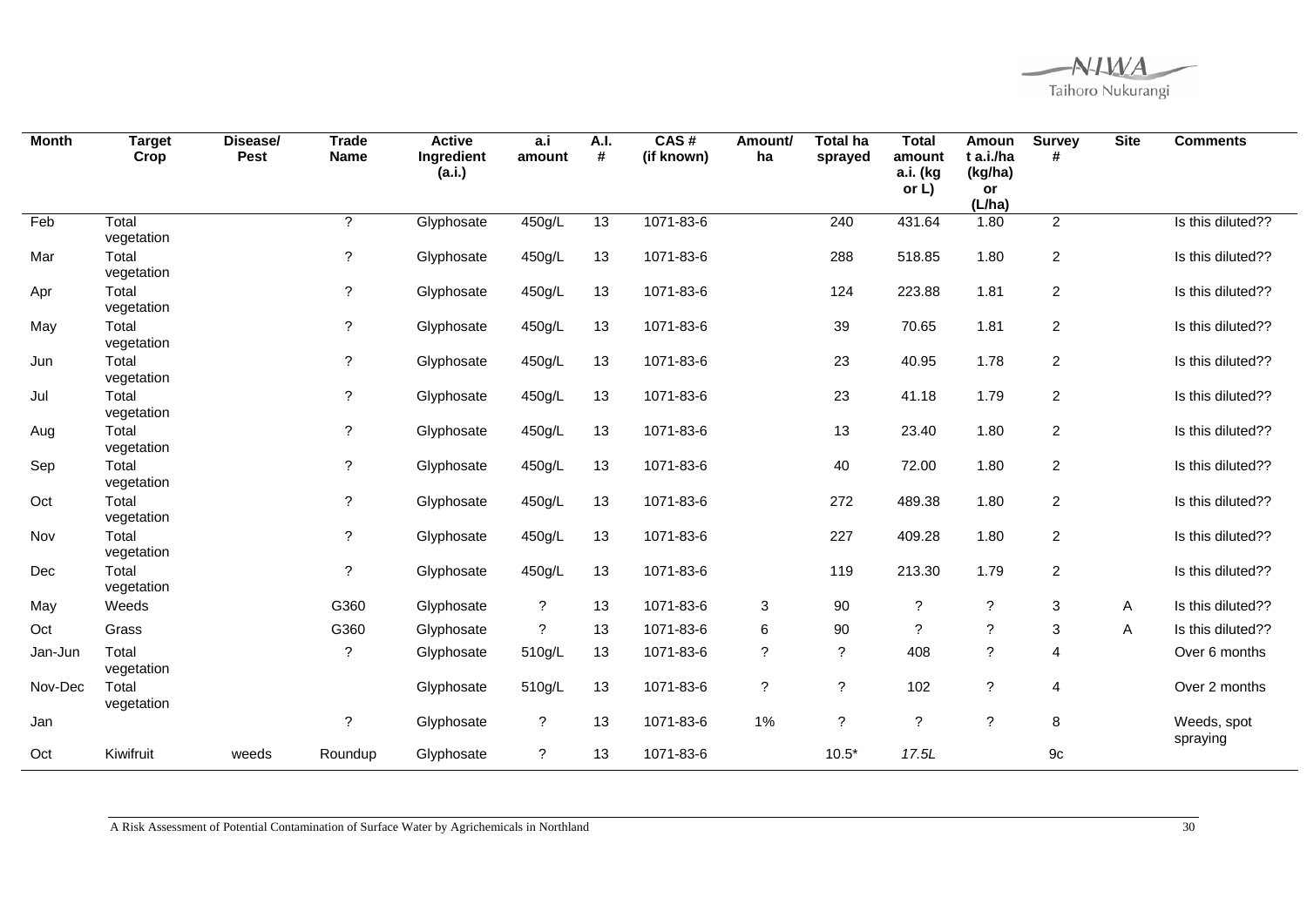| <b>Month</b> | <b>Target</b><br>Crop | Disease/<br><b>Pest</b> | <b>Trade</b><br><b>Name</b> | <b>Active</b><br>Ingredient<br>(a.i.) | a.i<br>amount  | A.I.<br>#       | CAS#<br>(if known)       | Amount<br>ha | <b>Total ha</b><br>sprayed | <b>Total</b><br>amount<br>a.i. (kg<br>or $L$ ) | Amoun<br>t a.i./ha<br>(kg/ha)<br>or<br>(L/ha) | <b>Survey</b><br># | <b>Site</b>     | <b>Comments</b>                      |
|--------------|-----------------------|-------------------------|-----------------------------|---------------------------------------|----------------|-----------------|--------------------------|--------------|----------------------------|------------------------------------------------|-----------------------------------------------|--------------------|-----------------|--------------------------------------|
| Feb          | Kiwifruit             | weeds                   | Roundup                     | Glyphosate                            | $\gamma$       | $\overline{13}$ | 1071-83-6                |              | $10.5*$                    | 17.5L                                          |                                               | 9 <sub>c</sub>     |                 |                                      |
| May          | Pasture               | <b>Broadleaf</b>        | Preside                     | flumetsulam                           | 800g/kg        | 14              | 98967-40-9               |              | $\overline{c}$             | 0.12                                           | 0.06                                          | $\overline{2}$     |                 |                                      |
| Jun          | Pasture               | <b>Broadleaf</b>        | Preside                     | flumetsulam                           | 800g/kg        | 14              | 98967-40-9               |              | 10                         | 0.50                                           | 0.05                                          | $\overline{2}$     |                 |                                      |
| Aug          | Pasture               | <b>Broadleaf</b>        | Preside                     | flumetsulam                           | 800g/kg        | 14              | 98967-40-9               |              | 5                          | 0.20                                           | 0.04                                          | $\overline{c}$     |                 |                                      |
| Sep          | Turf                  | Broadleaf/O<br>nehunga  | Versatill                   | clopyralid                            | 300g/L         | 15              | 1702-17-6                |              | 18                         | 5.25                                           | 0.29                                          | $\mathbf{2}$       |                 | pyridinecarboxylic<br>acid           |
| Oct          | Turf                  | Broadleaf/O<br>nehunga  | Versatill                   | clopyralid                            | 300g/L         | 15              | 1702-17-6                |              | 21                         | 6.3                                            | 0.30                                          | $\overline{2}$     |                 | pyridinecarboxylic<br>acid           |
| Nov          | Reserve               | Chinese<br>Mugwort      | Versatill                   | clopyralid                            | 300g/L         | 15              | 1702-17-6                |              | 28                         | 8.43                                           | 0.30                                          | $\overline{2}$     |                 | pyridinecarboxylic<br>acid           |
| Nov          | Weeds                 |                         | TrophyNF                    | acetochlor                            | 781g/L         | 16              | 34256-82-1               | 3            | 90                         | 210.87                                         | 2.343                                         | 3                  | A               |                                      |
| Jul-Oct      |                       | <b>Broadleaf</b>        | Harmony                     | thifensulfuron-<br>methyl             | 750g/kg        | 17              | 79277-27-3               | ?            | $\gamma$                   | 0.375                                          | ?                                             | 4                  |                 | Over 3 months,<br>sulfonylurea       |
| Jan-Dec      | Pasture               | Gorse                   | Answer                      | metsulfuron-<br>methyl                | 200g/kg        | 18              | 74223-64-<br>6/5585-64-8 | $\ddot{?}$   | ?                          | ?                                              | $\tilde{?}$                                   | $\overline{5}$     | <b>XYZ</b>      | Over 12 months,<br>amounts not given |
| Jan-Dec      | Tomato/Cucu<br>mber   | White<br>Fly/Botrytis   | ?                           | Methomyl                              | ?              | 19              | 16752-77-5               | $\tilde{?}$  | -1                         | $\gamma$                                       | $\overline{?}$                                | $\overline{7}$     | Green-<br>house | N-methyl<br>carbamate<br>Insecticide |
| Jan-Dec      | Tomato/Cucu<br>mber   | White<br>Fly/Botrytis   | $\tilde{?}$                 | Thiram                                | $\tilde{?}$    | 20              | 137-26-8                 | $\tilde{?}$  |                            | $\ddot{?}$                                     | $\overline{?}$                                | $\overline{7}$     | Green-<br>house | dithiocarbamate<br>fungicide         |
| Jan-Dec      | Tomato/Cucu<br>mber   | White<br>Fly/Botrytis   | ?                           | Chlorothalonil                        | $\overline{?}$ | 21              | 1897-45-6                | $\tilde{?}$  |                            | $\gamma$                                       | $\overline{\mathcal{C}}$                      | $\overline{7}$     | Green-<br>house | substituted<br>benzene fungicide     |
| Mar          | Orchids               | Phytophora,<br>root rot | Foschek                     | Phosphorous<br>acid                   | 400g/L         | 22              | 13598-36-2               | 10L          | 0.4                        | 1.6                                            | 4                                             | 8                  | Green-<br>house |                                      |
| Apr          | Orchids               | <b>Mites</b>            | Peropal                     | azocyclotin                           | 250g/kg        | 23              | 41083-11-8               | 4kg          | 0.2                        | 0.2                                            | $\mathbf{1}$                                  | 8                  | Green-<br>house | Organotin                            |
| Dec          | Orchids               | <b>Mites</b>            | Peropal                     | azocyclotin                           | 250g/kg        | 23              | 41083-11-8               | 4kg          | 0.2                        | 0.2                                            | $\mathbf{1}$                                  | 8                  | Green-<br>house | Organotin                            |
| Apr          | Orchids               | <b>Mites</b>            | Apollo                      | clofentezine                          | 500g/L         | 24              | 74115-24-5               | 1.8L         | 0.2                        | 0.18                                           | 0.9                                           | 8                  | Green-<br>house | tetrazine<br>insecticide             |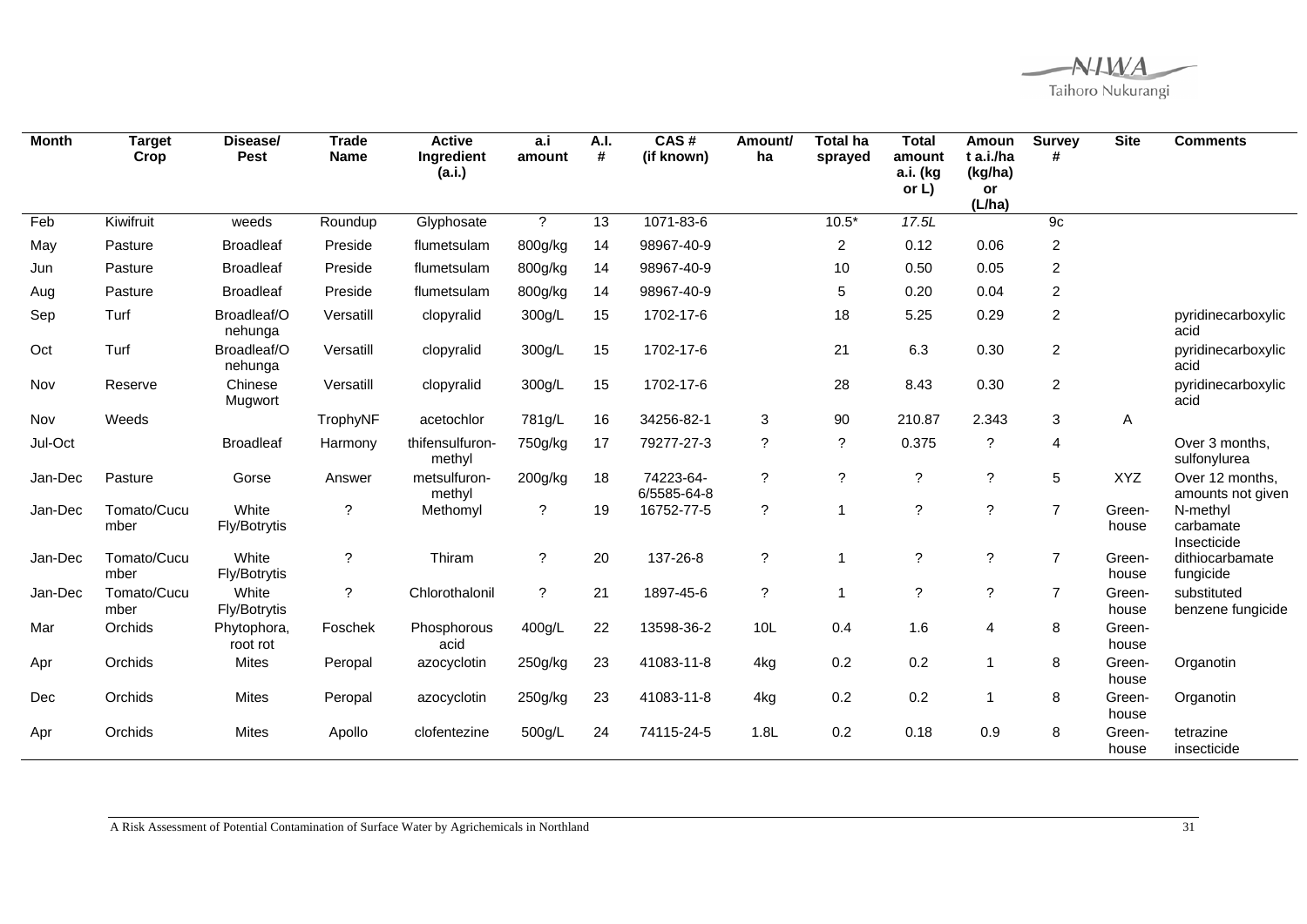

| <b>Month</b>                                   | <b>Target</b><br>Crop | Disease/<br><b>Pest</b>        | <b>Trade</b><br><b>Name</b> | <b>Active</b><br>Ingredient<br>(a.i.) | a.i<br>amount   | A.I.<br>#       | CAS#<br>(if known) | Amount/<br>ha    | <b>Total ha</b><br>sprayed | <b>Total</b><br>amount<br>a.i. (kg<br>or $L$ ) | Amoun<br>t a.i./ha<br>(kg/ha)<br>or<br>(L/ha) | <b>Survey</b><br># | <b>Site</b>     | <b>Comments</b>                                                                          |
|------------------------------------------------|-----------------------|--------------------------------|-----------------------------|---------------------------------------|-----------------|-----------------|--------------------|------------------|----------------------------|------------------------------------------------|-----------------------------------------------|--------------------|-----------------|------------------------------------------------------------------------------------------|
| May-Oct                                        | Orchids               | <b>Mites</b>                   | Mavrik                      | Tau-fluvalinate                       | $\tilde{?}$     | $\overline{25}$ | 102851-06-9        | $\overline{0.4}$ | 1.2                        | $\tilde{?}$                                    | ?                                             | 8                  | Green-<br>house | pyrethroid over 6<br>months                                                              |
| May-Oct                                        | Orchids               | <b>Botrytis</b>                | Carbendazi<br>m             | Carbendazim                           | $\overline{?}$  | 26              | 10605-21-7         | $\mathbf{1}$     | 1.2                        | $\overline{?}$                                 | $\overline{\phantom{a}}$                      | 8                  | Green-<br>house | benzimidazole<br>over 6 months                                                           |
| Feb-Aug                                        | Citrus                | Verricosis<br><b>Brown Rot</b> | Kocide                      | copper<br>hydroxide                   | 350-<br>500g/kg | 27              | 20427-59-2         | 1.05kg           | 8.4                        | 4.41                                           | 1.05                                          | 9a                 |                 | Not accurate<br>records but<br>1.05kg/ha is usual<br>application rate                    |
| Jun                                            | Pip&Stone<br>Fruit    |                                | <b>Bordeaux</b>             | copper:lime<br>10:8                   | 200g/kg         | 27              |                    | 36kg             | 8.44                       | 33.42                                          | 3.96                                          | 9 <sub>b</sub>     |                 |                                                                                          |
| May                                            | Pip&Stone<br>Fruit    | Fungi and<br>Bacteria          | Bordeaux                    | copper:lime<br>6:8                    | 200g/kg         | 27              |                    | 28kg             | 1.02                       | 2.46                                           | 2.41                                          | 9 <sub>b</sub>     |                 |                                                                                          |
| Aug                                            | Pip&Stone<br>Fruit    | Fungi                          | <b>Bordeaux</b>             | copper:lime<br>8:6                    | 200g/kg         | 27              |                    | 28kg             | 0.76                       | 2.43                                           | 3.19                                          | 9 <sub>b</sub>     |                 |                                                                                          |
| Feb/Mar/<br>Jun/Aug/<br>Oct/Nov/<br><b>Dec</b> | Citrus                | Glomerella/B<br>rown Rot       | Dithane                     | mancozeb                              | 750-<br>800g/kg | 28              | 8018-01-7          | 3.2              | ?                          | $\overline{?}$                                 | 3.2                                           | 9a                 |                 | dithiocarbamate.<br>Not accurate<br>records but<br>3.2kg/ha is usual<br>application rate |
| Jan                                            | Pip&Stone<br>Fruit    | Glomerella                     | Manzate                     | mancozeb                              | 750g/kg         | 28              | 8018-01-7          | 3kg              | 8.44                       | 18.99                                          | 2.25                                          | 9b                 |                 | includes calcium<br>chloride                                                             |
| May/Jun                                        | Citrus                | <b>Thrips</b>                  | Maldison                    | malathion                             | $\gamma$        | 29              | 121-75-5           | 5L               | 0.6                        | $\ddot{\phantom{0}}$                           | 3                                             | 9a                 |                 | Not accurate<br>records but<br>$0.25$ kg/ha<br>appears to be<br>application rate         |
| Jan                                            | Pip&Stone<br>Fruit    | <b>Brown Rot</b>               | Rovral Flo                  | iprodine                              | 25%             | 30              | 36734-19-7         | 3L               | 0.35                       | 0.2625                                         | 0.75                                          | 9 <sub>b</sub>     |                 | dicarboximide<br>fungicide                                                               |
| Mar                                            | Pip&Stone<br>Fruit    | <b>Brown Rot</b>               | Rovral Flo                  | iprodine                              | 25%             | 30              | 36734-19-7         | 3L               | 0.7                        | 0.525                                          | 0.75                                          | 9b                 |                 | dicarboximide<br>fungicide                                                               |
| Sep                                            | Pip&Stone<br>Fruit    | <b>Brown Rot</b>               | Rovral Flo                  | iprodine                              | 25%             | 30              | 36734-19-7         | 3L               | 0.76                       | 0.57                                           | 0.75                                          | 9b                 |                 | dicarboximide<br>fungicide                                                               |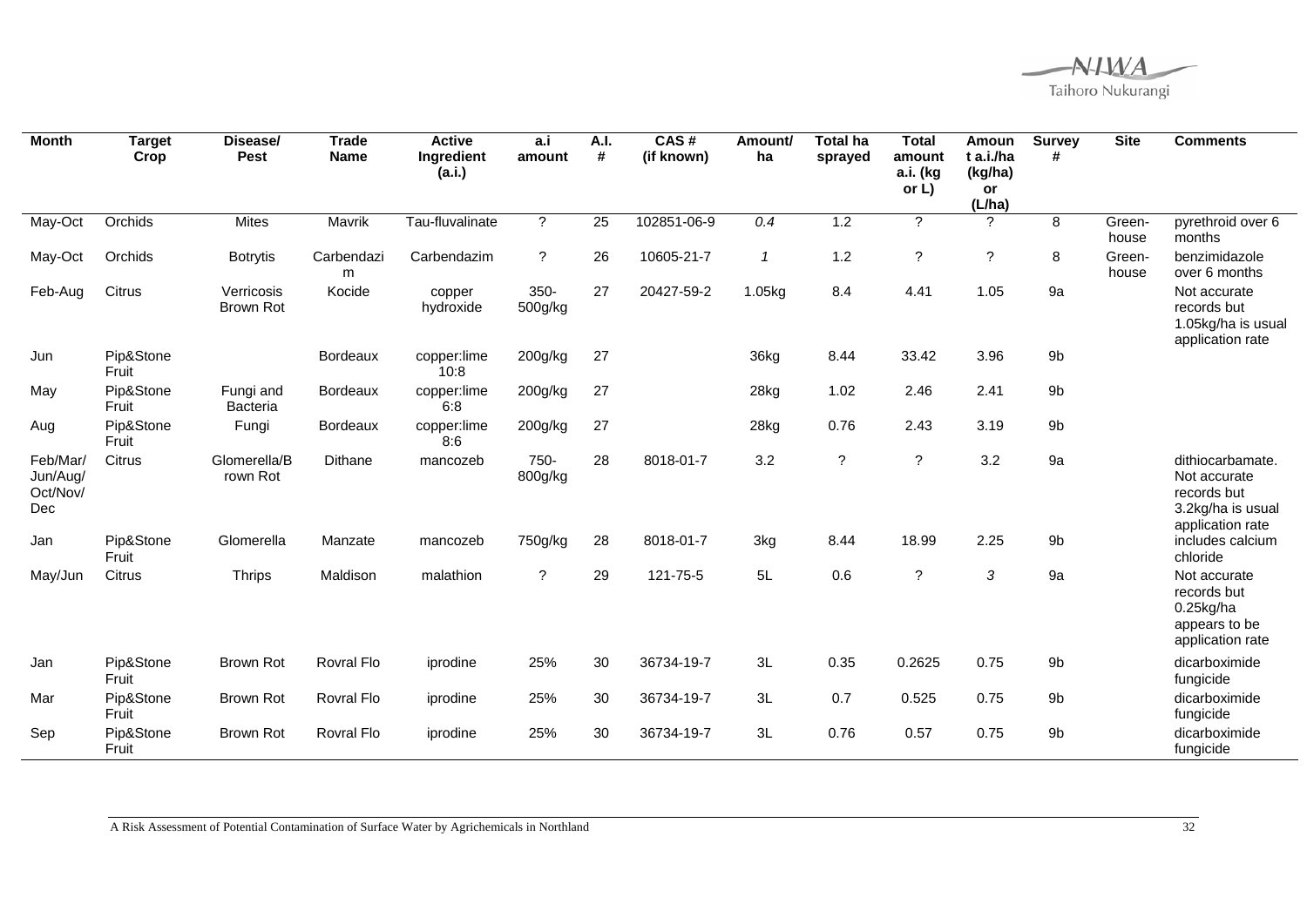| <b>Month</b> | <b>Target</b><br>Crop | Disease/<br><b>Pest</b>    | <b>Trade</b><br><b>Name</b> | <b>Active</b><br>Ingredient<br>(a.i.) | a.i<br>amount            | A.I.<br># | CAS#<br>(if known)        | Amount/<br>ha | <b>Total ha</b><br>sprayed | <b>Total</b><br>amount<br>a.i. (kg<br>or $L$ ) | <b>Amoun</b><br>t a.i./ha<br>(kg/ha)<br>or<br>(L/ha) | <b>Survey</b><br># | <b>Site</b> | <b>Comments</b>              |
|--------------|-----------------------|----------------------------|-----------------------------|---------------------------------------|--------------------------|-----------|---------------------------|---------------|----------------------------|------------------------------------------------|------------------------------------------------------|--------------------|-------------|------------------------------|
| Nov          | Pip&Stone<br>Fruit    | <b>Brown Rot</b>           | Rovral Flo                  | iprodine                              | 25%                      | 30        | 36734-19-7                | 3L            | 0.2                        | 0.15                                           | 0.75                                                 | 9 <sub>b</sub>     |             | dicarboximide<br>fungicide   |
| Dec          | Pip&Stone<br>Fruit    | <b>Brown Rot</b>           | Rovral Flo                  | iprodine                              | 25%                      | 30        | 36734-19-7                | 3L            | 0.9                        | 0.675                                          | 0.75                                                 | 9b                 |             | dicarboximide<br>fungicide   |
| Jan          | Pip&Stone<br>Fruit    | <b>Black Spot</b>          | Dodine                      | dodine                                | $\overline{?}$           | 31        | 2439-10-3                 | 1.6           | 0.45                       | 0.72                                           | 1.6                                                  | 9 <sub>b</sub>     |             | guanidine                    |
| Sep          | Pip&Stone<br>Fruit    | <b>Black Spot</b>          | Sylit                       | dodine                                |                          | 31        | 2439-10-3                 | 11.6          | 0.9                        | 10.44                                          | 11.6                                                 | 9 <sub>b</sub>     |             | guanidine                    |
| Dec          | Pip&Stone<br>Fruit    | <b>Black Spot</b>          | Dodine                      | dodine                                | $\ddot{?}$               | 31        | 2439-10-3                 | 1.6           | 8.44                       | 13.504                                         | 1.6                                                  | 9b                 |             | guanidine                    |
| Jan          | Pip&Stone<br>Fruit    | Glomerella                 | Captan Flo                  | captan                                | 480g/L                   | 32        | 133-06-2                  | 3L            | 0.9                        | 1.296                                          | 1.44                                                 | 9b                 |             | Thiophthalimide<br>fungicide |
| Mar          | Pip&Stone<br>Fruit    | Glomerella                 | Captan Flo                  | captan                                | 480g/L                   | 32        | 133-06-2                  | 3L            | 2.68                       | 3.8592                                         | 1.44                                                 | 9 <sub>b</sub>     |             | Thiophthalimide<br>fungicide |
| Oct          | Pip&Stone<br>Fruit    | Brown Rot                  | Captan Flo                  | captan                                | 480g/L                   | 32        | 133-06-2                  | 3L            | 0.9                        | 1.296                                          | 1.44                                                 | 9b                 |             | Thiophthalimide<br>fungicide |
| Jan          | Pip&Stone<br>Fruit    | Leaf Roller                | Mimic                       | tebufenozide                          | $\ddot{?}$               | 33        | 112410-23-8               | 0.17          | 0.9                        | $\tilde{?}$                                    | $\overline{\mathcal{E}}$                             | 9 <sub>b</sub>     |             | diacylhydrazine              |
| Feb          | Pip&Stone<br>Fruit    | Glomerella &<br>Leafroller | Mimic                       | tebufenozide                          | $\ddot{\phantom{0}}$     | 33        | 112410-23-8               | 0.17          | 7.09                       | $\ddot{?}$                                     | $\ddot{?}$                                           | 9 <sub>b</sub>     |             | diacylhydrazine              |
| Nov          | Pip&Stone<br>Fruit    | Leaf Roller                | Mimic                       | tebufenozide                          | $\ddot{\phantom{0}}$     | 33        | 112410-23-8               | 0.17          | 7.92                       | $\tilde{?}$                                    | $\tilde{?}$                                          | 9b                 |             | diacylhydrazine              |
| Feb          | Pip&Stone<br>Fruit    | Brown Rot                  | Saprol                      | triforine                             | $\overline{\mathcal{E}}$ | 34        | 26644-46-<br>2/37273-84-0 | 1.5           | 1.06                       | 1.59                                           | 1.5                                                  | 9b                 |             | fungicide                    |
| Feb          | Pip&Stone<br>Fruit    | Glomerella                 | Euparen<br>Multi            | tolyfluanid                           | 500g/kg                  | 35        | 731-27-1                  | 2kg           | 8.44                       | 8.44                                           | $\mathbf{1}$                                         | 9b                 |             | fungicide                    |
| Dec          | Pip&Stone<br>Fruit    | Black Spot &<br>Glomerella | Euparen<br>Multi            | tolyfluanid                           | 500g/kg                  | 35        | 731-27-1                  | 2kg           | 8.44                       | 8.44                                           | $\mathbf{1}$                                         | 9b                 |             | fungicide                    |
| Aug          | Pip&Stone<br>Fruit    | Fungi                      | Hicane                      | endosulphan                           | 350g/L                   | 36        | 115-29-7                  | <b>25L</b>    | $\overline{a}$             | 17.5                                           | 8.75                                                 | 9 <sub>b</sub>     |             | Organochlorine               |
| Sep          | Pip&Stone<br>Fruit    | <b>Brown Rot</b>           | Folicar                     | tebuconazole                          | 250g/kg                  | 37        | 107534-96-3               | 0.8           | 1.016                      | 0.2032                                         | 0.2                                                  | 9 <sub>b</sub>     |             | Azole                        |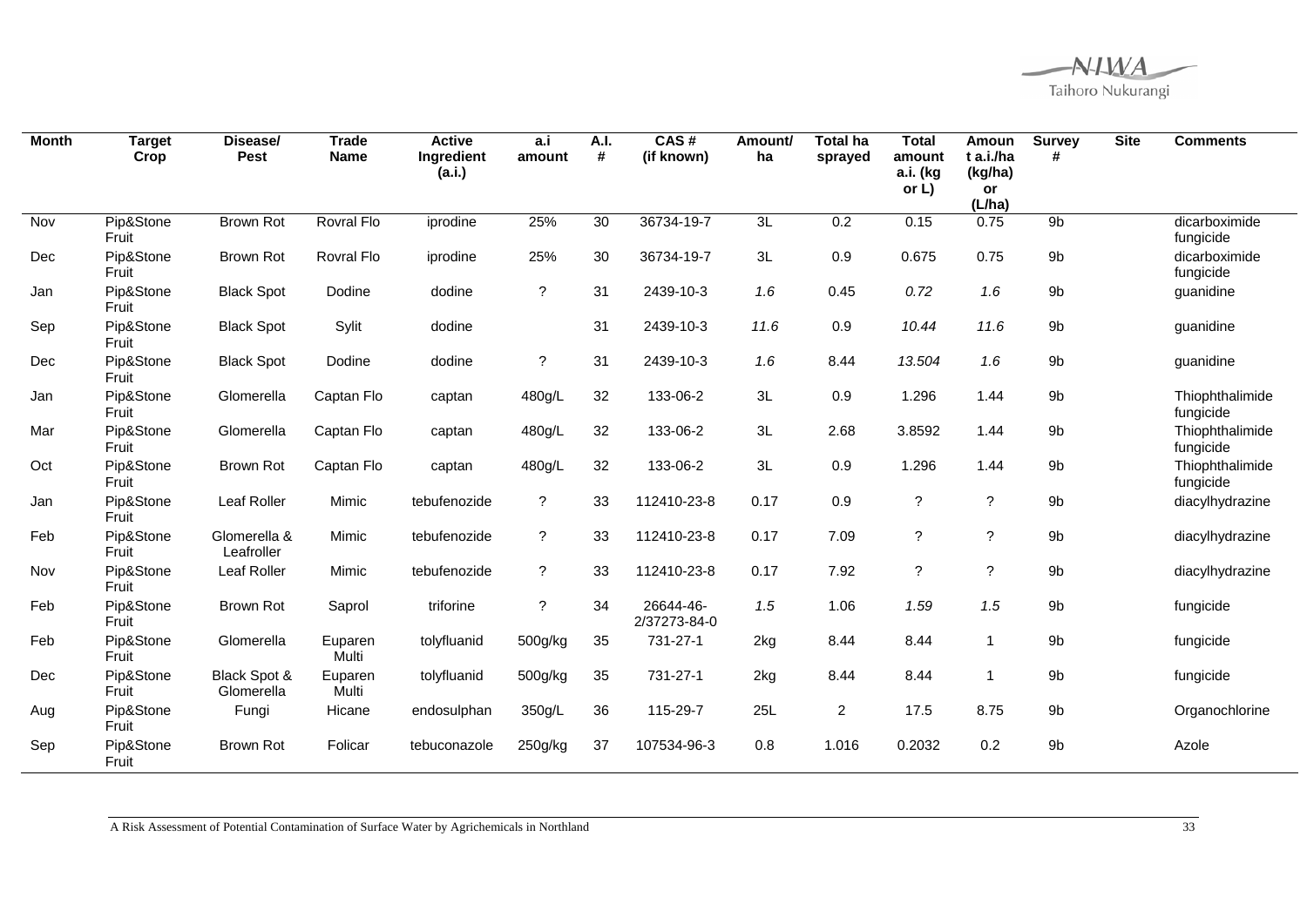

| <b>Month</b> | <b>Target</b><br>Crop | Disease/<br><b>Pest</b>        | <b>Trade</b><br><b>Name</b> | <b>Active</b><br>Ingredient<br>(a.i.) | a.i<br>amount     | A.I.<br>#       | CAS#<br>(if known) | Amount/<br>ha | <b>Total ha</b><br>sprayed | <b>Total</b><br>amount<br>a.i. (kg<br>or $L$ ) | Amoun<br>t a.i./ha<br>(kg/ha)<br>or<br>(L/ha) | <b>Survey</b><br># | <b>Site</b> | <b>Comments</b>                               |
|--------------|-----------------------|--------------------------------|-----------------------------|---------------------------------------|-------------------|-----------------|--------------------|---------------|----------------------------|------------------------------------------------|-----------------------------------------------|--------------------|-------------|-----------------------------------------------|
| Sep          | Pip&Stone<br>Fruit    | <b>Black Spot</b>              | Polyram                     | metiram                               | 700g/kg           | $\overline{38}$ | 9006-42-2          | 3kg           | 7.48                       | 15.708                                         | 2.1                                           | 9 <sub>b</sub>     |             | dithiocarbamate<br>fungicide                  |
| Oct          | Pip&Stone<br>Fruit    | <b>Black Spot</b>              | Polyram                     | metiram                               | 700g/kg           | 38              | 9006-42-2          | 3kg           | 16.88                      | 35.448                                         | 2.1                                           | 9b                 |             | dithiocarbamate<br>fungicide                  |
| Nov          | Pip&Stone<br>Fruit    | <b>Black Spot</b>              | Polyram                     | metiram                               | 700g/kg           | 38              | 9006-42-2          | 3kg           | 8.44                       | 17.724                                         | 2.1                                           | 9b                 |             | dithiocarbamate<br>fungicide                  |
| Nov          | Pip&Stone<br>Fruit    | <b>Black Spot</b>              | Polyram                     | metiram                               | 700g/kg           | 38              | 9006-42-2          | 3kg           | 8.44                       | 17.724                                         | 2.1                                           | 9b                 |             | dithiocarbamate<br>fungicide                  |
| Oct          | Pip&Stone<br>Fruit    | <b>Black Spot</b>              | Systhane                    | myclobutanil                          | 400g/kg           | 39              | 88671-89-0         | 0.24          | 16.88                      | 1.62048                                        | 0.096                                         | 9 <sub>b</sub>     |             | Azole                                         |
| Nov          | Pip&Stone<br>Fruit    | <b>Black Spot</b>              | Systhane                    | myclobutanil                          | 400g/kg           | 39              | 88671-89-0         | 0.24          | 8.44                       | 0.81024                                        | 0.096                                         | 9b                 |             | Azole                                         |
| Oct          | Pip&Stone<br>Fruit    | <b>Bronze</b><br><b>Beetle</b> | Calypso                     | thiacloprid                           | 480g/L            | 40              | 111988-49-9        | 0.6L          | 1.92                       | 0.55296                                        | 0.288                                         | 9b                 |             | chloro-nicotinyl<br>insecticide               |
| Nov          | Pip&Stone<br>Fruit    | <b>Bronze</b><br><b>Beetle</b> | Calypso                     | thiacloprid                           | 480g/L            | 40              | 111988-49-9        | 0.6L          | 7.92                       | 2.28096                                        | 0.288                                         | 9 <sub>b</sub>     |             | chloro-nicotinyl<br>insecticide               |
| Nov          | Pip&Stone<br>Fruit    | Apple<br>Thinning              | Carbaryl                    | carbaryl                              | 500g/L            | 41              | 63-25-2            | 1.6L          | 0.58                       | 0.464                                          | 0.8                                           | 9 <sub>b</sub>     |             | N-Methyl<br>Carbamate                         |
| Dec          | Pip&Stone<br>Fruit    | <b>Cherry Slug</b>             | Carbaryl                    | carbaryl                              | 500g/L            | 41              | 63-25-2            | 1.6L          | 0.4                        | 0.32                                           | 0.8                                           | 9 <sub>b</sub>     |             | N-Methyl<br>Carbamate                         |
| Nov          | Pip&Stone<br>Fruit    | <b>Black Spot</b>              | Prolific                    | carbendazim                           | 500g/L            | 42              | 10605-21-7         | 0.5L          | 8.44                       | 2.11                                           | 0.25                                          | 9b                 |             | benzimidazole<br>fungicide                    |
| Aug          | Kiwifruit             | bud breaking                   | Hydrogen<br>Cyanamide       | Hydrogen<br>Cyanamide                 | 520g/L            | 43              | 420-04-2           |               | $10.5*$                    | 9.36                                           |                                               | 9c                 |             | * total area, need<br>to find exact area      |
| Nov          | Kiwifruit             | scale                          | <b>Talstar</b><br>100EC     | bifenthrin                            | 100g/L            | 44              | 82657-04-3         |               | $10.5*$                    | 0.4                                            |                                               | 9c                 |             | pyrethroid<br>insecticide                     |
| Nov          | Kiwifruit             | leaf roller                    | Prodigy                     | methoxyfenozi<br>de                   | 240g/L            | 45              | 161050-58-4        |               | $10.5*$                    | 0.0004L                                        |                                               | 9c                 |             | Kiwifruit 0.10 kg<br>ai/ha per<br>application |
| Dec          | Kiwifruit             | scale                          | <b>DEW 500</b>              | Diazinon                              | $500 -$<br>600g/L | 46              | 333-41-5           |               | $10.5*$                    | $3.0 - 3.6g$                                   |                                               | 9c                 |             | organophosphate<br>insecticide                |